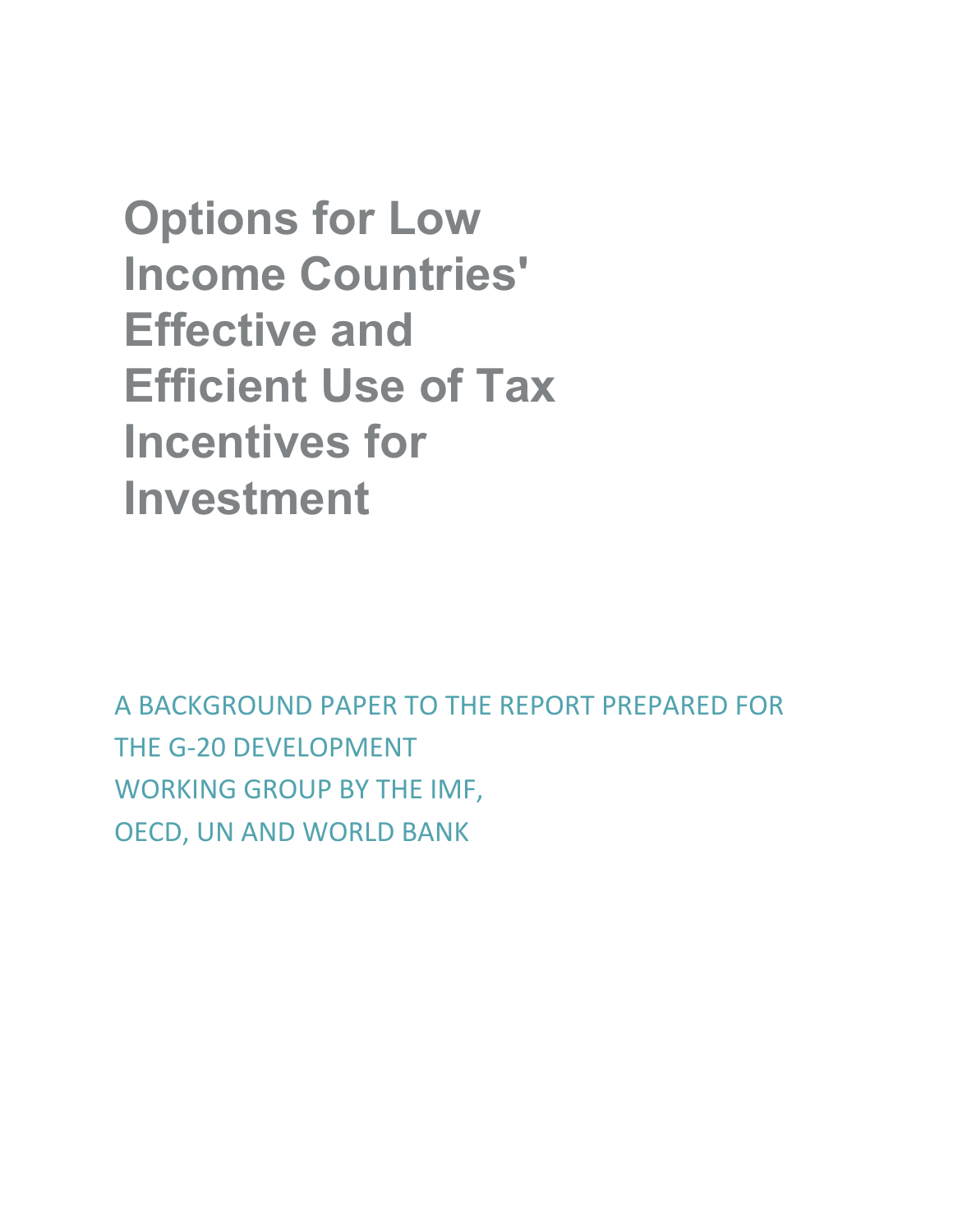# **Options for Low Income Countries' Effective and Efficient Use of Tax Incentives for Investment**

A BACKGROUND PAPER TO THE REPORT PREPARED FOR THE G-20 DEVELOPMENT WORKING GROUP BY THE IMF, OECD, UN AND WORLD BANK

This is a background paper to a report prepared at the request of the G20 Development Working Group by the staffs of the International Monetary Fund, the Organisation for Economic Co-operation and Development, the United Nations and the World Bank. It has benefitted from consultation with other organisations working in the tax area, officials of developing countries, Civil Society Organisations, and business representatives. The report is prepared under the responsibility of the Secretariats and Staff of the four organisations. It reflects a broad consensus among these staff, but should not necessarily be regarded as the officially-endorsed views of those organisations or their member states. The report was presented as requested to the G20 DWG in September, 2015, and to the Executive Board of the IMF for information, in October, 2015.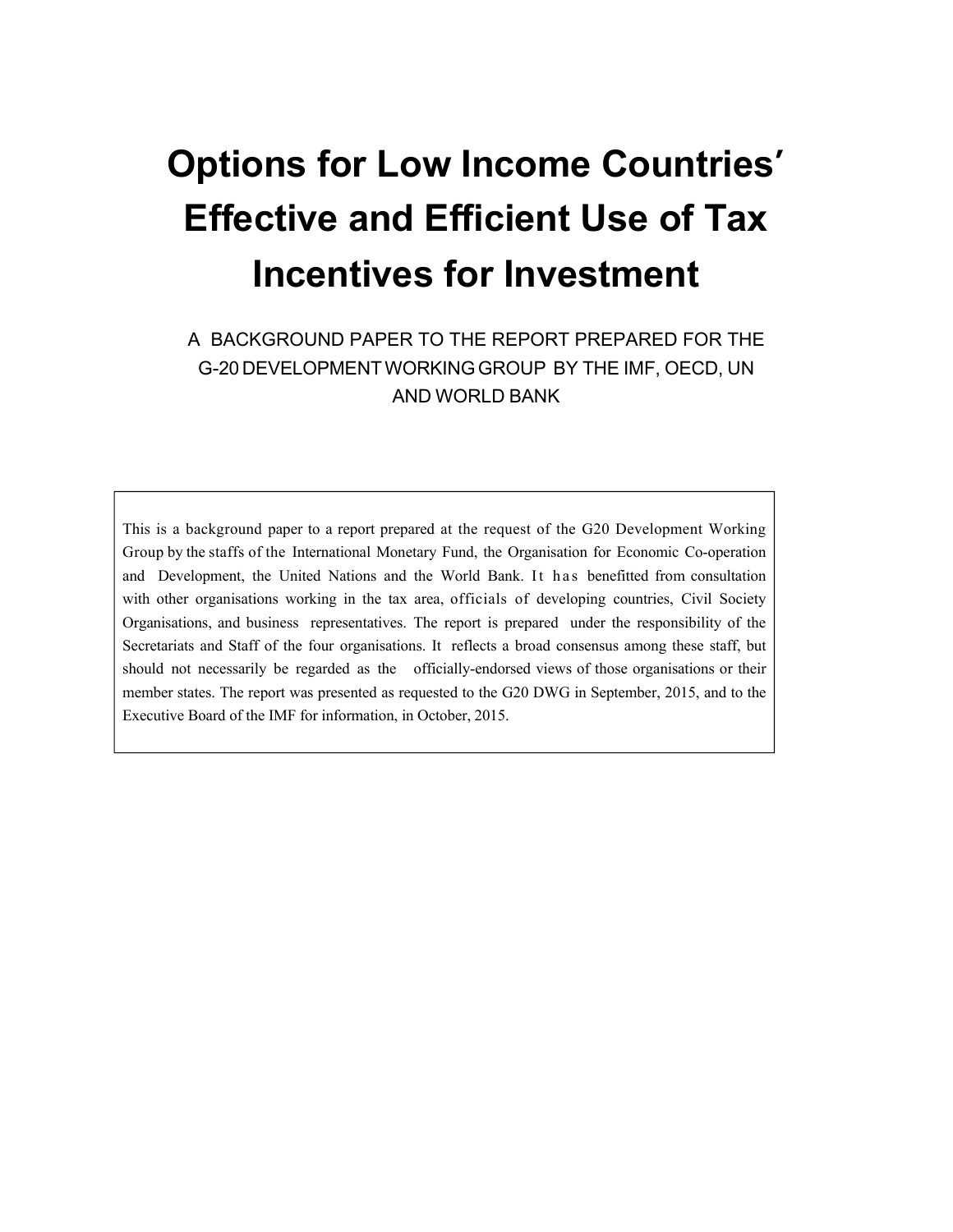October 15, 2015

**OPTIONS FOR LOW INCOME COUNTRIES' EFFECTIVE AND EFFICIENT USE OF TAX INCENTIVES FOR INVESTMENT— TOOLS FOR THE ASSESSMENT OF TAX INCENTIVES** 

This background document describes five different tools that can be used for the assessment of tax incentives by governments in LICs.

The first tool (an application of cost-benefit analysis) provides an overarching framework for assessment. Evaluations of the various costs and benefits of tax incentives are vital for informed decision making, but are rarely undertaken, partly because it can be a difficult exercise that is demanding in terms of data needs. The simple template presented here aims to provide a practicable framework to guide evaluations, steer data gathering, and structure public discussions on the effectiveness and efficiency of tax incentives.

The next three tools (tax expenditure assessment, corporate micro simulation models, and effective tax rate models) can be used as part of a comprehensive cost-benefit analysis, to shed light on particular aspects. For instance, tax expenditure analysis is essential to understanding the costs of tax incentives in terms of revenue foregone. Corporate micro simulation models are the most accurate and generally preferred instrument to perform such a tax expenditure review. Yet, their value goes beyond this and they are commonly used for wider tax policy analysis, including forecasting and distributional analysis. Effective tax rate models shed light on the implications of tax parameters—including targeted tax incentives—on investment returns and help understand the implications of reform for expected investment outcomes.

Finally, the document presents two tools for assessing the transparency and governance of tax incentives in LICs. These discuss principles in transparency and governance of tax incentives, and allow for benchmarking existing LIC practices against better alternatives.

Note that the tools discussed in this background document might well be complemented by other, more sophisticated analyses. For instance, general equilibrium models, systematic analysis of micro or macro data, and ex-post evaluations may be critical for a full understanding of all costs and benefits of tax incentives. Such analyses might indeed be considered, but are typically beyond reach in the short run in most LICs due to capacity constraints and data limitations. Priority might therefore be given to developing the tools discussed in this document.

Note also that this document offers only a brief introduction to the various tools, without providing a complete handbook on each of them. Further references are provided for additional reading.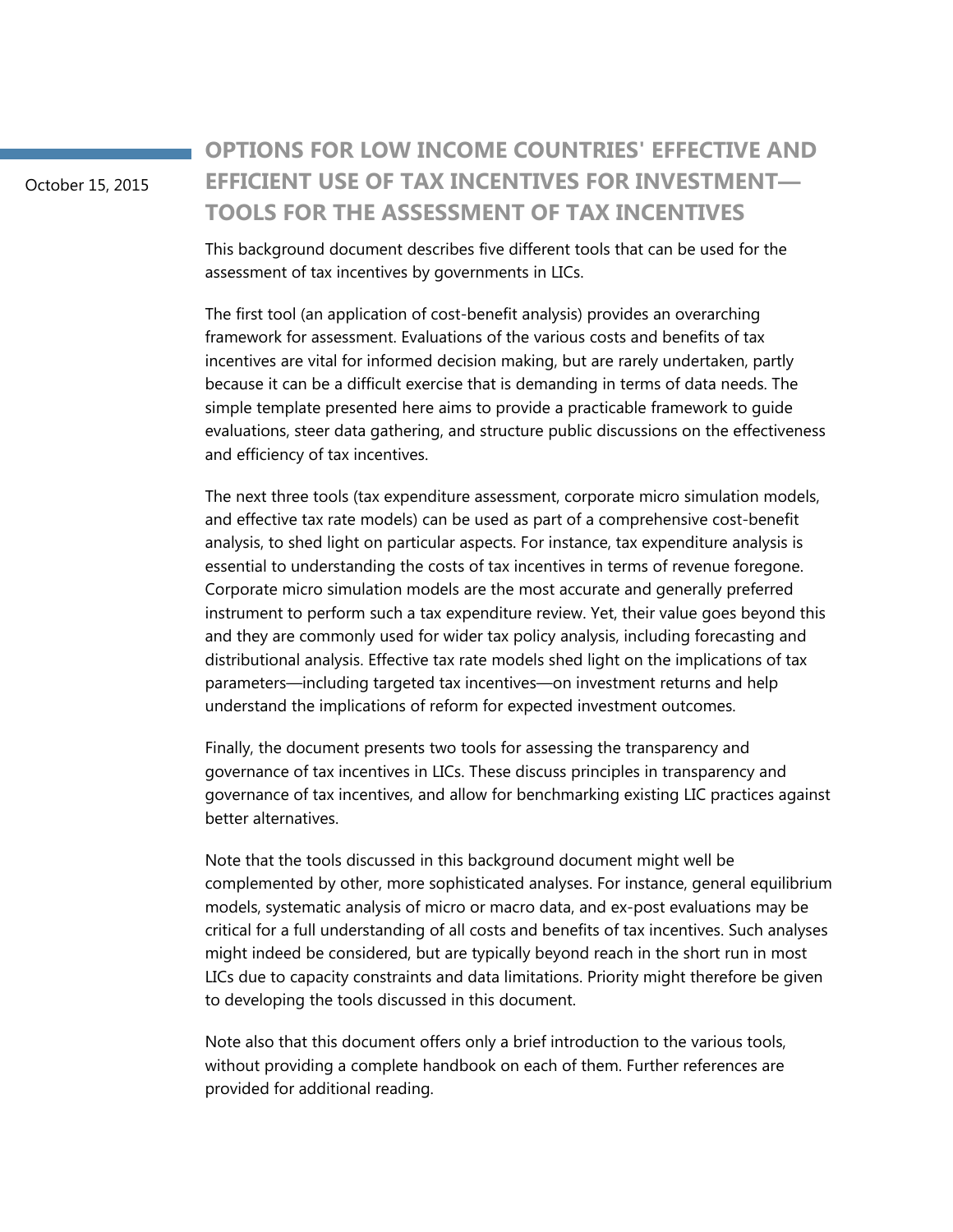# **CONTENTS**

| C. Corporate Income Tax Incentives 17 17                                                                      |           |
|---------------------------------------------------------------------------------------------------------------|-----------|
|                                                                                                               |           |
|                                                                                                               |           |
|                                                                                                               |           |
|                                                                                                               |           |
|                                                                                                               |           |
| B. Use in Policy Analysis 28 28                                                                               |           |
|                                                                                                               |           |
| DIAGNOSTIC ASSESSMENT OF GOVERNANCENTIAL CONTRACT AND STRUCK ASSESSMENT OF GOVERNANCE                         |           |
|                                                                                                               |           |
|                                                                                                               |           |
| <b>BOXES</b>                                                                                                  |           |
|                                                                                                               |           |
|                                                                                                               |           |
| <b>FIGURES</b>                                                                                                |           |
|                                                                                                               |           |
| 2. Pooling of Unused Tax Depreciation, Business Losses and Tax Credits______________________________ 19       |           |
| 3. Average METRs on Capital Investment in 56 non-OECD Countries, 2013 _____________________ 29                |           |
|                                                                                                               |           |
| <b>TABLES</b>                                                                                                 |           |
| 15 15 15 15 16 17 16 17 16 17 16 17 16 17 16 17 17 18 17 18 17 18 17 18 17 18 17 18 17 18 17 18 17 18 17 18 1 |           |
|                                                                                                               | <b>16</b> |

3. Illustration of Creation of Excel-based CIT MSM \_\_\_\_\_\_\_\_\_\_\_\_\_\_\_\_\_\_\_\_\_\_\_\_\_\_\_\_\_\_\_\_\_\_\_\_\_\_\_\_\_\_\_\_\_\_ 20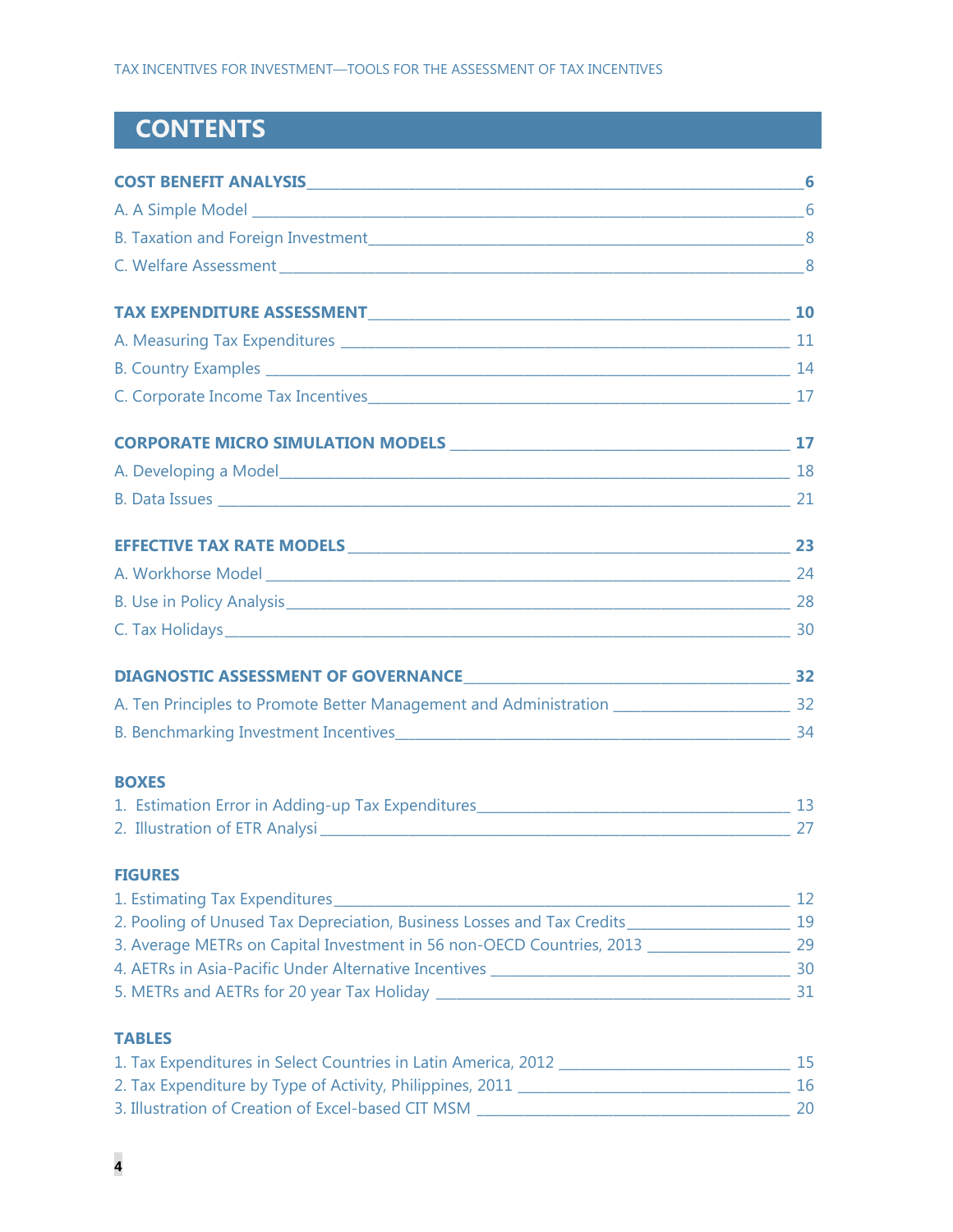| 4. Simplified Example of a Sample File Created from a Population File |    |
|-----------------------------------------------------------------------|----|
| 5. Diagnostic of the representativeness of the sample                 | 23 |
| 6. Statutory and Effective Tax Rates for G20 Countries, 2012          | 29 |
| <b>References</b>                                                     | 41 |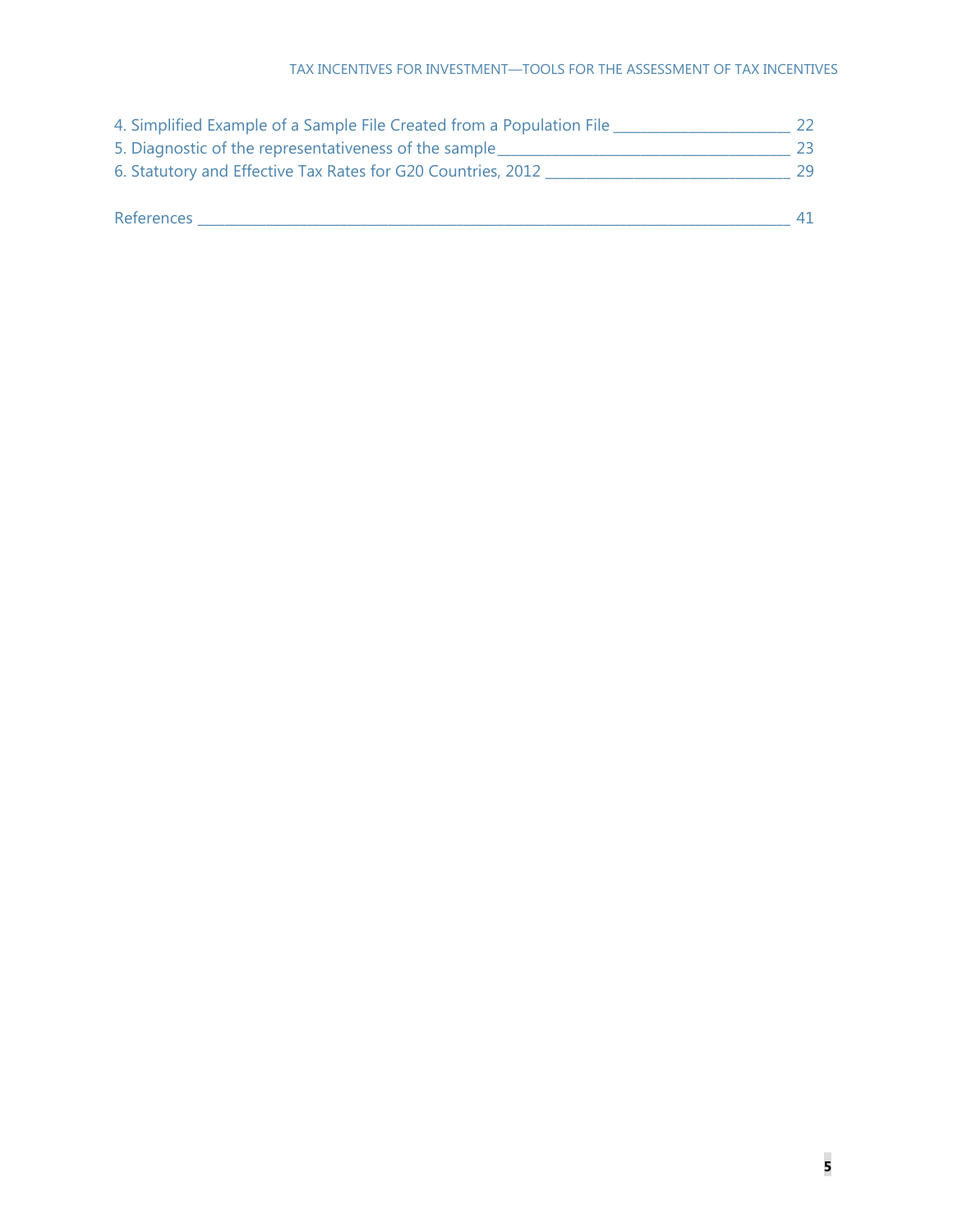# **COST BENEFIT ANALYSIS**

This section develops a template for cost benefit analysis of tax incentives, aimed to structure discussion about their effectiveness and efficiency and to offer a guide to the collection of necessary data. The framework emphasizes both direct and indirect effects of tax incentives – the latter are often overlooked in policy debates. The model captures several relevant components of a comprehensive welfare assessment, but, it is hoped, in a fairly simple way. In particular, the following simplifications are made (which could be expanded upon in a more complex model).

- *Static approach* the model here uses a static (long-term) approach that cannot analyze timing issues. As costs and benefits of tax incentives often materialize in the future, these timing aspects could be modeled in a dynamic setting, with appropriate discounting.
- *Limited fiscal framework*—the model includes only taxes on FDI, often the main focus of tax incentive policies. Yet, there might be complex (and country-specific) interactions with other taxes, with indirect revenue effects, as well as indirect effects on public expenditures.
- *Reduced form*—equations here capture some of the most relevant feedback effects as identified in the literature. A more elaborate structural framework of microeconomic behavior and market structure might be adopted to derive a fully-fledged general equilibrium model that links micro behaviors with macroeconomic outcomes.

# **A. A Simple Model**

Assume that welfare  $(W)$  of citizens in a developing country depends on private consumption  $(C)$ and public consumption—simply represented by tax revenues  $(R)$  that finance public goods. For simplicity, we assume utility is additive:

$$
W = C + V(R) \tag{1}
$$

where  $V(.)$  captures the valuation of public goods relative to private goods, with  $V' > 0$ . Private consumption is constrained by income, which comes from two sources: domestic production  $(Y^D)$ and earnings of domestic residents working in a multinational corporation (MNC), where  $w^M$  is the wage rate and  $L^M$  employment in the MNC:

$$
C = Y^D + w^M L^M \tag{2}
$$

Domestic production is denoted by the function

$$
Y^D = f(L^D, K^D, K^M),\tag{3}
$$

which depends on domestic labor ( $L<sup>D</sup>$ ) and domestic capital ( $K<sup>D</sup>$ ). Moreover, FDI of the MNC enters the domestic production function in (3), reflected by  $K^M$ . The latter is not a direct input into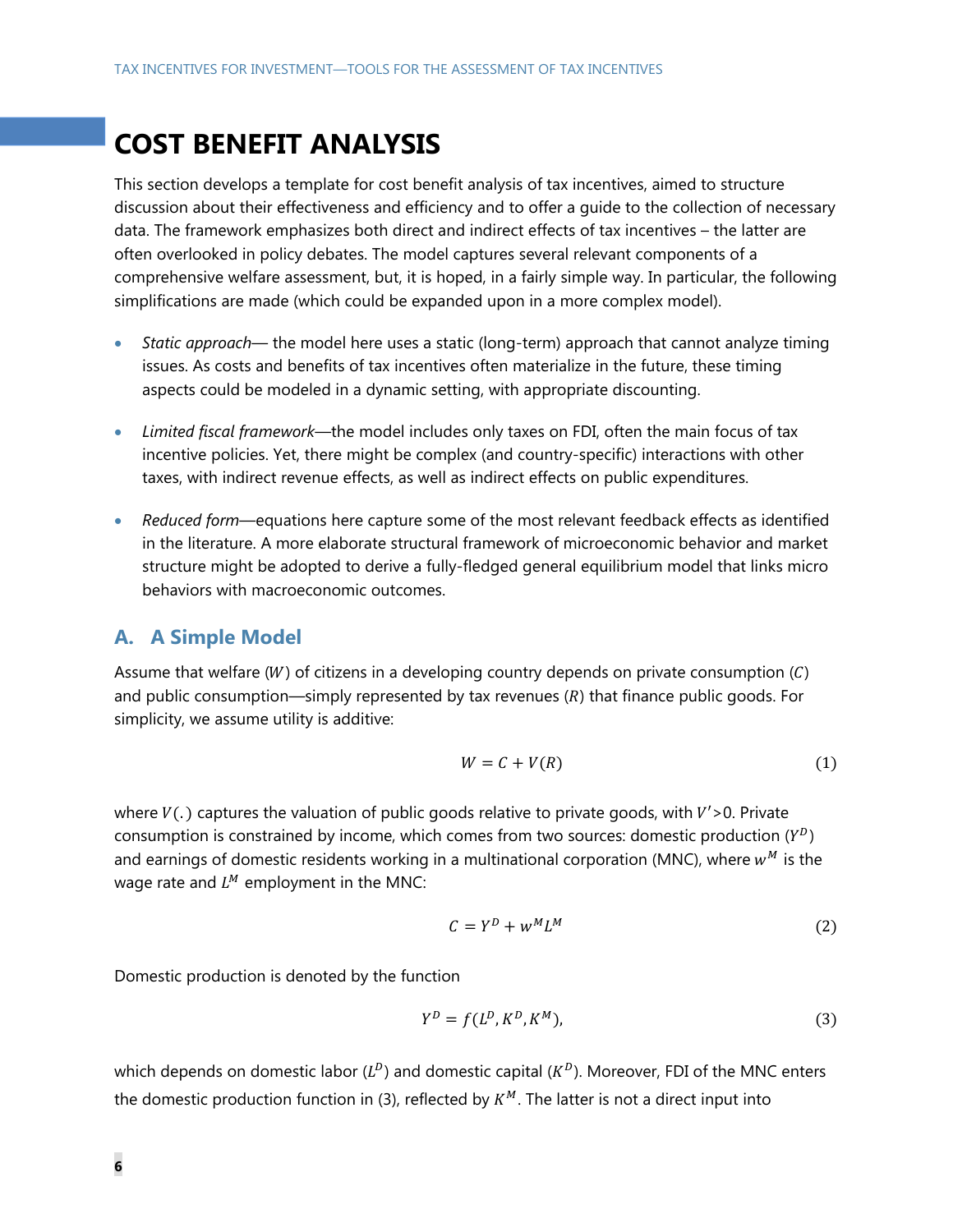domestic production, but may affect it indirectly in two ways. First, there may be a technology or knowledge spillover from FDI upon the domestic sector. In case of such positive spillovers, we have  $f_{\kappa M} > 0$  so that domestic output expands due to FDI. Second, FDI may displace domestic capital. In that case, we have  $\partial K^D/dK^M < 0$  and FDI reduces domestic production (and domestic savers can then generate returns elsewhere, at a rate  $r$ ).

Labor supply  $(L<sup>S</sup>)$  is assumed fixed. In equilibrium, it equals the sum of labor demand by domestic firms, labor demand by MNCs, and unemployment:

$$
L^S = L^M + L^D + u \tag{4}
$$

An increase in  $L^M$  due to FDI inflows will reduce either unemployment or employment in the domestic sector (and thus domestic production). If the wage in the MNC sector is higher than in the domestic sector, all workers will have an incentive to move to the MNC sector. Jobs in that sector  $(L^M)$ , however, are rationed. Even with full displacement of domestic labor, an increase in  $L^M$  can raise total income due to higher wages earned by employees in the MNC.

Multinationals are assumed to be wholly-owned by residents abroad (in advanced countries). The after-tax profits earned by the MNC in the developing country  $(\Pi^M)$  will thus flow back to the foreign owner, and equal:

$$
\Pi^{M} = (1 - T)[F(K^{M}, L^{M}) - wL^{M} - (1 + t)rK^{M}] \tag{5}
$$

where  $T$  and  $t$  denote taxes by the developing country on, respectively, economic profit and the normal capital return (r)—capturing two components of an ordinary corporate income tax.  $F(.)$  is a production function of the MNC, combining FDI with domestic labor, and is assumed to have standard properties. The components of multinational income that accrue to the host country are wages earned by host-country employees and tax revenue.

If FDI is a continuous variable and MNCs are unconstrained, the optimal amount of FDI is given by

$$
F_{K^M} = (1+t)r,\tag{6}
$$

and is quided by the cost of capital, which depends on  $t$ , but is independent of  $T$ —see below for further discussion.

Welfare from public goods depends on total government revenue

$$
R = T[F(K^M, L^M) - wL^M - (1+t)rK^M] + trK^M,
$$
\n(7)

which comes from taxes on economic profit and the normal return of the MNC.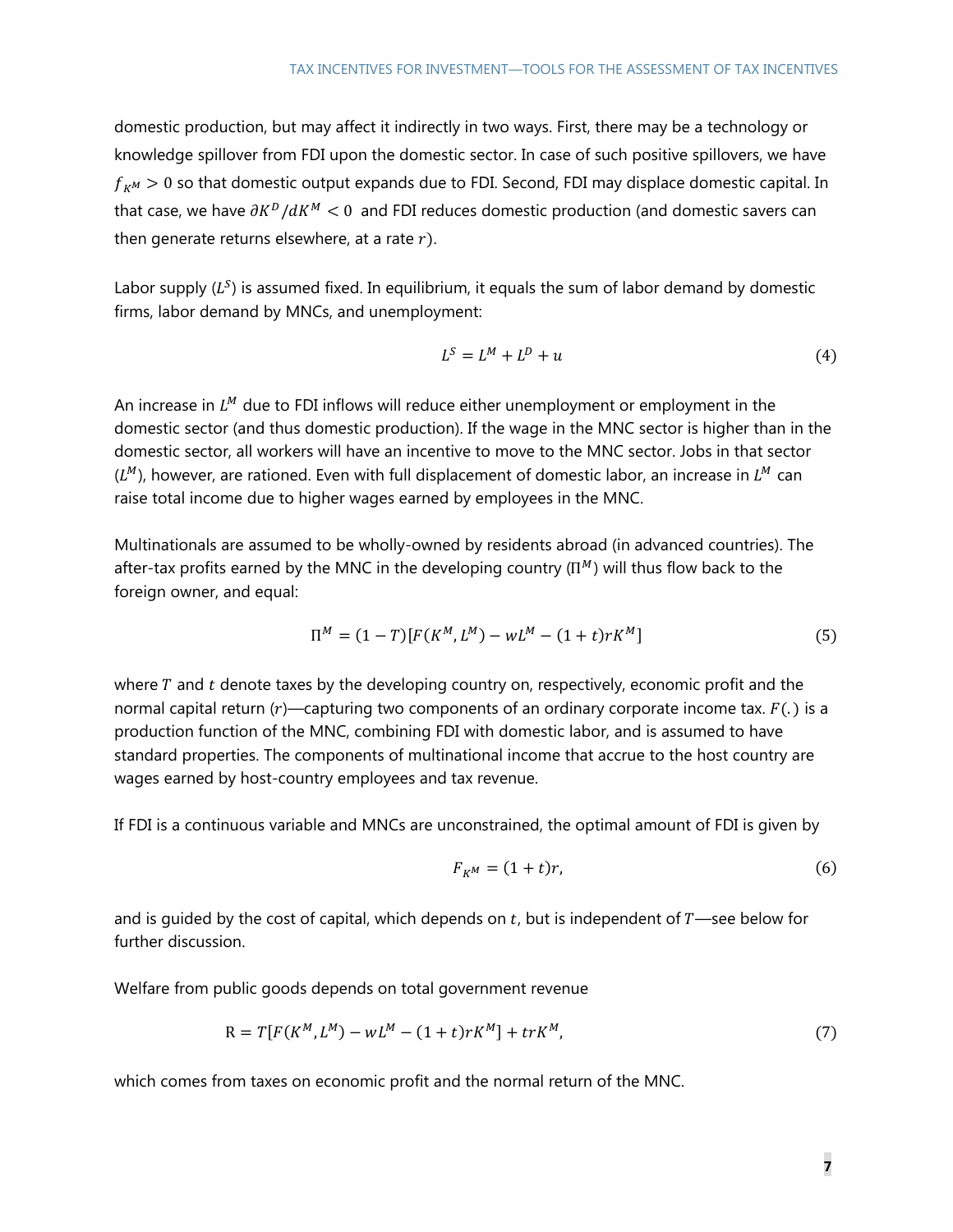# **B. Taxation and Foreign Investment**

Business tax incentives aim to attract FDI. In the framework above, this effect is captured by:

$$
\Delta K^M = \frac{\partial K^M}{\partial T} \Delta T + \frac{\partial K^M}{\partial t} \Delta t \tag{8}
$$

where  $\Delta T$  < 0 represent *profit-related tax incentives* (such as reduced corporate tax rates, tax exemptions, or tax holidays) and ∆*t* < 0 represent *cost-related tax incentives* (such as investment tax credits or accelerated depreciation, which are targeted to reductions in the cost of capital). In a neoclassical setting, equation (5) suggests that only  $\Delta t$  will affect FDI and  $\partial K^M/\partial T = 0$ . However, in a more general setting where e.g. FDI is lumpy and its choice reflects a discrete location decision, the tax on profit  $\Delta T$  can matter as well ( $\partial K^M/\partial T$ <0). We will consider both effects.

Empirical insight into the two components of equation (8) may come from different sources:

- Studies looking directly at the impact of tax incentives on FDI. Some studies perform regressions to measure this effect; others use survey evidence to infer this.
- Using a two-step approach, first using studies that look at the impact of tax incentives on effective tax rates (see later Section) and second using studies that explore the impact of effective tax rates on FDI. Here, one needs to distinguish between marginal effective tax rates (METRs), which measure effects on incremental investment (cf. the second term in (8)) and average effective tax rates (AETRs), which measure effects on discrete investment (cf. the first term in (8)).

Estimated structural models can be used for the second step: they quantify the systematic impacts of taxes on investment, based on investment theories that describe how tax incentives influence firm behavior. Structural models can be estimated using (micro) data to test their validity and to infer the average magnitude of tax effects on investment. Many empirical studies, however, take a reducedform approach to infer this effect, using ETRs as explanatory variables. In countries where data restrictions make it impossible to derive appropriate estimates, officials may rely on the bestavailable knowledge from other—preferably similar—countries.

#### **C. Welfare Assessment**

Equation (1) suggests that social welfare is the sum of welfare derived from private consumption and public consumption, respectively, both of which can be affected by tax incentives. We discuss the changes in private and public welfare in turn, thereby distinguishing direct and indirect effects.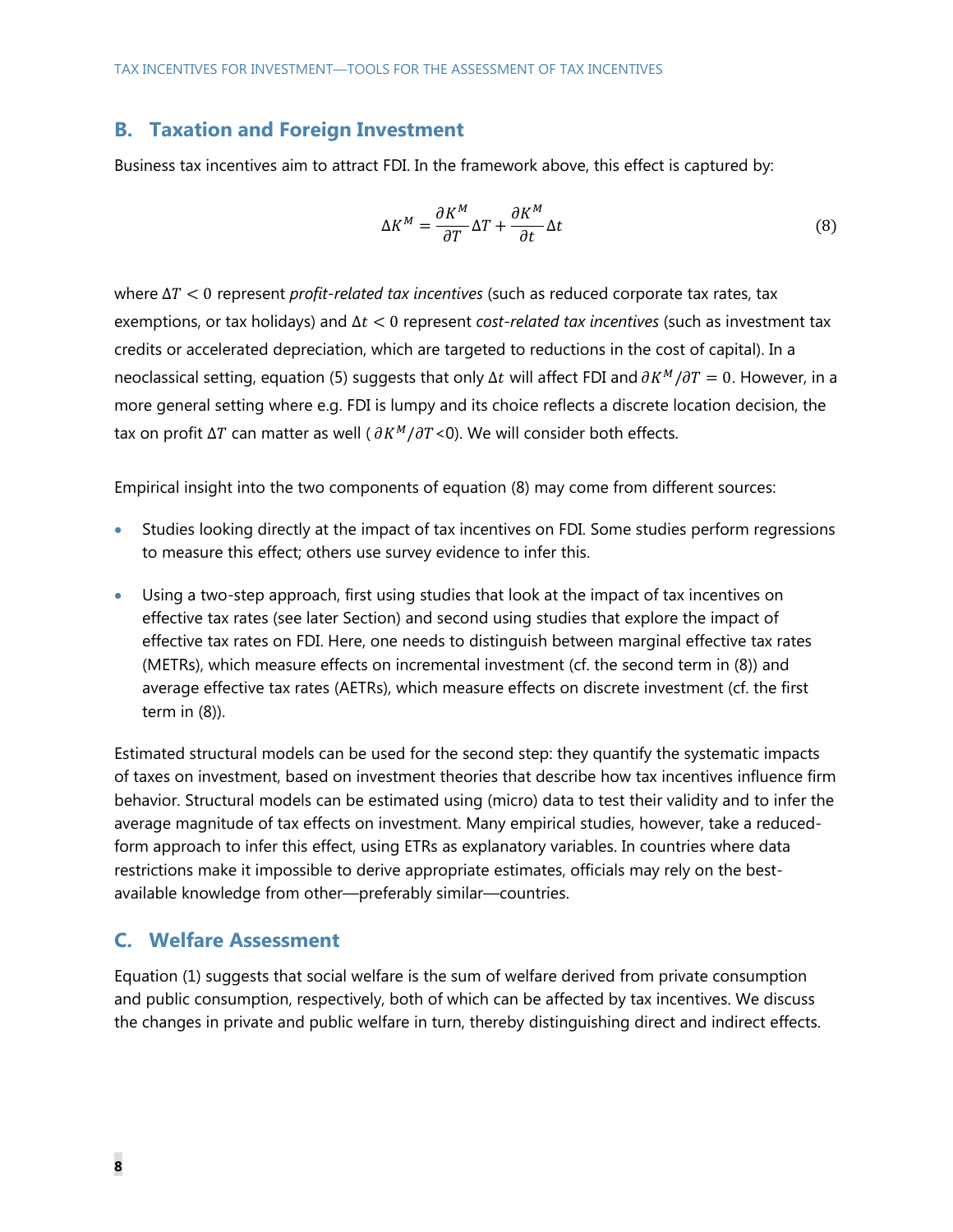#### **Private component of welfare**

Combining (2) and (3), we derive the change in private consumption as a result of the inflow of FDI:

$$
\Delta C = \left[ (w^M + f_{L^D} \frac{dL^D}{dL^M}) \frac{dL^M}{dK^M} + (f_{K^D} - r) \frac{dK^D}{dK^M} + f_{K^M} \right] \Delta K^M \tag{9}
$$

where  $r$  is the opportunity cost of domestic saving. The private welfare gain depends on four factors. The first term measures the direct effect; the other three terms measure indirect effects.

#### *Direct effects*

 *Jobs and wages* (first term). Some studies take the number of jobs created by an FDI project to measure the benefits of a tax incentive. Equation (9) suggests that the wage paid to these workers is important as well.

#### *Indirect effects*

- *Displacement of labor* (second term). The jobs created due to the FDI inflow may be occupied by people who were previously unemployed. However, to the extent that these workers previously worked in the domestic sector, domestic production declines by  $f_{I^D}(dL^D/dL^M)$ . Equation (9) shows that the net benefits to the developing country is still positive if the wage paid by the MNC is higher than the production loss in the domestic sector.
- *Displacement of capital* (third term). FDI may (partly) displace domestic capital, e.g. when the FDI involves a takeover or when there is round tripping. Empirical estimates and general equilibrium analysis can shed light on such displacement effects. If there is full displacement, the net effect on the total capital stock will be zero.
- *Productivity spillovers* (fourth term). FDI can bring new technologies and skills to a developing country, with positive effects on the productivity of workers and capital in the domestic sector. Empirical studies (such as those summarized in the main document) can reveal the importance of such spillovers.

#### **Public component of welfare**

Using (1) and (7), the change in public welfare can be written as

$$
\Delta V = V'(R) \left[ \frac{\Pi^M}{1 - T} \Delta T + rK^M \Delta t + \frac{T}{1 - T} \Delta \Pi^M + tr \Delta K^M \right]
$$
\n(10)

where the change in profits ( $\Delta \Pi^{M}$ ) can be inferred from (5). The change in public welfare depends on direct and indirect effects, and should be corrected for the social value of public funds: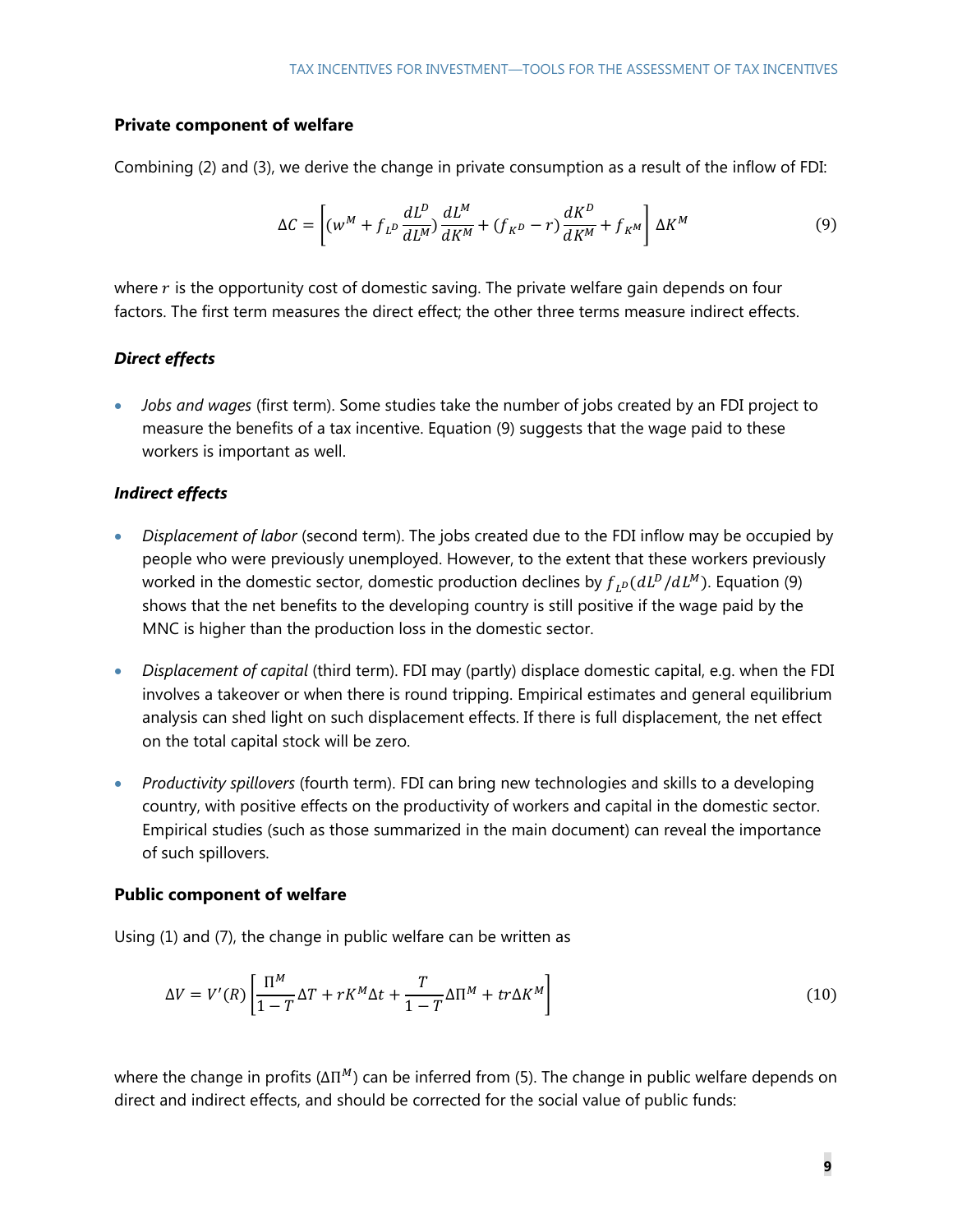- *Direct revenue loss* (first two terms between brackets). General tax relief is costly for governments as it reduces revenue from the existing base. Targeted tax incentives generally aim to mitigate such losses by only granting relief to new FDI. Some of these new FDI projects, however, might have been undertaken even without the incentive, which then leads to revenue foregone.
- *Indirect revenue effects* (last two terms between brackets). To the extent that tax incentives attract new FDI, they can expand tax bases. As long as the tax rate remains positive, this base broadening will recover some of the direct revenue loss from the incentive. However, tax incentives may also create new leakages (for example through domestic profit shifting to the incentivized firms), so that tax bases are eroded—so the sign of  $\Delta \Pi^M$  is ambiguous.
- Scarcity of public funds (term V'). Public funds may be scarcer than private income, as taxes necessary to generate public revenue are distortionary. Alternatively—and perhaps especially relevant for developing countries—there can be administrative constraints to domestic revenue mobilization that make public revenue particularly scarce. With a marginal cost of public funds larger than one  $(V' > 1)$ , a dollar of public revenue is more valuable than a dollar of private income, which should be accounted for in assessing the welfare implications of changes in government revenue.

Evaluation studies on tax incentives sometimes compare the jobs created by (incremental) investment with the revenue foregone from (non-incremental) investment—the so-called dollarcost-per-job calculations. This essentially takes account of only the direct effects listed above. Indirect effects, however, can be critical, yet are often more difficult to quantify. Indirect effects can be inferred from general equilibrium models, which capture linkages and feedback effects through other markets. This could account for displacement effects, spillover benefits and distortions in resource allocation due to discriminatory treatment. Quantifying these aspects generally requires calibration of critical parameters, based on available econometric analysis—which is not always readily available in LICs. General equilibrium models would also enable one to infer the macroeconomic and overall welfare implications of tax incentives. If one is unable to quantify these indirect effects, it might still be helpful to analyze the direct effects as a starting point.

# **TAX EXPENDITURE ASSESSMENT**

This section discusses how to undertake a tax expenditure assessment, discussed and advocated in the main body of the paper. Tax expenditures (TEs) usually refer to provisions in the tax code (or in Ministerial decrees with the force of law) in deviation of some benchmark tax system and to the benefit of the taxpayer. A TE review quantifies the revenue forgone for each provision thus identified. The core objective of a TE review is to improve transparency and support policy evaluation, thus contributing to better informed decision making and better governance. Indeed, TEs and their revenue costs are inherently less visible than direct public expenditures, with the consequence that they often undergo less scrutiny and evaluation. This makes them prone to lobbying and pressures from special interest groups, leading to inefficient policy design and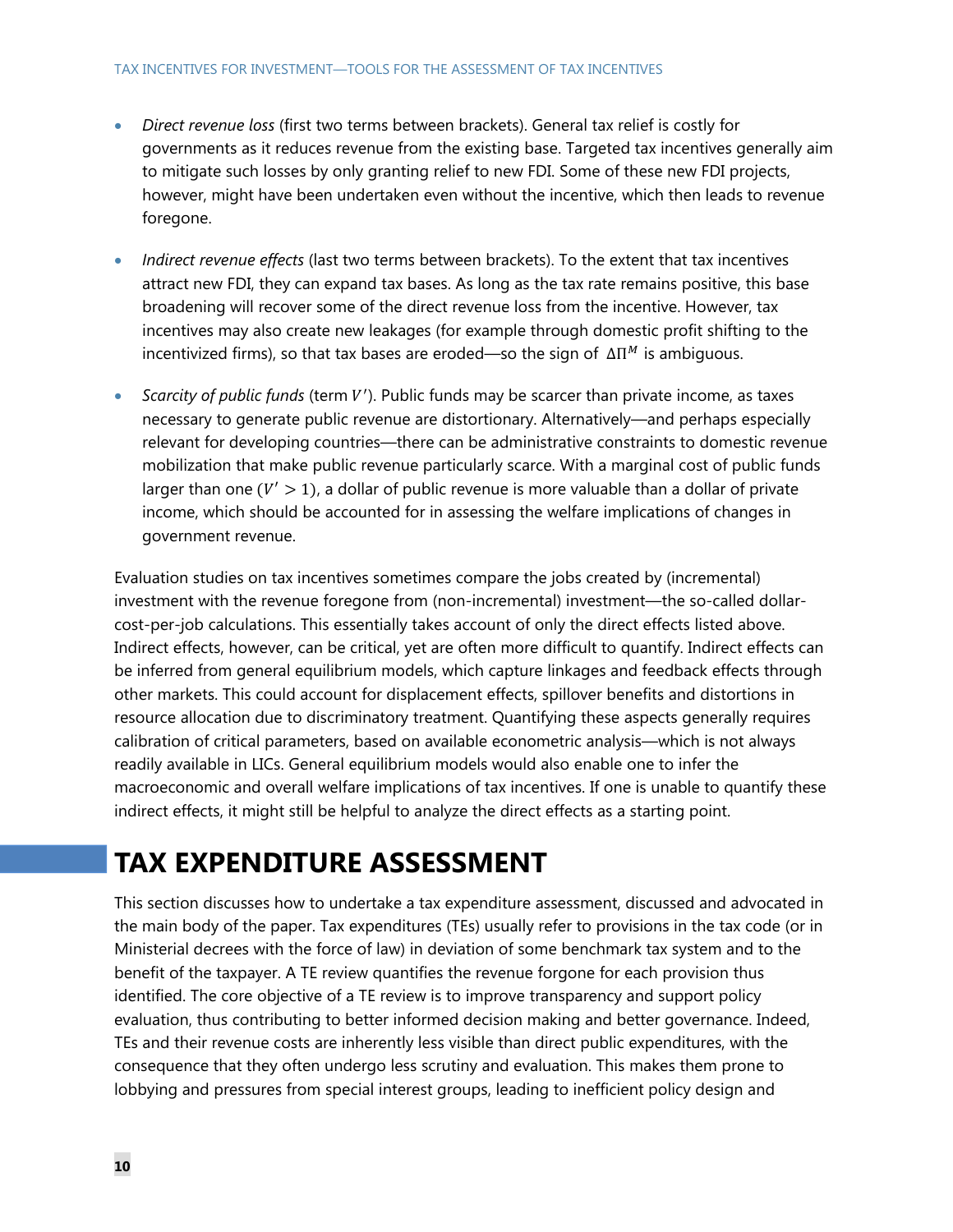corruption risks. By supporting transparency and evaluation, TE reporting enables greater control over the use of public funds. TE assessments should be carried out by the Ministry of Finance and reported as part of the budget process, for example being appended to budget documents or released as a separate document.

TEs are not necessarily bad policy. Indeed, offering provisions through the tax code may sometimes have distinct advantages over direct spending measures, for instance because the tax administration can exploit economies of scale by utilizing information it already collects for tax purposes. The purpose of a TE assessment is thus not necessarily to reduce TEs, but rather to enable a proper assessment and allow for a comparison with alternative (spending) measures to achieve certain policy objectives.

# **A. Measuring Tax Expenditures**

A TE report generally includes the following elements:

- *A list of tax expenditures*, with a clear description (e.g., full/partial profit exemption, tax allowance, tax credit), duration, and identification of the law/decree that provides for its legal basis. Each TE should come along with a stated policy objective. In some countries, there are hundreds of TEs, often scattered throughout the chapters/articles of an Act and across different Acts.
- For each tax expenditure in the list, *an estimate of total tax revenue foregone*. The report should provide an indication of the model and data used in the quantification (e.g. microsimulation model, data from tax returns).
- *Supplementary material*, such as an analysis of the distributional impact of the tax relief across taxpayers (e.g. corporations, by size, or sector). Moreover, tax expenditures can be presented alongside direct expenditures classified by type/ category of expenditure to indicate total expenditures (direct plus tax expenditure).

When quantifying the revenue forgone from tax expenditures (as in step 2 above), analysts need to make two calculations. The first is a simulation of tax revenues under the scenario that the given TE is in place, along the lines of the actual tax code (or Decrees) of which it is part. This revenue is called the 'base case'. The second is a simulation of tax revenues under a scenario where the TE is removed from the code, along the lines of a specified 'benchmark' tax system. This revenue is called the 'hypothetical case'. The difference measures the revenue foregone from the tax expenditure (see Figure 1).

The specification of the relevant benchmark tax system to which tax incentives are to be compared is often a contentious issue. For some taxes (such as personal income taxes), there is no internationally agreed benchmark. Indeed, diverse benchmark systems are observed in TE analyses, with countries typically adhering closely to their existing tax system. As these often differ from each other, international comparisons of TEs are usually problematic (see for example OECD, 1996). For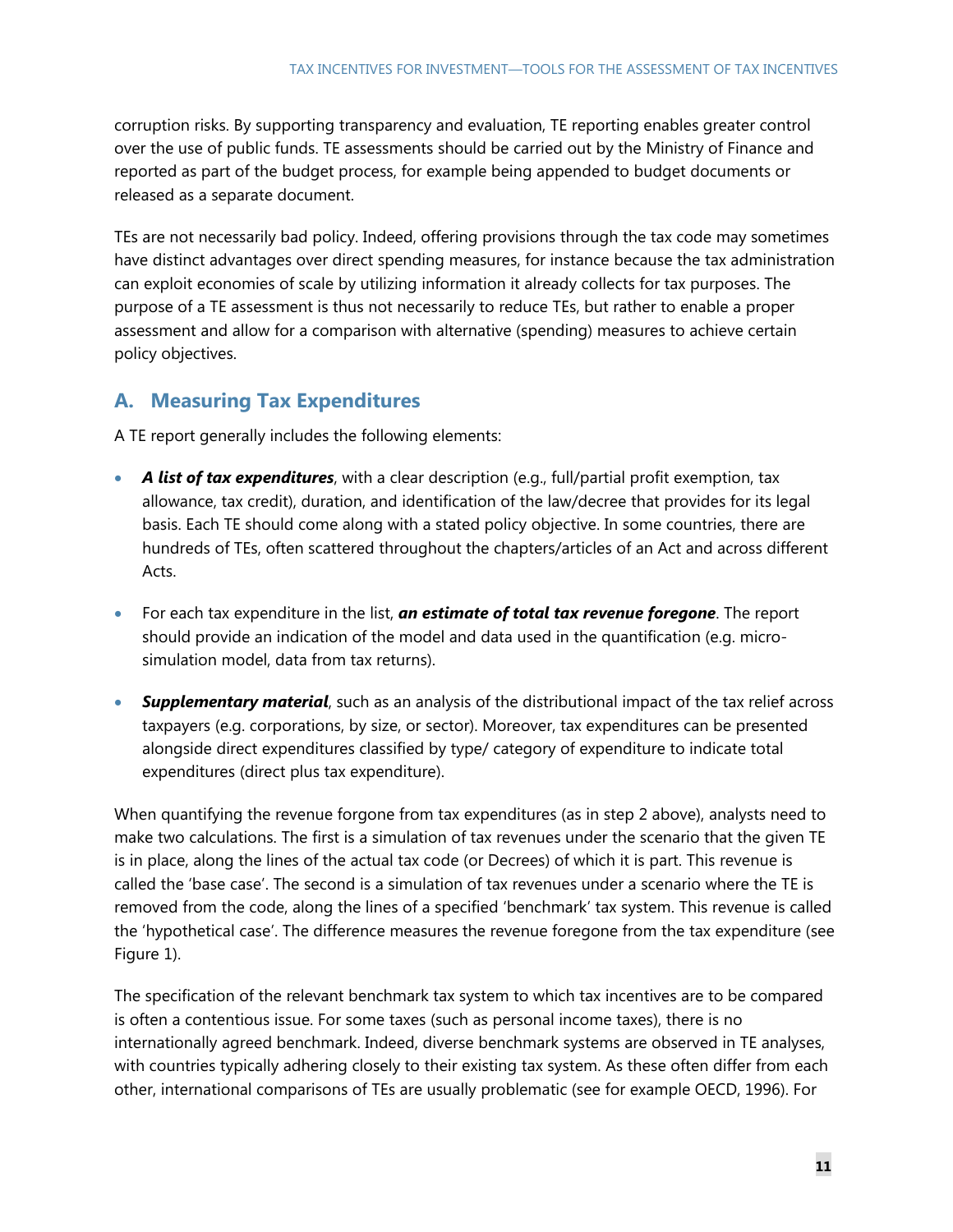other taxes (such as VAT and CIT), the benchmark system is usually defined more uniformly across countries. Still, several choices need to be made with respect to details.



When a benchmark tax system is specified, tax expenditures can be estimated by using alternative methods:1

- *The revenue foregone method*. This is a calculation of the static revenue loss incurred by government due to a TE. It does not take into consideration changes in behavior of taxpayers due to the removal of the TE. For example, a tax credit that reduces tax liability by \$100, given current behavior, would involve a TE of \$100. This is the easiest and most popular method of calculating TEs as it uses simple accounting principles, usually based on tax returns (or documents provided to customs). This method is likely to be the most attractive for LICs to pursue.
- *The revenue gain method*. This method calculates the revenue gain from removing a TE, taking into account behavioral changes by taxpayers. For example, if an investment tax credit is removed, this might result in lower investment and, therefore, a narrowing of the CIT base. The computation of the TE would take this behavioral effect into account. In the example above, if removing the tax credit would cause a loss in revenue of \$10 due to a reduction in investment, the TE associated with the tax credit would be \$90 instead of \$100. This method better accounts for the purpose of certain incentives, but can be more contentious given the inevitable

-

 $1$  A third method, not discussed here, is the so-called outlay equivalent method, under which a TE is calculated as the direct spending equivalent that would result in the same benefit for the taxpayer as the TE. It may differ from the revenue forgone method if direct spending is itself taxable. For example, the equivalent to a \$100 tax deduction if the tax rate were 50 percent would be a taxable transfer of \$200. The outlay equivalent method is less popular than the revenue foregone method because the outcome is often viewed as less intuitive.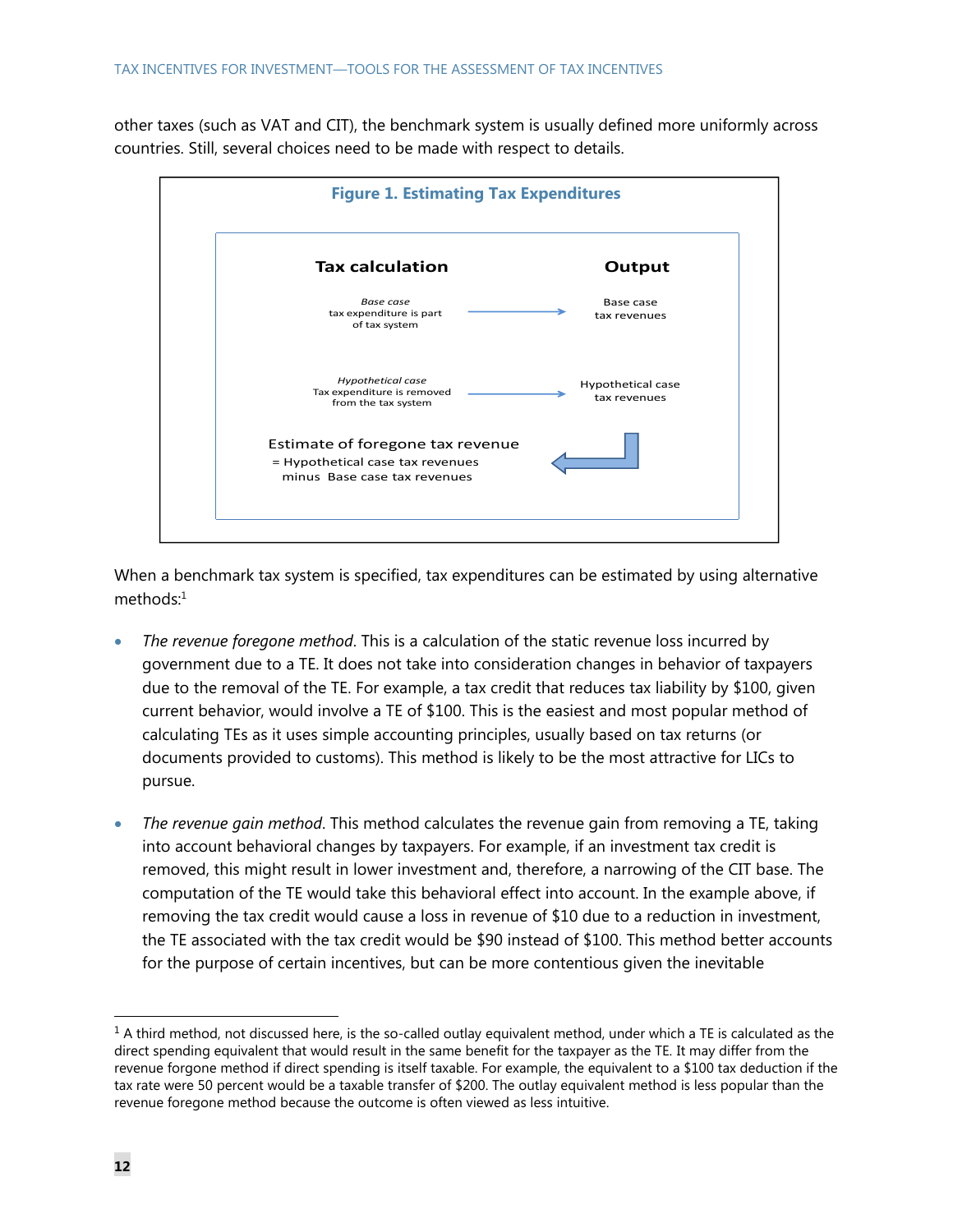uncertainty on the extent of behavioral responses. It is also much more complex and therefore unlikely to be attractive for LICs.

In calculating TEs, a model is needed to simulate tax revenue under the two different policy scenarios—that is, with and without the tax incentive. Different models based on different data can be used for this purpose. For personal income tax and corporate income tax, good practice in this regard is to use micro simulation models (MSMs) for, respectively, households and firms. They are usually based on administrative tax return data, sometimes complemented with survey data on certain characteristics. The next section elaborates in more detail on corporate MSMs.

A possible estimation error can arise when different tax expenditures are calculated separately and then added up. For example, when a tax rate for certain businesses is reduced while, at the same time, tax depreciation for certain assets is made more generous, the total revenue foregone measured by adding up two tax expenditure estimates (under ceteris paribus assumptions) erroneously ignores the interaction between those two measures. Such cross-effects can lead to an underestimation of the revenue effect (Box 1).

#### **Box 1. Estimation Error in Adding-up Tax Expenditures**

Consider a CIT system with a reduced tax rate and reduced tax base for targeted (qualifying) investment. Let (T) denote the basic CIT rate, and (t) denote the reduced CIT rate (with  $t < T$ ). Let (B) denote the CIT base measured without tax incentives, and (b) denote the base with incentives (e.g. accelerated depreciation).

In principle, the 'true' total tax expenditure from the two incentives would be measured as the difference between CIT revenues where the basic CIT rate and CIT base without incentives apply, and CIT revenues where the reduced CIT rate and base apply:

$$
TE^* = T \cdot B - t \cdot b \tag{1a}
$$

This measure may be expressed alternatively as follows:

$$
TE^* = (B - b)T + (T - t)b = (B - b)t + (T - t)B
$$
\n(1b)

If tax expenditures are calculated separately for each incentive and then added up, the total tax expenditure estimate is measured as:

$$
\hat{T}\hat{E} = (B - b)t + (T - t)b\tag{2}
$$

Comparing (1b) and (2), we see that the sum of two tax expenditures understates the true CIT revenue loss:

$$
\hat{TE} = TE^* - (T - t)(B - b) \tag{3}
$$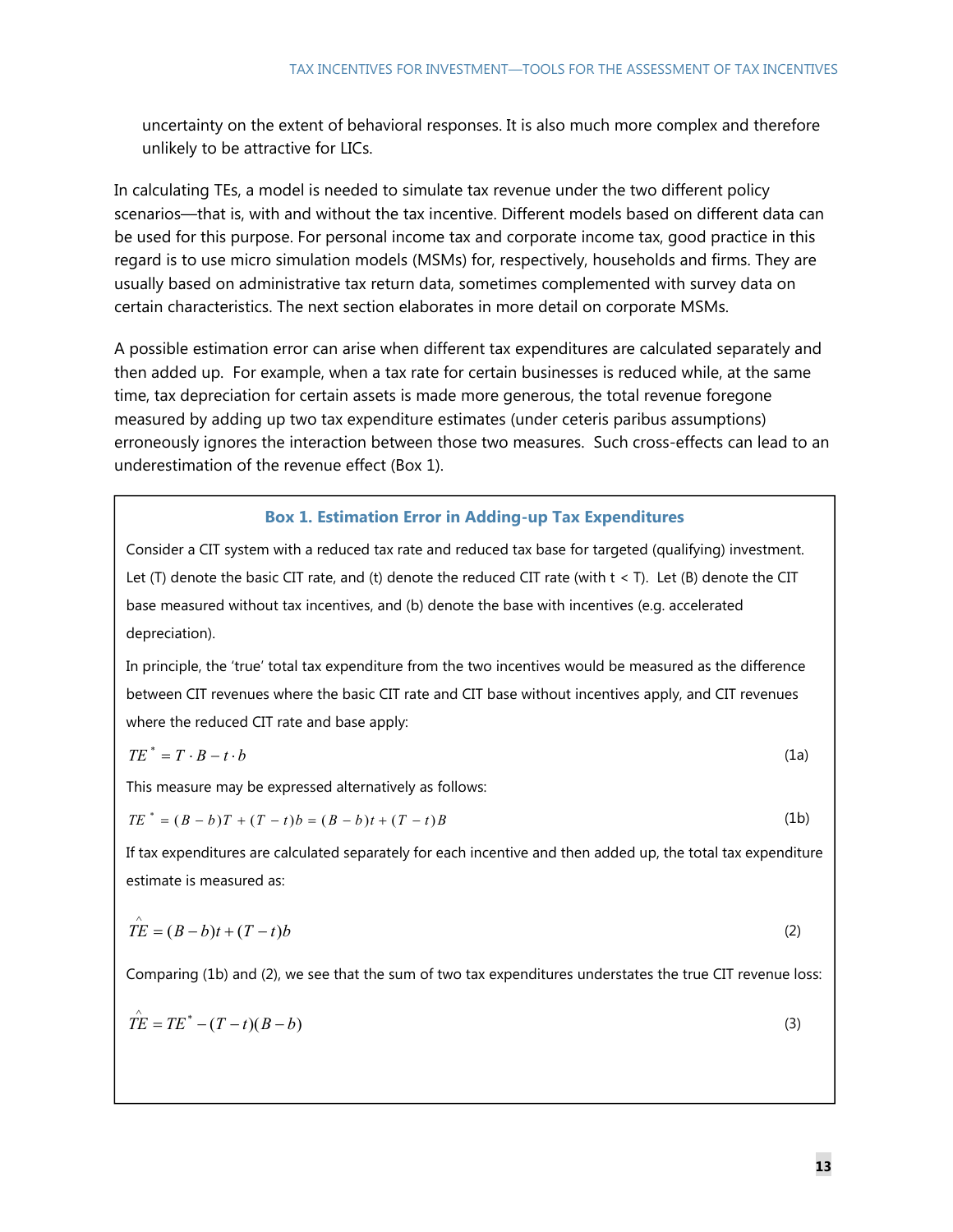Also important to note is that TE estimates obtained from the revenue-foregone method using aggregate data (e.g. National Accounts or input-output tables) may not reflect the expected true revenue effect of the removal of tax concessions. Indeed, the revenue calculations not only ignore behavioral effects, but might also ignore tax non-compliance. In reality, however, there can be a significant tax compliance gap: a gap, that is, between the expected revenue from a tax under full compliance and the true revenue. In principle, one could infer the expected true revenue effect from the removal of tax concessions by applying an estimated compliance gap to both scenarios (on the assumption that the incentive itself does not affect the extent of non-compliance). When relying on taxpayer-level data from tax returns or macroeconomic data, effects of less than full compliance are reflected in the base case and hypothetical case estimates.

# **B. Country Examples**

A growing number of countries now prepare TE reports on a regular basis, including several developing countries. In some cases, TE reporting is supported by regional coordination initiatives. For example, the Inter American Center of Tax Administrations (CIAT) has been active for a number of years in organizing workshops and events to encourage Latin American countries to report their TEs. The countries thus share modeling and data gathering experiences and use similar methods in performing their TE estimates (CIAT, 2011). Table 1 shows TEs in selected countries in this region, both by type of tax and by type of tax expenditure.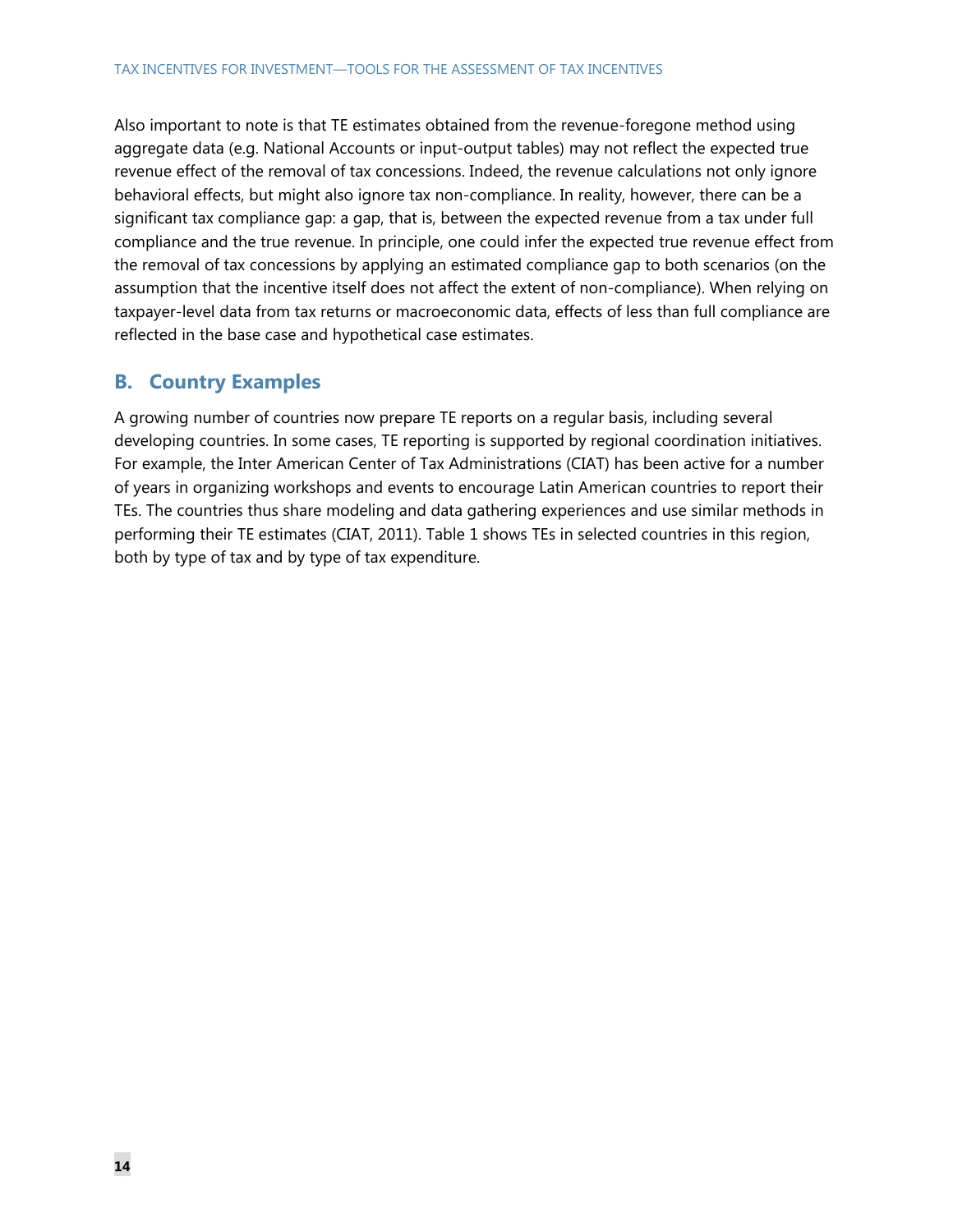|                    |            |            |                     | Tax expenditure, by tax        |                              |                                         | Tax expenditure, by type               |                                         |
|--------------------|------------|------------|---------------------|--------------------------------|------------------------------|-----------------------------------------|----------------------------------------|-----------------------------------------|
|                    | <b>VAT</b> | <b>CIT</b> | <b>PIT</b>          | <b>Total</b><br>CIT and<br>PIT | <b>Others</b>                | Exemptions,<br>reduced rates<br>regimes | <b>Deductions</b><br>and credits       | Deferrals,<br>reimbursements<br>, other |
|                    |            |            | (percentage of GDP) |                                |                              |                                         | (percentage of total revenue foregone) |                                         |
| Argentina          | 1.19       | 0.08       | 0.52                | 0.61                           | 0.8                          | 64.8                                    | 0.2                                    | 35.0                                    |
| Brazil 1/          | 1.12       | 0.86       | 0.73                | 1.59                           | 0.6                          | 81.5                                    | 18.5                                   | $0.0\,$                                 |
| Chile (2008)       | 0.88       | 0.86       | 2.73                | 3.58                           | $\qquad \qquad -$            | 13.7                                    | 18.3                                   | 68.0                                    |
| Colombia (2010)    | 1.68       | 1.24       | 0.32                | 1.56                           | $\overline{\phantom{0}}$     | 23.2                                    | 25.0                                   | 51.8                                    |
| Costa Rica         | 3.54       | 0.8        | 1.02                | 1.82                           | 0.26                         | 98.4                                    | 1.3                                    | 0.3                                     |
| Ecuador            | 2.09       | 2.31       | 0.46                | 2.77                           | $\qquad \qquad \blacksquare$ | 77.8                                    | 14.4                                   | 7.8                                     |
| El Salvador (2010) | 1.97       | na         | na                  | 1.42                           | $\qquad \qquad \blacksquare$ | 87.9                                    | 12.1                                   | $0.0\,$                                 |
| Guatemala (2008)   | 1.96       | na         | na                  | 5.90                           | 0.54                         | 40.7                                    | 59.3                                   | 0.0                                     |
| Honduras           | 3.63       | 1.08       | 0.27                | 1.35                           | 1.48                         | 80.7                                    |                                        | 19.3                                    |
| Mexico 2/          | 1.51       | 0.92       | 0.83                | 1.75                           | 0.56                         | 41.0                                    | 23.7                                   | 35.2                                    |
| Panama             | 2.27       |            |                     | -                              |                              | 100.0                                   |                                        |                                         |
| Paraguay (2010)    | 1.48       | 0.23       | 0.2                 | 0.43                           |                              | 99.2                                    | 0.8                                    | $0.0\,$                                 |
| Peru               | 1.3        | 0.21       | 0.15                | 0.37                           | 0.24                         | 79.8                                    | 3.4                                    | 16.8                                    |
| Dominican Republi  | 3.23       | 0.42       | 0.1                 | 0.52                           | 1.37                         | 70.9                                    | 2.3                                    | 26.8                                    |
| Uruguay            | 2.95       | 1.66       | 0.63                | 2.29                           | 1.16                         | 83.8                                    | 15.6                                   | 0.6                                     |

#### **Table 1. Tax Expenditures in Select Countries in Latin America, 2012**

Source: *Tax Expenditures in Latin America 2008-2012*, CIAT Working Paper No. 2-2014. na=not reported; - (dash) = not measured

Footnotes: 1/ = Federal tax expenditures only. 2/ = Excludes tax expenditure for IEPS oil.

An example of a country that has recently released its first TE report is the Philippines. The Ministry of Finance provided its analysis in 2011 to help guide policy regarding tax incentives. In the CIT, the Philippines employ income tax holidays, special (reduced) tax rates on business income, additional deductions for labor costs, tax credits for certain raw materials used in exported products, and VAT and duty exemptions for imported capital equipment. Data availability currently limits TE reporting to tax revenues foregone from income tax holidays and reduced tax rates. Table 2 shows detailed TE reporting by type of business activity. For 2011, the total TEs from the two categories add up to an estimated foregone tax revenue of 4.5 per cent of 2011 government revenues (ignoring crosseffects).<sup>2</sup> This has induced the government in the Philippines to push for the enactment of a Tax Incentives Management and Transparency Act. Its aim is to provide resources to establish a TE measurement and analysis unit and a Fiscal Incentives Rationalization reform bill to coordinate the use of tax incentives.

-

 $2$  The Department of Finance explains (Tax Expenditure Account of the Philippines, Fiscal Year 2011) that its 2011 tax expenditure estimates cover 1,318 firms (submitting electronic returns), reflecting roughly 29 per cent of all registered investors.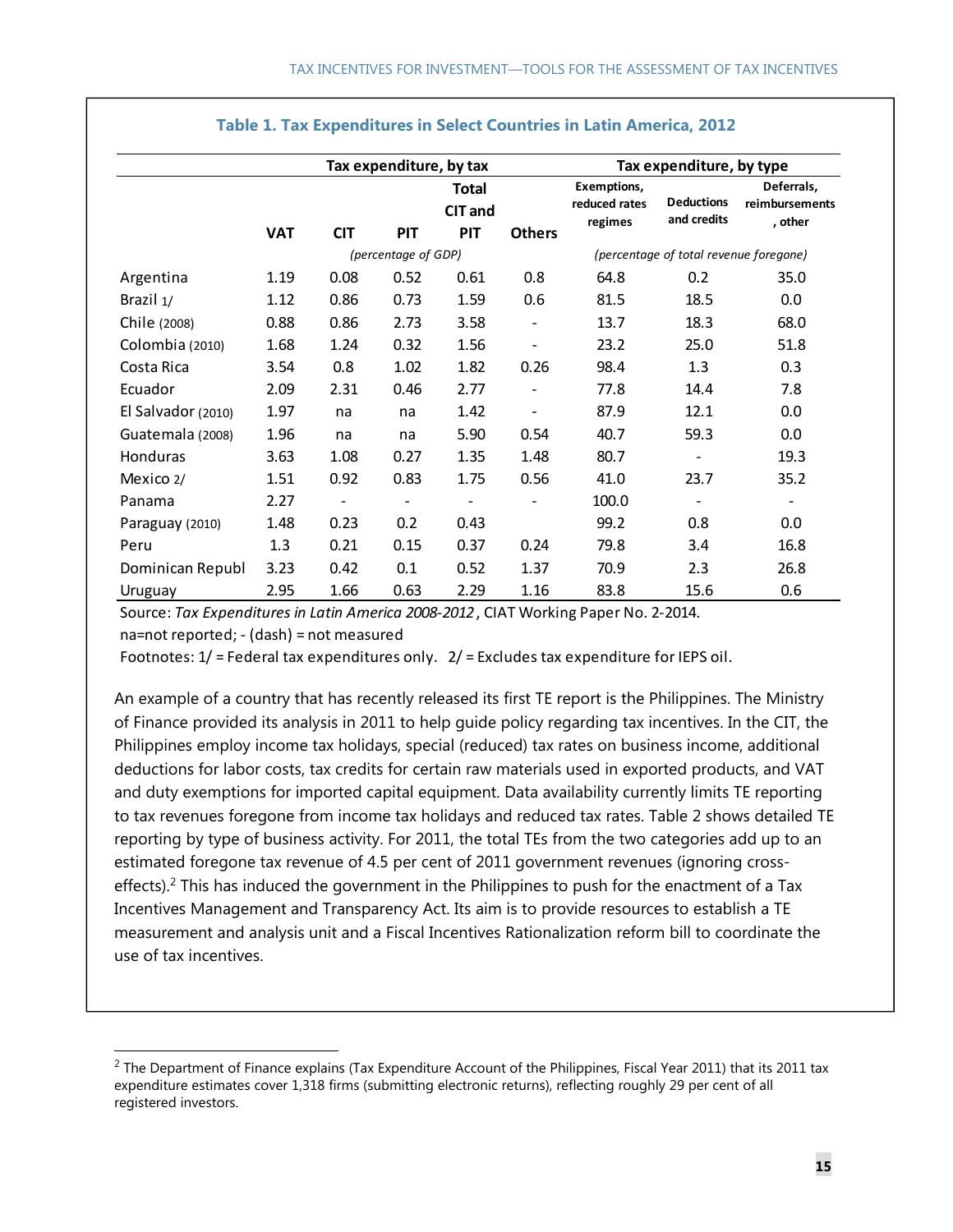| <b>Activity</b>                                                                                                                | <b>Number Of</b><br><b>Firms</b> | <b>Special Rate</b> | <b>Income Tax</b><br>Holiday | <b>Total Tax</b><br><b>Expenditures</b> |
|--------------------------------------------------------------------------------------------------------------------------------|----------------------------------|---------------------|------------------------------|-----------------------------------------|
| Manufacturing                                                                                                                  | 125                              | 4,691,319,535       | 8,809,582,762                | 13,500,902,297                          |
| Manufacture of Semi-Conductor Devices                                                                                          | 39                               | 2,112,493,372       | 10,774,248,015               | 12,886,741,386                          |
| <b>Business Processing Outsourcing</b>                                                                                         | 23                               | 3,105,925,504       | 3,785,154,373                | 6,891,079,877                           |
| Generation, Collection and Distribution Of Electricity                                                                         | 14                               | 974,437,378         | 5,882,612,972                | 6,857,050,350                           |
| <b>Metallic Mining</b>                                                                                                         | 12                               | 131,277,092         | 2,092,900,292                | 2,224,177,384                           |
| Non-Metallic Mining (Coal Mining)                                                                                              | $\mathbf{1}$                     |                     | 2,020,790,902                | 2,020,790,902                           |
| Hotels                                                                                                                         | 6                                | $\sim$              | 1,890,902,880                | 1,890,902,880                           |
| Collection, Purification, Distribution of Water                                                                                | 4                                | 52,563,291          | 1,590,511,854                | 1,643,075,145                           |
| Database and Other Computer Related Activities                                                                                 | 7                                | 147,349,668         | 954,173,706                  | 1,101,523,374                           |
| Air Transport                                                                                                                  | $\overline{2}$                   |                     | 892,071,822                  | 892,071,822                             |
| Buying, Selling, Renting, Leasing, Operation of Dwellings                                                                      | 16                               | 44,960,495          | 746,257,626                  | 791,218,121                             |
| Real Estate Buying, Developing, Subdividing, Selling                                                                           | 22                               | 86,779,506          | 589,403,119                  | 676,182,625                             |
| <b>Building Components Installation Contractors</b>                                                                            | 12                               | 319,699,378         | 339,764,577                  | 659,463,955                             |
| Telecommunications                                                                                                             | 8                                | 49,535,755          | 481,200,071                  | 530,735,826                             |
| Wholesale and Retail Trade                                                                                                     | 10                               | 124,800,720         | 137,638,146                  | 262,438,865                             |
| <b>Other Business Activities</b>                                                                                               | 5                                | 78,725,442          | 180,726,700                  | 259,452,142                             |
| Radio and Television Activities                                                                                                | $\mathbf{1}$                     |                     | 153,210,804                  | 153,210,804                             |
| Design, Detailing, Fabrication and Pre-Assembly Works of Heavy Steel                                                           | $\mathbf{1}$                     | 9,225,591           | 136,076,888                  | 145,302,479                             |
| Recreational and Sporting Activities                                                                                           | 2                                | 117,211,910         |                              | 117,211,910                             |
| <b>General Public Service Activities</b>                                                                                       | $\mathbf{1}$                     | 115,270,249         | ÷.                           | 115,270,249                             |
| <b>Generation of Industrial Gases</b>                                                                                          | $\mathbf{1}$                     | 32,125,369          | 25,325,698                   | 57,451,067                              |
| Private Medical, Dental and Other Health Activities                                                                            | $\mathbf{1}$                     |                     | 19,234,414                   | 19,234,414                              |
| Electrical and Mechanical Work At Site                                                                                         | $\mathbf{1}$                     |                     | 14,802,518                   | 14,802,518                              |
| <b>Inland Water Transport</b>                                                                                                  | $\mathbf{1}$                     |                     | 6,835,217                    | 6,835,217                               |
| Electroplating or Painting of Electronic Parts, Building Decorations,                                                          |                                  |                     |                              |                                         |
| Fashion Accessories, Jewelries, Interior Decorations and Light<br>Engineering Fixtures with Zinc, Gold, Nickel, Aluminum, Zinc | $\mathbf{1}$                     | 4,563,403           |                              | 4,563,403                               |
| Non-Life Insurance                                                                                                             | $\mathbf{1}$                     | 1,831,126           |                              | 1,831,126                               |
| Restaurants, Cafes and Fastfood Center                                                                                         | $\mathbf{1}$                     | 1,162,326           |                              | 1,162,326                               |
| Cargo Handling                                                                                                                 | $\mathbf{1}$                     |                     |                              |                                         |
| Developer                                                                                                                      | $\mathbf{1}$                     |                     |                              |                                         |
| <b>Financial Holding Company Activities</b>                                                                                    | $\overline{2}$                   |                     |                              |                                         |
| Life Insurance                                                                                                                 | $\mathbf{1}$                     |                     |                              |                                         |
| Ocean Fishing, Commercial                                                                                                      | 1                                |                     |                              |                                         |
| Other Real Estate Activities with Owned or Leased Property                                                                     | $\mathbf{1}$                     |                     |                              |                                         |
| <b>Other Supporting Land Transport Activities</b>                                                                              | $\overline{2}$                   |                     |                              |                                         |
| Sea and Coastal Water Transport                                                                                                | $\overline{2}$                   |                     |                              |                                         |
| <b>Total large corporations</b>                                                                                                | 329                              | 12,201,257,110      | 41,523,425,354               | 53,724,682,463                          |
|                                                                                                                                |                                  |                     |                              |                                         |
| Total non-large corporations                                                                                                   |                                  | 3,543,299,134       | 4,062,877,896                | 7,606,177,031                           |

### **Table 2. Tax Expenditure by Type of Activity, Philippines, 2011**

1. Figures report income tax expenditures.

http://www.dof.gov.ph/?p=9417 Source: Tax Expenditure Account of the Philippines, Fiscal Year 2011, Department of Finance, Philippines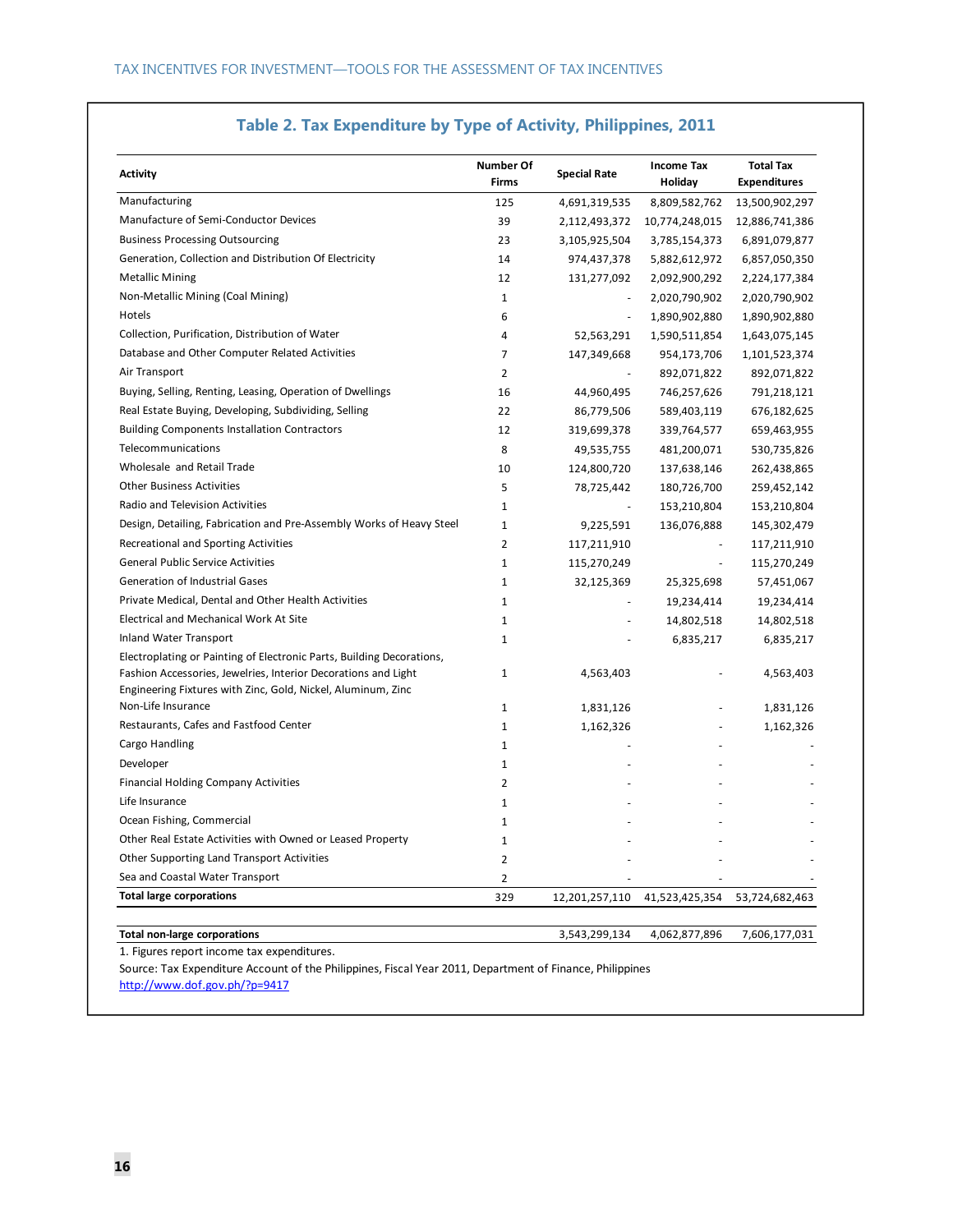# **C. Corporate Income Tax Incentives**

The benchmark of the corporate income tax (CIT) may be defined in different ways. One approach is to specify a normative benchmark, reflecting a system that is generally perceived to be desirable. However, even specialists usually differ as to the optimal design of the CIT. Given the many contentious issues regarding a normative benchmark, in practice most countries take their existing system applying to 'most companies' as the benchmark CIT system. This means that profit under the benchmark is taxed at the standard CIT rate. The benchmark corporate tax base thus typically includes allowances for depreciation and interest, but no deduction for the cost of equity and no other special provisions for particular sectors or firms.

The (annual) corporate TE on providing a tax holiday may be calculated *ex post* as the aggregate amount of CIT revenue foregone by not taxing, at the basic CIT rate, the amount of corporate profit sheltered by the tax holiday. To obtain such information, qualifying firms need to file a corporate tax return and report exempt amounts of profits. TE estimates of CIT foregone each year over a holiday period may suffice to bring about transparency and information for evaluation. A more comprehensive analysis would also analyze the profile of hypothetical CIT payments over time, taking into account transitional rules governing 'pools' (balances) of tax depreciation and business losses, and 'stability clauses'.

Accelerated depreciation might be another form of TE, but one that raises both conceptual and measurement issues.<sup>3</sup> To circumvent them, standard practice in TE estimation is to take the generally applied existing depreciation rules used in the CIT system as the benchmark. Accelerated depreciation is then taken to be the application of rates (and possibly methods) that provide for faster write-offs for certain asset classes targeted at certain sectors or taxpayers. The corporate TE from providing accelerated depreciation may then be calculated as the aggregate amount of CIT revenue foregone in a given year by accelerated as opposed to regular (or normal) depreciation. Reporting may also include estimates of the difference in the present value of tax depreciation claims under the two scenarios (requiring more complex analytics).

# **CORPORATE MICRO SIMULATION MODELS**

-

This section elaborates on the development and use of a micro-simulation model (MSM) of corporate income taxes (CIT). The models (essentially corporate tax calculators) can be developed in a straightforward manner and used in common spreadsheets, such as Excel. For many countries, the main hurdle has been allocating scarce resources to building datasets (based on tax returns) as an input to the models. Where resources are limited, steps can be taken (as analyzed below) to limit the resource requirement (e.g. by focusing on large taxpayers). Experience shows that the payoff can be great.

 $3$  Conceptual issues relate to the appropriate benchmark regarding depreciation, such as economic depreciation or current tax rules. Measurement difficulties arise if economic depreciation is chosen as a benchmark in light of considerable uncertainty.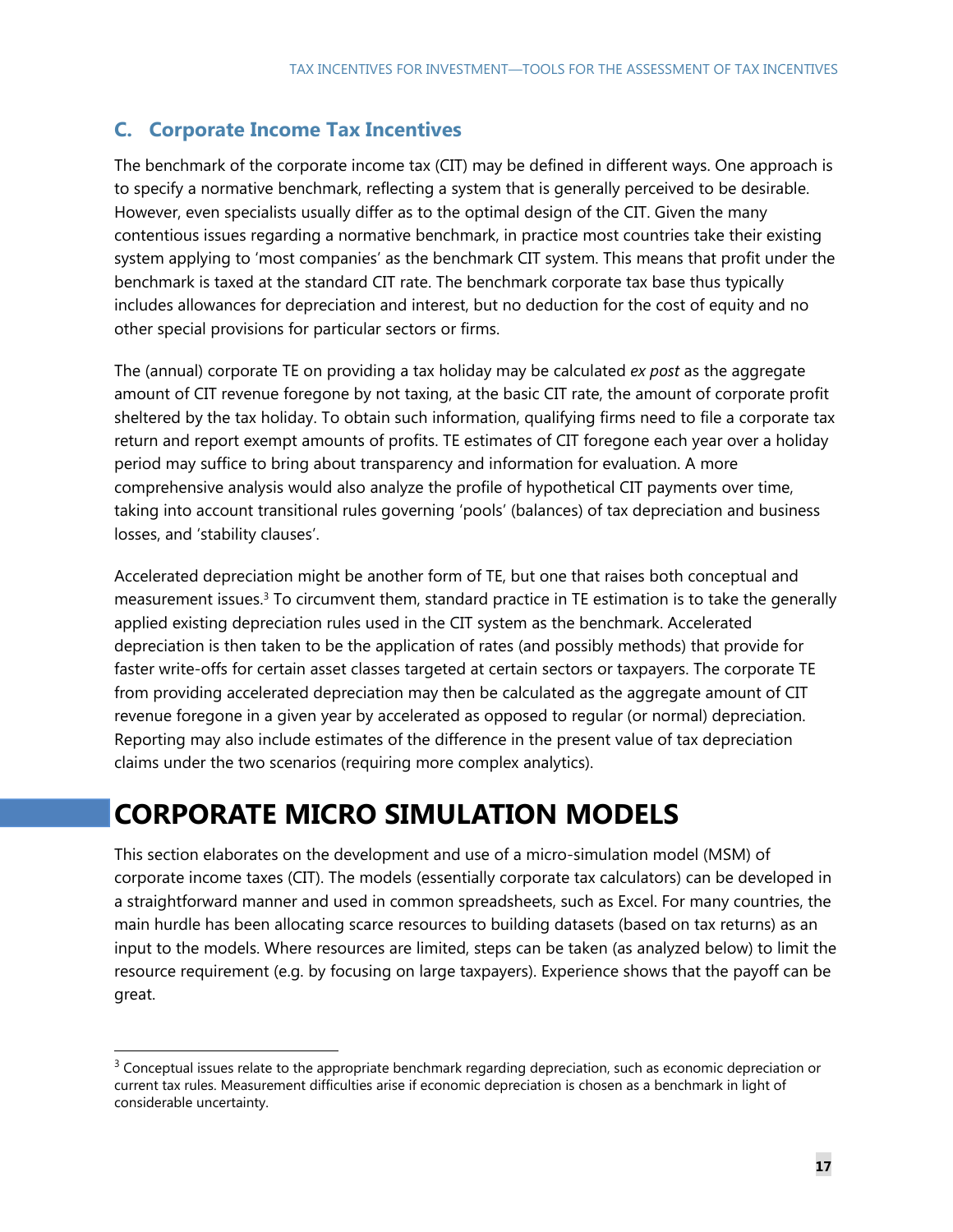A CIT MSM is essentially a firm-level CIT calculator, with flexibility in the adjustment of tax policy parameters and economic variables. An important feature is that it can analyze the revenue and distributional impacts of detailed tax policy changes, such as preferential CIT rates, alternative tax depreciation rates and methods (with separate calculations for different categories of depreciable assets), tax allowances and credits and other specific tax incentives.

A CIT-MSM may be used by Ministries of Finance for policy simulations, and for revenue forecasting purposes. CIT-MSMs contribute to transparency and can improve the quality of information that is needed for policy preparation. Especially relevant for the underlying paper, is that a CIT MSM is the preferred instrument to estimate the revenue foregone from corporate TEs. Indeed, models relying on aggregate data, such as from the National Accounts data, yield less reliable revenue estimates and can usually not be used to explore detailed tax policy changes. Moreover, unlike tools based on aggregate data, CIT MSMs can yield insight in how CIT reform affects the distribution of tax liabilities across firms (by, for example, industry, firm size and location). This may be helpful in addressing political-economy concerns associated with CIT reform, such as with the removal or scaling back of tax incentives.

When deciding to develop an in-house CIT MSM, one should of course consider the benefits as well as costs of developing and maintaining such as model, most notably staff costs. Moreover, one has to identify constraints regarding the availability (and confidentiality) of data or possibly political resistance to the use of such data. Problems may arise also when modeling a proposed but currently non-existing tax instrument, such as a tax credit for regional development, for which one requires information on existing levels of investment in targeted region(s) which may not be available. In such cases, other sources of information (such as survey data) would need to be found and incorporated into the dataset to be able to analyze the tax measure. Before developing a CIT MSM, moreover, it is important to identify the most relevant applications, guided by the demand for tax policy analysis in the Ministry of Finance and Revenue Administration.

# **A. Developing a Model**

A CIT MSM uses a structured programming language or software (such as Excel) to calculate CIT payments at the firm level. The models requires (exogenous) input information and produces (endogenous) output.

 The *input data* to a MSM calculation include receipts, expenses and balance sheet items from individual corporate tax returns. These values are exogenous to the model and are held fixed when calculating CIT under alternative tax policies. The other important category of exogenous input variables are tax policy parameters, such as statutory CIT tax rates (basic CIT rate and possibly other rates), tax depreciation rates (of which there may be many), and investment tax credits. The base-case values are obtained from the current tax law. These parameters can be varied when simulating the revenue implications of tax reform or when calculating the magnitude of TEs (hypothetical cases).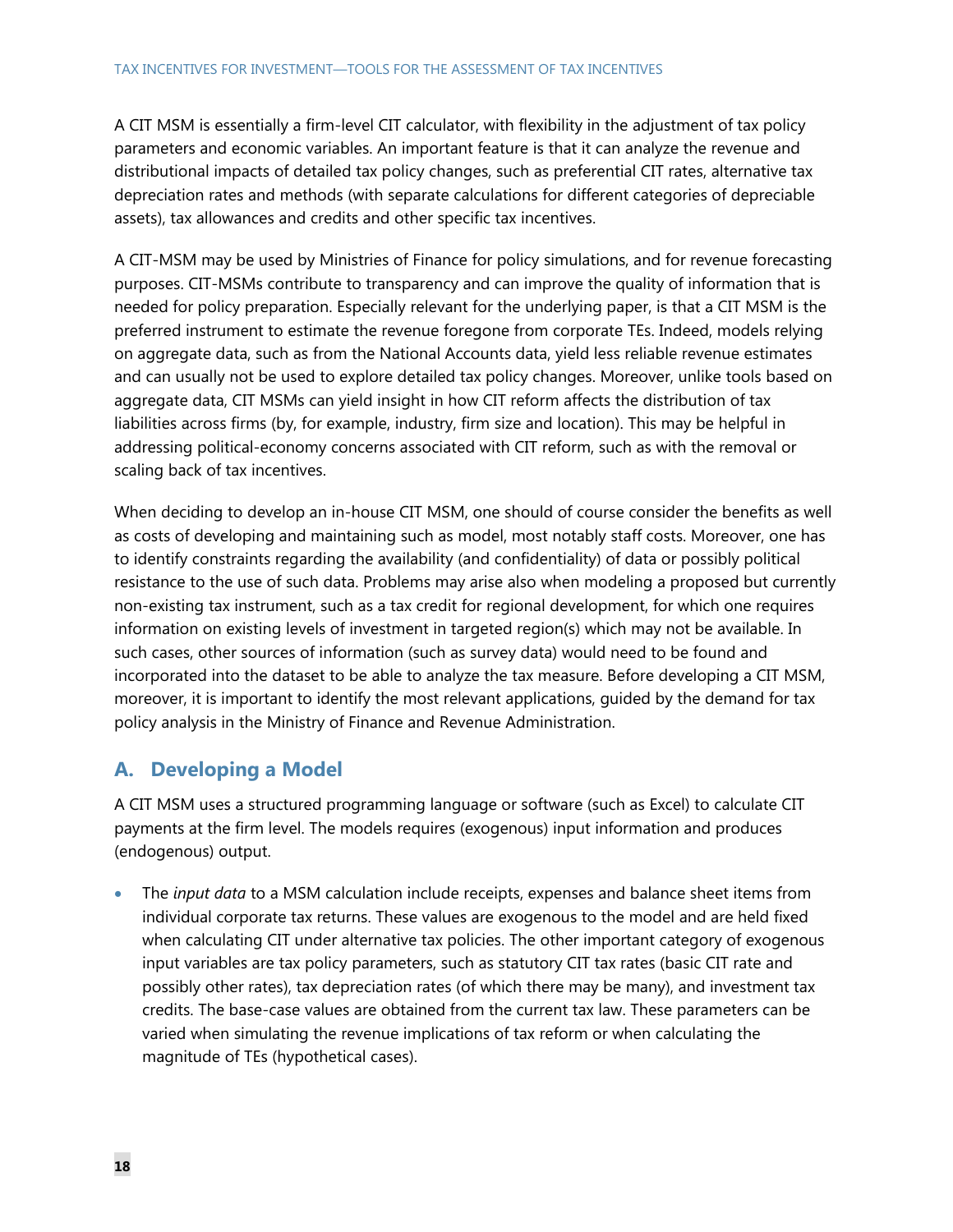The *output* of the CIT MSM is a number of endogenous variables, which are 'modeled' and calculated by the MSM. Examples include claims for depreciation allowances, which change when the tax depreciation rate changes, investment tax credit claims, which change with investment tax credit rates change, taxable income, and final CIT liability. The output variables, based on sample data, can be weighted and aggregated to give economy-wide estimates of CIT revenue under current law. They can also be calculated under alternative hypothetical laws, for example in the estimation of corporate TEs. Estimates can also be presented for various aggregates (by industry, firm-size, or other dimensions).

Some tax allowances can be endogenous in the model, for instance, if they depend on firm-specific characteristics or outcomes. For example, some CIT systems provide a deduction as a non-linear function of income based on some qualifying indicator (e.g. small firms under a certain turnover, income, or asset level). Rather than treating the deduction in the model as fixed, it needs to be modeled as a function  $D=\theta(q)$ , where q measures income based on a qualifying indicator as reported in the tax return and θ is a function of q that determines the deductible amount. The policy function θ can be changed in the MSM, reflecting tax policy. The model yields an estimate of the deduction, D, and CIT revenue.

Some variables have a dynamic character and need to be traced over time. For example, depreciable capital costs are written off gradually over time. CIT systems typically require that accounts be kept of balances (stocks) of undepreciated capital to determine tax depreciation claims that can be made in the current year and those that are carried forward to future years. This is illustrated in Figure 2 beginning of year balances ('pools') are increased by Additions (current investment) and reduced by Deductions (current year claims). Similarly, balances (pools) are used to track unused business losses and investment tax credits.

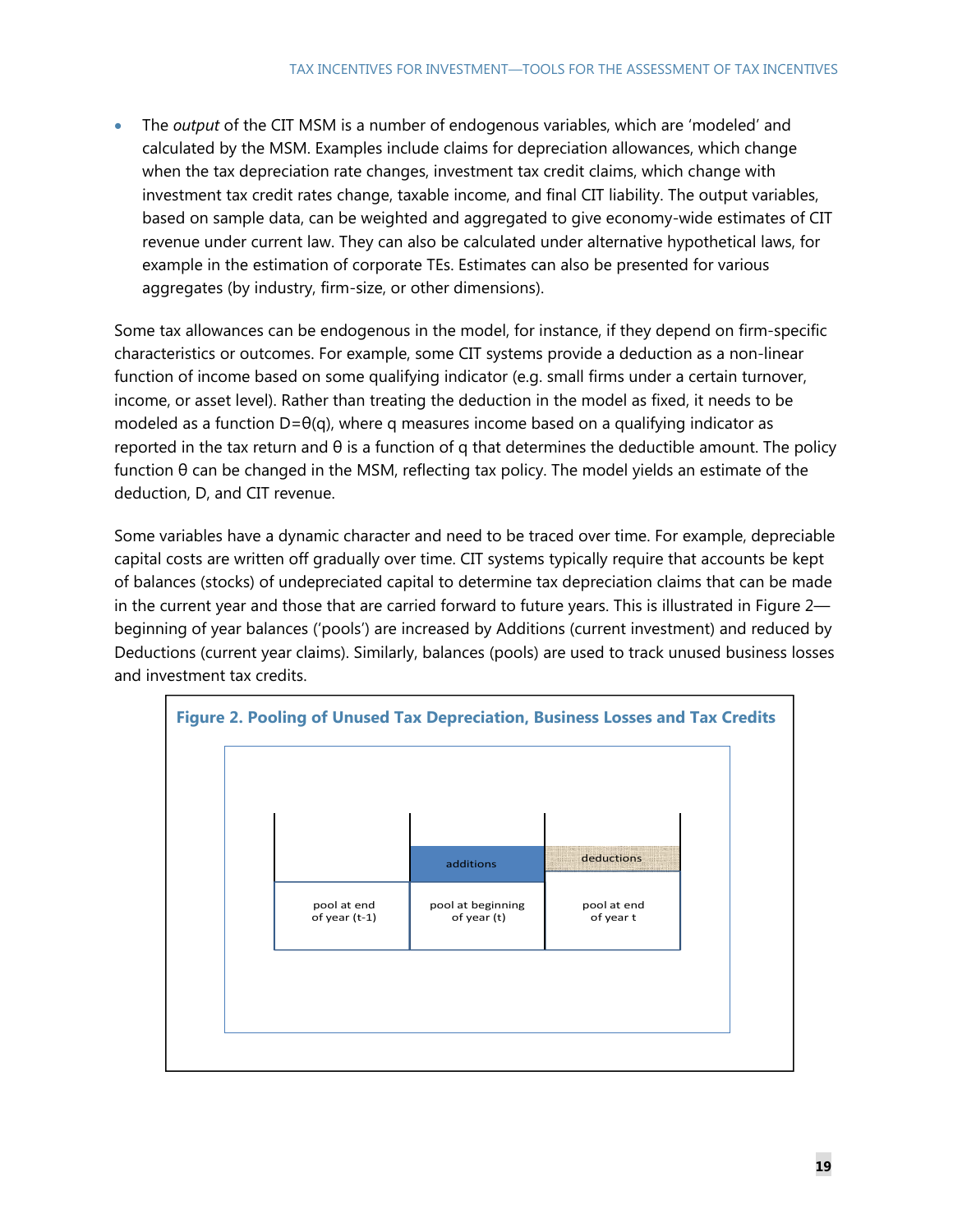|                                           | D                 | E                | F                   |                          |
|-------------------------------------------|-------------------|------------------|---------------------|--------------------------|
|                                           | <b>Tax return</b> |                  | <b>Hypothetical</b> | Code used to create      |
|                                           | data              | <b>Base Case</b> | Case                | Base Case (column E)     |
| <b>Tax Parameters</b>                     |                   |                  |                     |                          |
| Corporate income tax rate                 |                   | 40.0%            | 40.0%               |                          |
| Tax depreciation allowance rate           |                   | 30.0%            | 30.0%               |                          |
| Investment tax credit (ITC) rate          |                   | 5.0%             | 0.0%                |                          |
| Income Statement (millions \$)            |                   |                  |                     |                          |
| Total revenues                            | 1,600.0           | 1,600.0          | 1,600.0             | $+$DB$                   |
| Cost of sales, interest expense           | 1,000.0           | 1,000.0          | 1,000.0             | $+$D9$                   |
| Book depreciation                         | 100.0             | 100.0            | 100.0               | +\$D10                   |
| <b>Total expenses</b>                     | 1,100.0           | 1,100.0          | 1,100.0             | $+$D11$                  |
| Net income before tax                     | 500.0             | 500.0            | 500.0               | $+$D12$                  |
| Income tax - book purposes                | 93.0              | 93.0             | 93.0                | $+$D13$                  |
| Net income financial after tax            | 407.0             | 407.0            | 407.0               | $+$D14$                  |
| Income Tax Payable (millions \$)          |                   |                  |                     |                          |
| <b>Reconciliation Statement</b>           |                   |                  |                     |                          |
| Net income financial after tax            | 407.0             | 407.0            | 407.0               | $+$D17$                  |
| + Book depreciation                       | 100.0             | 100.0            | 100.0               | $+$D18$                  |
| + Income tax - book purposes              | 93.0              | 93.0             | 93.0                | $+$D19$                  |
| - Tax depreciation allowance claim        | 117.9             | 117.9            | 117.9               | =MIN(E5*E32,E17+E18+E19) |
| Net income for tax purposes               | 482.1             | 482.1            | 482.1               | +E17+E18+E19-E20         |
| - Prior year losses claimed               | 200.0             | 200.0            | 200.0               | =MIN(E36,E21)            |
| Taxable income                            | 282.1             | 282.1            | 282.1               | $=$ E21-E22              |
| <b>Income Tax Payable</b>                 |                   |                  |                     |                          |
| Income tax                                | 112.8             | 112.8            | 112.8               | $=$ E4*E23               |
| Investment tax credit claimed             | 27.2              | 27.2             | 20.0                | =MIN(E46,E25)            |
| Income tax payable                        | 85.7              | 85.7             | 92.8                | $=E25-E26$               |
| Tax depreciation, loss carryforward, ITC  |                   |                  |                     |                          |
| <b>Tax depreciation</b>                   |                   |                  |                     |                          |
| Opening balance UCC                       | 250.0             | 250.0            | 250.0               | $= $D30$                 |
| Investment - current year                 | 143.0             | 143.0            | 143.0               | $= $D31$                 |
| <b>UCC</b> available                      | 393.0             | 393.0            | 393.0               | $= $D32$                 |
| tax depreciation claim                    | 117.9             | 117.9            | 117.9               | $=E20$                   |
| Closing balance UCC                       | 275.1             | 275.1            | 275.1               | $=$ E32-E33              |
| <b>Business Loss carryforward</b>         |                   |                  |                     |                          |
| Opening balance (unused losses)           | 200.0             | 200.0            | 200.0               | $= $D36$                 |
| Prior-year loss claim                     | 200.0             | 200.0            | 200.0               | $=E22$                   |
| Closing balance (unused losses)           | 0.0               | 0.0              | 0.0                 | =E36-E37                 |
| <b>Investment Tax Credit (ITC)</b>        |                   |                  |                     |                          |
| Opening balance unused ITC                | 20.0              | 20.0             | 20.0                | $= $D40$                 |
| Investment - current year                 | 143.0             | 143.0            | 143.0               | $= $D41$                 |
| ITC earned - current year                 | 7.2               | 7.2              | 0.0                 | $=$ E6*E41               |
| Unused ITC available for carryback        | 27.2              | 27.2             | 20.0                | =E40+E42                 |
| ITC carryback                             | 0.0               | 0.0              | 0.0                 | $= $D44$                 |
| Unused ITC available for current year     | 27.2              | 27.2             | 20.0                | $=$ E43-E44              |
| Investment tax credit claim - current yea | 27.2              | 27.2             | 20.0                | $=E26$                   |
| Closing balance unused ITC                | 0.0               | 0.0              | 0.0                 | $=$ E45-E46              |

# **Table 3. Illustration of Creation of Excel-based CIT MSM**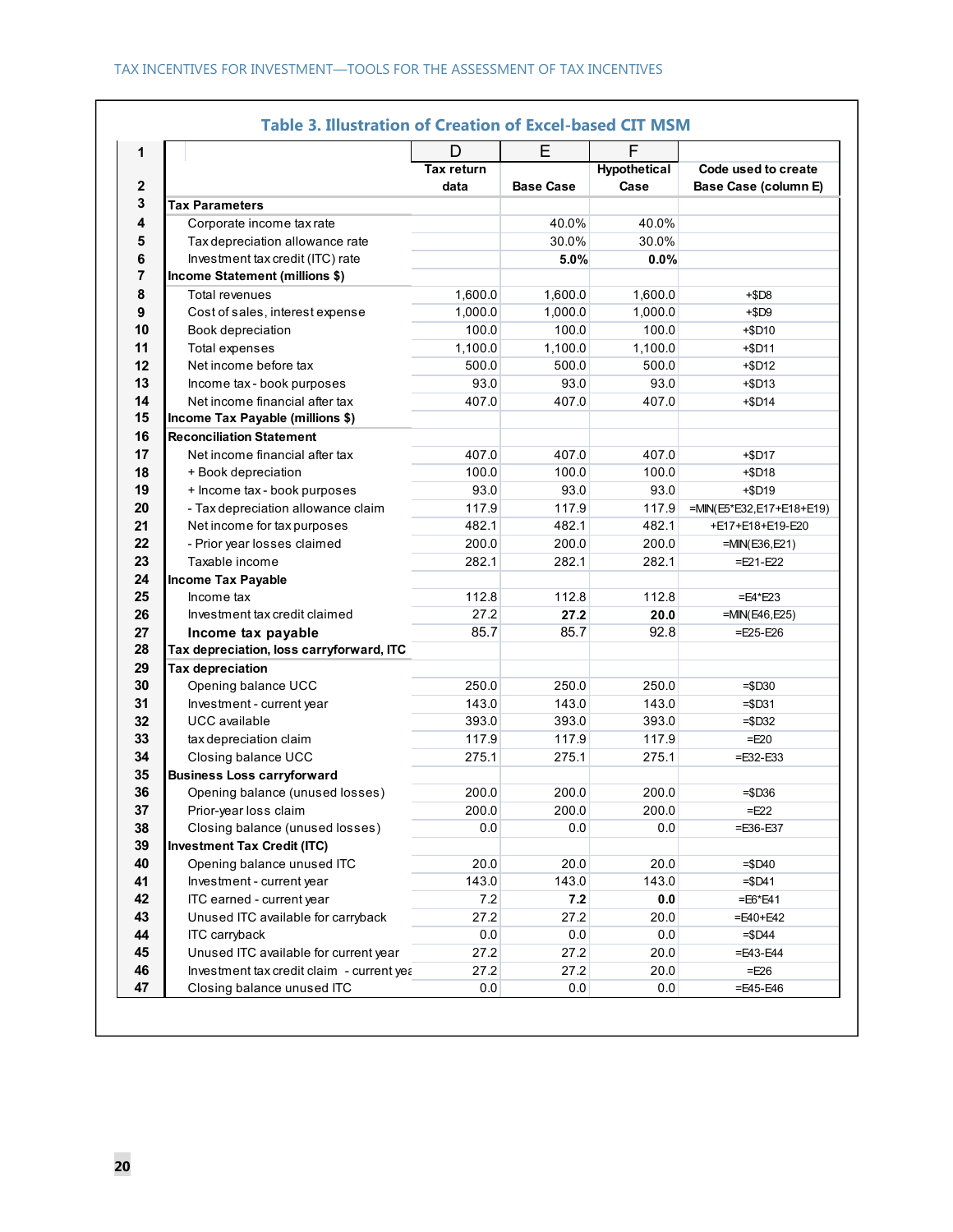Table 3 gives an illustrative example of how a CIT MSM works, showing tax parameters in rows 4-6, exogenous tax return data in column D and a mix of exogenous data (copied from column D) and endogenous 'base case' variables calculated by the spreadsheet model in column E. In the example, columns D and E are equivalent since they both reflect the actual tax system. Column F shows 'hypothetical case' values, where the investment tax credit rate is set to zero (elimination of the credit). Current year investment expenditure (143 currency units) no longer generates credits, but credits (20 units) carried over from prior years reduce CIT. The example reflects the importance of taking into account opening balances of undepreciated capital costs (UCC), business losses and tax credits.

An important step in the development of a CIT MSM is the validation of the model. In particular, a comparison should be made between the estimated base case aggregate CIT revenue as simulated by the MSM and the actual aggregate CIT revenue reported in the government accounts. At this point, a process begins to check for errors and to adjust the sample size until differences between estimated and actual aggregate CIT revenue are small enough by some metric.

# **B. Data Issues**

-

A critical step in the development of a CIT MSM is the creation of a dataset, based on corporatelevel tax returns, which serves as input to the model.<sup>4</sup> Ideally, one would copy data from tax returns for the entire population of corporations. This might be feasible in countries with complete electronic filing of tax returns. If this is impossible or deemed too resource intensive (for example because it is necessary to manually transcribe data and take information from paper corporate tax returns into an electronic database), an alternative is to construct a representative sample. The results based on the sample can then be weighted to replicate economy-wide results for the entire population of corporations. Where a sample is used, CIT data transcription generally involves the creation of two files: a 'population file' and a 'sample file':

- The population file includes limited data entries for all corporations. It is used as a basis for establishing the sample file and to cross-check estimated aggregate CIT revenues from the MSM. The population file may be adjusted compared to the raw data, e.g. by the removal of inactive corporations, corporations with limited activity (e.g. less than two months in the fiscal year), and very small corporations identified using an asset and income threshold test.
- The sample file is drawn from the population file by first identifying firm-level characteristics ('dimensions') to create sub-groups (strata) of firms with common characteristics. For example, the population file may be stratified (grouped) using the following dimensions: 25 industry sectors; 4 asset sizes; 10 locations; 2 ownership types (resident, non-resident); 2 types of tax status (taxable, tax-exempt). These dimensions would create 4000 (25x4x10x2x2) sub-groups. Each sub-group is relatively homogeneous. Independent sampling of each sub-group provides a better representation of the population than random sampling from non-stratified population

<sup>&</sup>lt;sup>4</sup> Corporate tax return data are also frequently used by tax administrations to calculate various ratios, which are inputs to their risk-based auditing practices. The same data can thus be used also to build a MSM.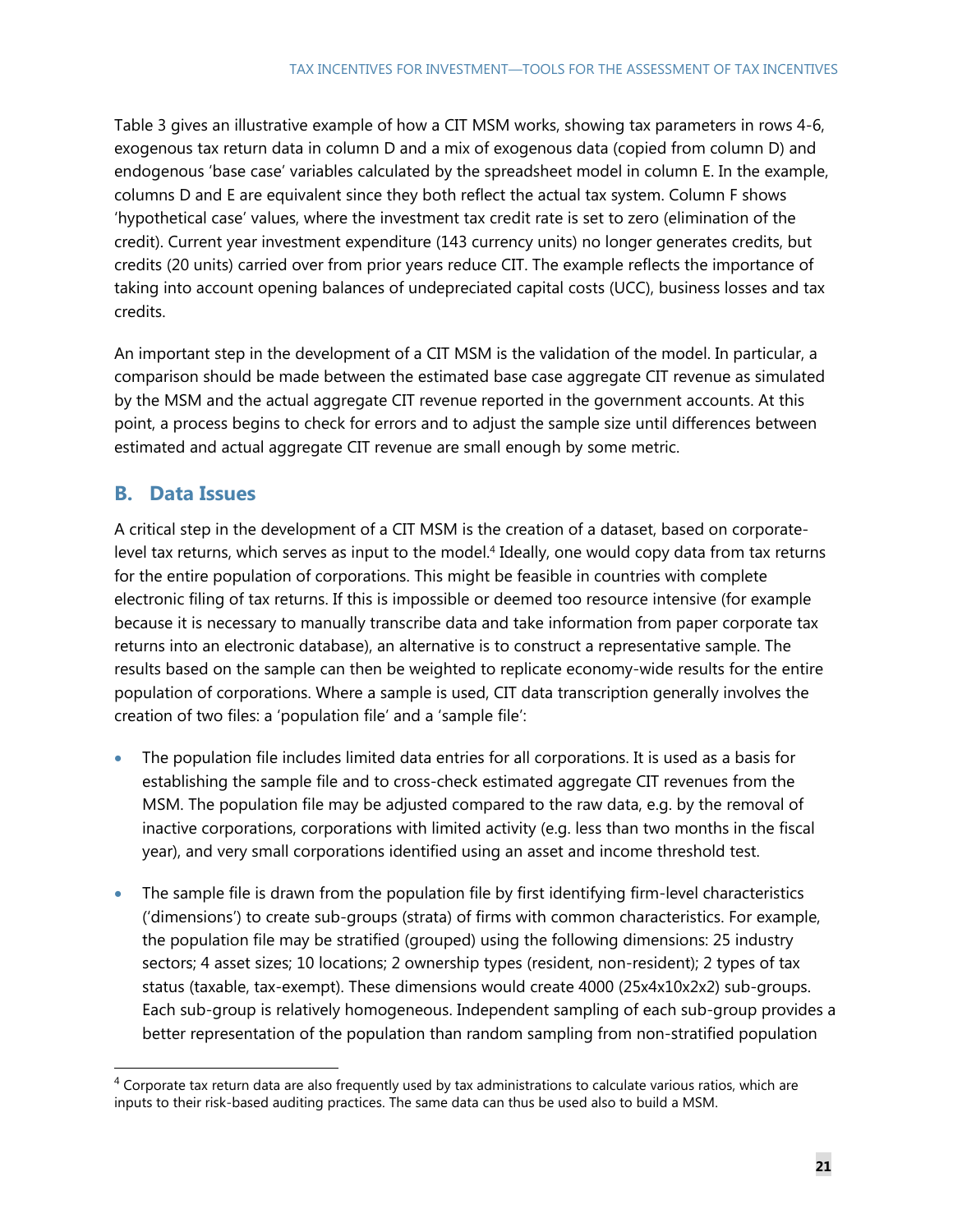data. The stratified population file is used to create the sample file, which has the same number of sub-groups as the stratified population file. Given the significant contribution of large corporations to total CIT, it is important to include all large corporations in the sample file. For each remaining sub-group in the population file, a random sample of firms is drawn and assigned to the corresponding sub-group in the sample file.

Table 4 provides a simplified example of the creation of a sample file from a population file. In the example, firms are stratified into two dimensions: industry (A, B, C) and size (Large, Medium, Small). This gives a total of 9 sub-groups. The total population consists of 40,100 corporations, 100 of which are large. All large corporations are automatically assigned to the sample, given their importance in determining total CIT revenues. From the remaining 40,000 tax returns, a random selection is made, with a target of including 5 per cent of the returns in the sample. In the example, this results in 2000 corporations being included in the sample (in addition to the 100 large corporations automatically included).

| Table 4. Simplified Example of a Sample File Created from a Population File |                   |              |        |     |             |       |      |                |       |  |  |
|-----------------------------------------------------------------------------|-------------------|--------------|--------|-----|-------------|-------|------|----------------|-------|--|--|
|                                                                             | <b>Population</b> |              |        |     | Sample      |       |      | <b>Weights</b> |       |  |  |
|                                                                             |                   | $P = 40,100$ |        |     | $S = 2,100$ |       |      |                |       |  |  |
| Industry                                                                    |                   | м            |        |     | М           |       |      | м              |       |  |  |
| A                                                                           | 50                | 5,550        | 10,400 | 50  | 278         | 520   | 1.00 | 20.40          | 19.89 |  |  |
| B                                                                           | 40                | 1,060        | 19,900 | 40  | 53          | 995   | 1.00 | 19.63          | 19.98 |  |  |
| С                                                                           | 10                | 390          | 2,700  | 10  | 20          | 135   | 1.00 | 18.57          | 20.45 |  |  |
| Total                                                                       | 100               | 7,000        | 33,000 | 100 | 350         | 1,650 |      |                |       |  |  |

The last three columns of Table 4 show weights to be applied to MSM firm-level results for firms in each of the sub-groups in the sample when constructing estimates for the full population. Large firms all have a weight of one, as they are all included in the sample. For each of the other (6) subgroups, the weight is determined by dividing the total number of firms in that sub-group in the population by the total number of firms in that sub-group in the sample. Weighting firm-level results from any exercise with the MSM will yield aggregate (economy-wide) estimates.

The representativeness of the sample needs to be validated through the comparison of simulated aggregate outcomes with actual aggregate data. For instance, Table 5 compares actual data on total assets, total taxable income, and total CIT revenue with the simulated MSM calculation for these variables, using a weighted sample. The ratio between the two in the last column is between 99 and 102 percent, which suggests a reasonable approximation by the MSM of the true aggregated data. If the differences are large, the sample size must be increased (e.g. revising upward the target percentage (5 per cent in the example above)), and possibly new dimensions added, to improve the accuracy of the sample.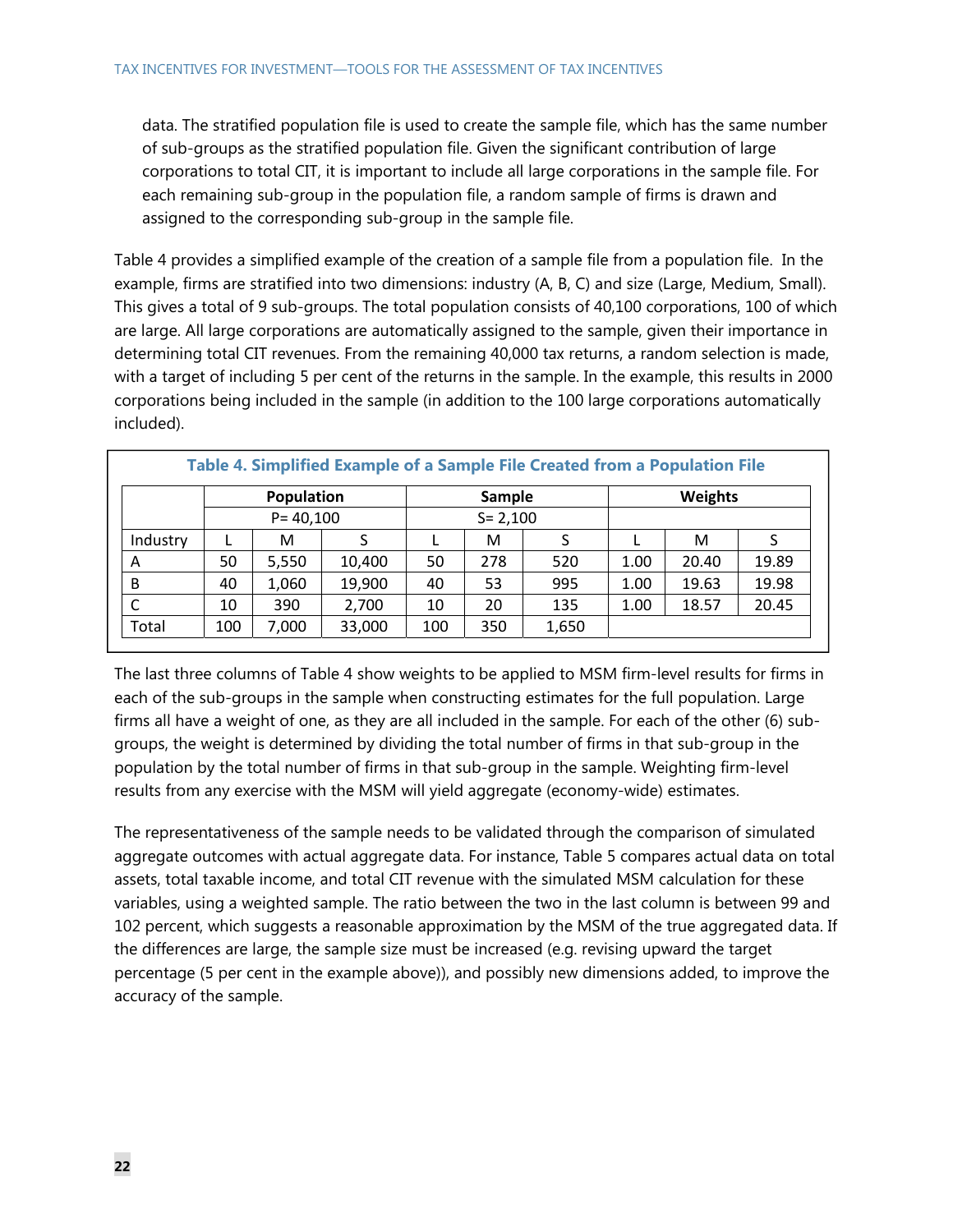| Table 5. Diagnostic of the representativeness of the sample |                   |                      |             |                        |                      |        |                                    |                      |  |
|-------------------------------------------------------------|-------------------|----------------------|-------------|------------------------|----------------------|--------|------------------------------------|----------------------|--|
|                                                             | <b>Population</b> |                      |             | <b>Weighted Sample</b> |                      |        | <b>Weighted Sample/ Population</b> |                      |  |
| assets                                                      | taxable income    | <b>CIT liability</b> | assets      | taxable income         | <b>CIT liability</b> | assets | taxable income                     | <b>CIT liability</b> |  |
| 190,000,000                                                 | 7,000,000         | 2,000,000            | 193,800,000 | 6,930,000              | 1,980,000            | 102%   | 99%                                | 99%                  |  |

Differences in values between the population and weighted sample may be reduced by increasing the sample size and/or increasing (or revising) the number of dimensions used to group corporations. In general, a good stratification of taxpayer characteristics (one that results in largely homogeneous firms in each strata) allows for a smaller sample size. The degree of homogeneity of firms within each stratum may be tested by calculating the coefficient of variation for selected variables (e.g. assets, taxable income, CIT liability) for firms within each stratum and ensuring that the values are not greater than roughly 5 per cent.

# **EFFECTIVE TAX RATE MODELS**

-

This section derives effective tax rates (ETRs) and elaborates on their use. These have been routinely used in technical assistance work by the IMF and World Bank for many years, and have proved instructive in better understanding the nature and magnitude of the incentives that various corporate tax provisions and concessions create for business investment decisions.

ETRs are summary tax burden indicators aimed at measuring what firms effectively pay on their investment returns. They account for not only statutory CIT rates, but also key features of the tax base, which are important for the distortionary impact of taxation on investment.

There exist various types of ETRs.<sup>5</sup> This section focuses on so-called 'forward looking' ETRs, which are derived from algebraic formulae that assess the net present value of a representative investment project.6 The formulae are transparent and flexible, allowing users to separately identify various factors influencing net investment returns, including statutory tax rates, depreciation allowances, interest deductibility and tax incentives. Two types of forward-looking ETRs are discussed:<sup>7</sup>

 *Marginal effective tax rates* (METRs) measure the extent to which taxation causes the pre-tax hurdle rate of return on investment to deviate from its normal (minimum) after-corporate tax rate of return, which shareholders could obtain elsewhere. METRs reflect the "tax wedge" on

<sup>&</sup>lt;sup>5</sup> See OECD (1991, 2001, 2003), Nicodeme (2001), Sorensen (2004) and Clark and Klemm (2015) for reviews.

 $6$  Alternatively, backward looking effective tax burden measures are calculated at the firm or aggregate level as actual tax payments in prior years, divided by adjusted book profits. They have appeal in that they measure the true tax burden, accounting for tax base measures, tax incentives, enforcement, and income shifting. These aspects, however, cannot separately be identified. Moreover, backward looking effective tax rates cannot measure distortions on future investment.

<sup>&</sup>lt;sup>7</sup> Seminal work on METR analysis includes Jorgenson (1963), King and Fullerton (1984), Boadway and Bruce (1984). Devereux and Griffith (2003) introduced AETR analysis.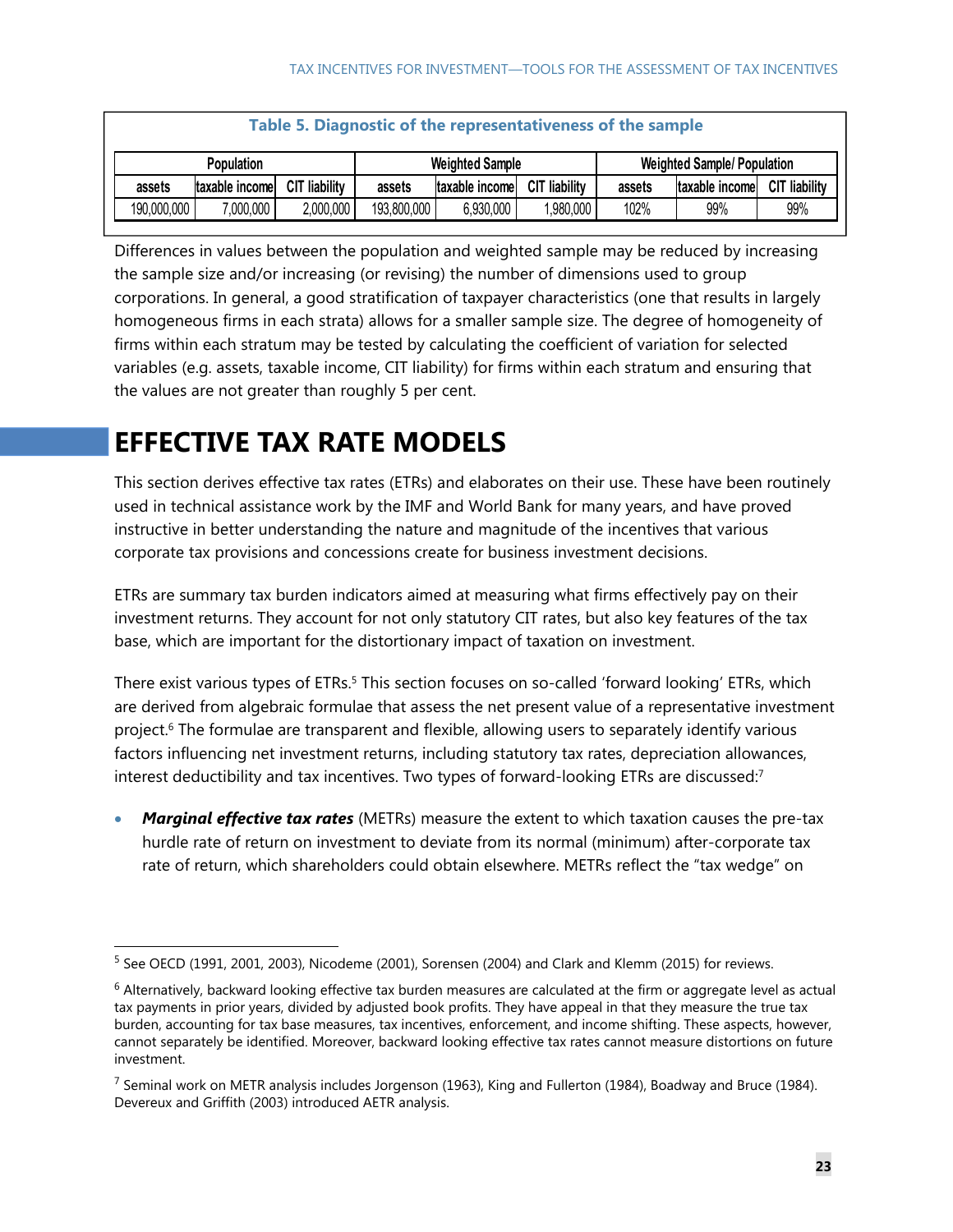investments that just break even. They are routinely used to assess how taxes distort the level of investment (scale decisions).

 *Average effective tax rates* (AETRs) are usually calculated as the present-discounted value of CIT payment on returns on investment, divided by the present discounted value of the (beforetax) income from the investment. They measure the tax burden on profitable investment projects, i.e. those earning an above-normal rate of return (due, for instance, to patents, market power, or location rents). AETRs are used to assess tax effects on discrete investment choices, and in particular MNC decisions of whether and where to locate FDI (location decisions).

### **A. Workhorse Model**

We derive ETRs from a simple workhorse model of investment, which can easily be extended in various directions to capture other aspects of taxation. Suppose there is an investment project in period 0 of size  $I_0$ , which is purchased at price  $Q_0$ . After period 0, the capital stock  $(K_t)$  depreciates every year (t) at a declining balance rate  $\delta_t$ . At the same time, the capital stock is increased by new investments every year,  $I_t$ , which are purchased at price  $Q_t$ . The physical capital stock thus accumulates according to  $K_t = (1 - \delta_t)K_{t-1} + I_t$ . The net present value of the cash flow associated with the investment is given by:

$$
NPV = -Q_0I_0(1 - uA) + \sum_{t=1}^{\infty} \frac{P_tF(K_t)(1 - u) - (1 - uA)Q_tI_t}{((1 + r)(1 + \pi))^t}
$$
(11)

where  $F(.)$  is a production function with properties  $F_K > 0$ ,  $F_{KK} < 0$ ,  $P_t$  is the price of output,  $\pi$  is the general rate of inflation and  $r$  is the minimum (normal) real rate of return required by shareholders (which they could obtain on alternative investments, such as government bonds). The gross returns to the investment are taxed at the statutory CIT rate  $u$ . For now, we assume that financing costs are not tax deductible—reflecting equity-financed investment in most countries. Moreover, we abstract from personal income tax (PIT) on investment returns or withholding taxes. Tax depreciation allowances (which are assumed not to be indexed for inflation) are deductible at a declining balance rate  $\alpha_t$ , which may differ from economic depreciation,  $\delta$ , where the tax depreciation rate is constant. The NPV of tax depreciation allowances in terms of the cost of investment is denoted by  $A$  and given by:

$$
A = \sum_{s=1}^{\infty} \frac{\alpha (1-\alpha)^{s-1}}{((1+r)(1+\pi))^{s-1}} = \alpha \frac{(1+r)(1+\pi)}{r(1+\pi)+\pi+\alpha}
$$
(12)

Parameter A generally lies between 0 and 1, since deprecation for tax purposes is not immediate (in which case we would have  $A = 1$ ). Multiplying A by the tax rate u gives the value of tax depreciation allowances in terms of tax savings. According to  $(11)$ ,  $uA$  effectively reduces the price of investment.

In the remainder, for simplicity, we assume that replacement investment in each period *t* is just enough to maintain the capital stock at its initial level, i.e.  $I_t = \delta_t K_{t-1}$  so that we can drop time indices for  $K_t = K_0 = K$ . Also, we assume that P and Q increase annually at the general rate of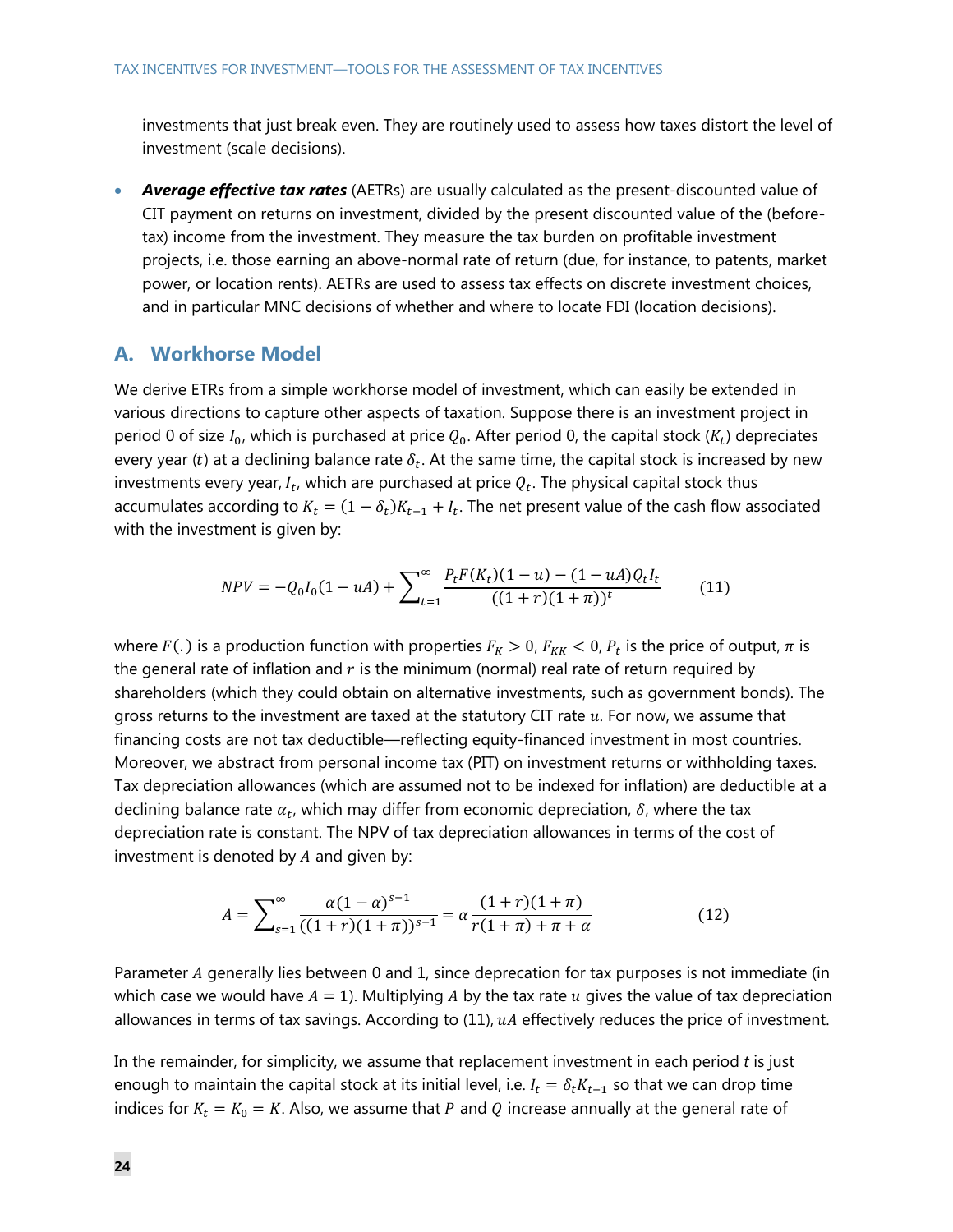inflation,  $\pi$ . We normalize prices  $P_0 = Q_0 = 1$  so that we express investment and output in real value terms. Using the geometric sequence, we can rewrite (11) as

$$
NPV = \frac{F(K)(1-u) - (r+\delta)(1-uA)K}{r} = \frac{(p+\delta)(1-u) - (r+\delta)(1-uA)}{r}K
$$
 (13)

where  $p = F(K)/K - \delta$  is the average pre-tax rate of return on the investment project, net of economic depreciation. In the absence of taxation ( $u = 0$ ), the NPV of the stream of investments is proportional to the rate of rate of economic profit (i.e. the rate of return in excess of the normal rate of return), measured by  $p - r$ .

The profit-maximizing level of investment is at the point where an additional unit of physical capital yields no further increase in the NPV:

$$
\frac{\partial NPV}{\partial K} = F_K(1 - u) - (r + \delta)(1 - uA) = 0 \tag{14}
$$

Equation (14) can be rewritten in terms of the so-called 'hurdle' rate of return, defined as the real gross (i.e. before-tax) rate of return net of depreciation  $(RG)$ .<sup>8</sup>

$$
RG = F_K - \delta = (r + \delta) \frac{(1 - uA)}{(1 - u)} - \delta
$$
 (15)

In the absence of tax, the hurdle rate equals the normal rate of return,  $r$ , i.e. where incremental investment yields no economic profit. Taxation may affect the hurdle rate in (15), but not necessarily so. For instance, if  $A = 1$  (i.e. if tax depreciation allowances are 100 percent of investment cost), taxation is neutral with respect to investment. However, if  $A < 1$  (the usual case in most countries), the hurdle rate of return exceeds the normal rate of return, implying that taxation is predicted to reduce the optimal level of investment.

The marginal effective tax rate (METR) is generally derived from the hurdle rate as follows:

$$
METR = \frac{RG - r}{RG} \tag{16}
$$

The METR thus measures the difference ('tax wedge') between the hurdle rate and the after-tax required rate of return *r*, as a percentage of the hurdle rate. Combining (15) and (16), the METR can be rewritten as:

-

 $8$  The so-called 'cost of capital' is closely related to this hurdle rate and is generally defined as the before-tax return on investment for the project to yield an after-tax rate of return that equals the interest rate plus the rate of economic depreciation.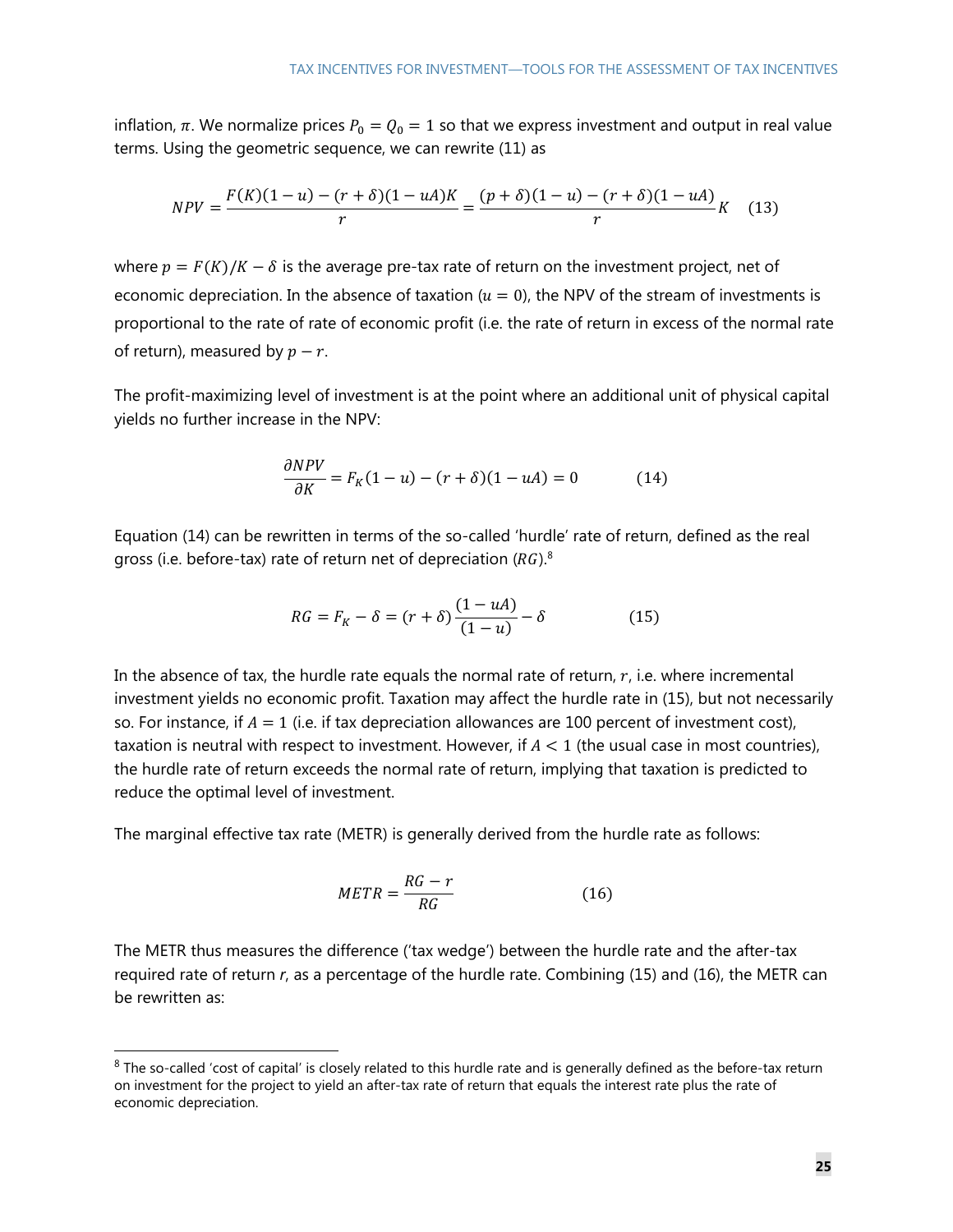$$
METR = \frac{u(1-A)(r+\delta)}{r(1-uA) + u\delta(1-A)}
$$
(17)

The METR will be positive as long as  $A < 1$  and  $u > 0$ . In that case, the CIT causes the hurdle rate of return to rise. Fewer investment projects will then be profitable and investment will decline.

The average effective tax rate (AETR) does not use the optimality condition for investment above, but rather divides the net present value of total CIT payments of any (profitable) project by the net present value of (pre-tax) profit for that project:

$$
AETR = \frac{(p+\delta)u - Au(r+\delta)}{p} = \frac{(p-r)u + (r+\delta)(1-A)u}{p}
$$
(18)

The numerator of the second expression in (18) contains two terms. The first term measures the CIT on economic profit per unit of investment. The second term measures CIT, net of tax depreciation allowances, on the minimum required normal return, per unit of investment. For projects that earn a high rate of economic profit, the first term carries a large weight and is important for the AETR. For projects that generate a low economic profit, the first term is of minor importance and the second term becomes more important. This second term is similar to the METR in (17).

Expressions (17) and (18) can be used to numerically compute METR and AETR values, by making assumptions about the rate of inflation, the real interest rate, the rate of economic depreciation, and by substituting from the tax code the statutory CIT rate and the rate of tax depreciation. For the AETR, the additional parameter needed is the assumed profitability of the investment. Illustrative applications are shown in Box 2.

Such calculations can be made for investments that differ with respect to their (economic and tax) depreciation rates. Moreover, the METR and AETR in (17) and (18) can be easily modified to allow for the tax deductibility of financing costs—relevant if investment is financed by debt—the inclusion of PIT on investment returns, or withholding tax rates on FDI. One can also extend the effective tax rate calculations to allow for cross-border income shifting or various types of investment tax incentives, as we will show below for the analysis of tax holidays.<sup>9</sup>

-

 $9$  Klemm (2010) extends the AETR framework to include tax incentives, such as tax holidays and time-varying tax rates. Clark (2010) introduces multinational tax planning strategies, reflecting the fact that standard ETRs may not be particularly informative about tax incentive effects on investments by MNCs engaging in aggressive tax planning.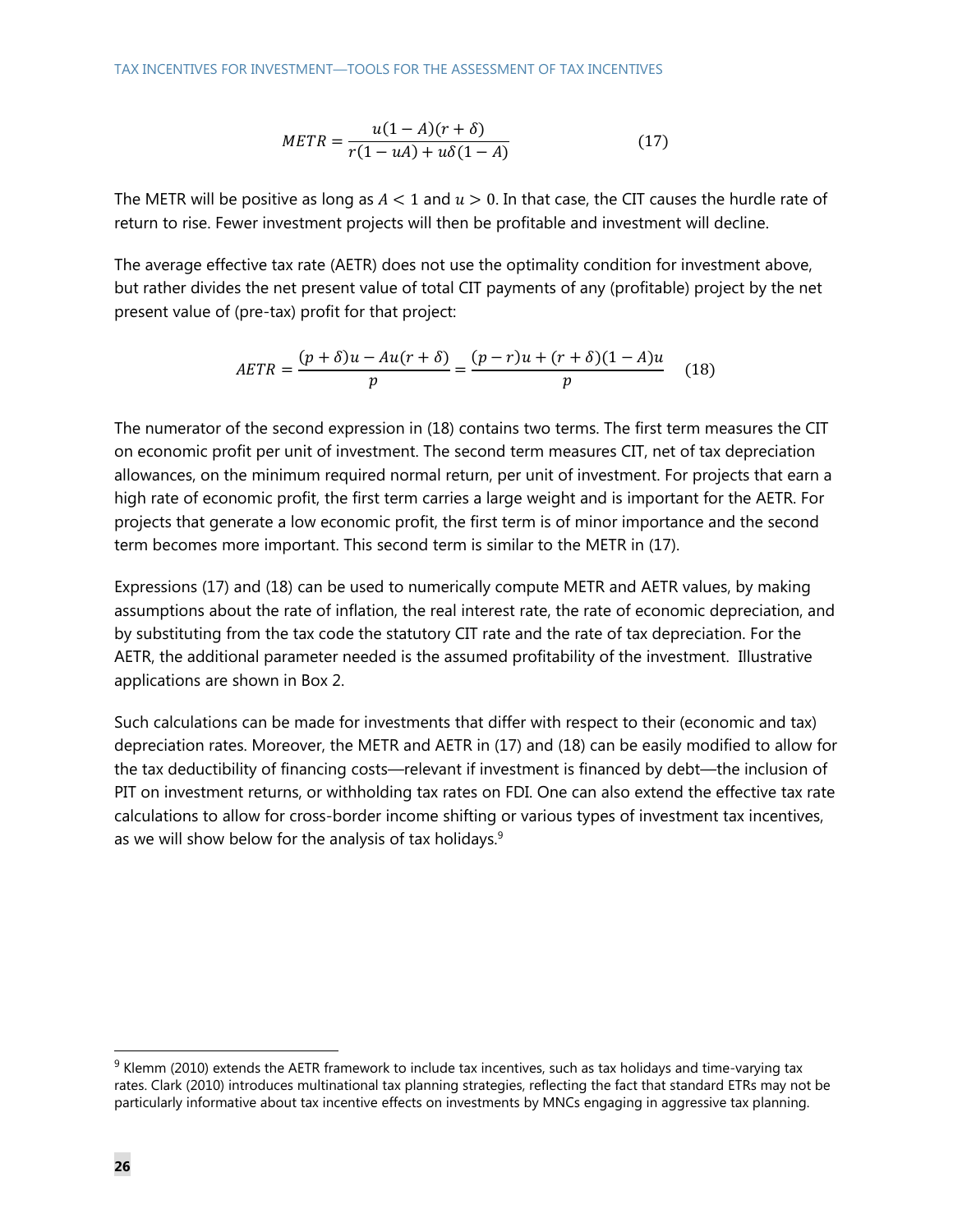#### **Box 2. Illustration of ETR Analysis**

The following table shows calculations of marginal and average effective tax rates under alternative tax regimes. In the basic ETR model, there are two tax parameters – the statutory CIT rate (u), and the tax depreciation rate (α). In the base case (current tax regime), these rates are 21 and 8 per cent. Base Case A considers projects with a pre-tax rate of return of 15 per cent. Base Case B considers projects generating a higher pre tax rate of return (25 per cent). Other non-tax parameters are held constant.

| <b>Parameters</b>           | Symbol                                           | <b>Base Case A</b> | Regime 1 | Regime 2 | Regime 3 | <b>Base Case B</b> | Regime 3 |
|-----------------------------|--------------------------------------------------|--------------------|----------|----------|----------|--------------------|----------|
|                             |                                                  |                    |          |          |          |                    |          |
| statutory CIT rate          | u                                                | 0.21               | 0.20     | 0.21     | 0.20     | 0.21               | 0.20     |
| tax depreciation rate       | α                                                | 0.08               | 0.10     | 1.00     | 0.06     | 0.08               | 0.06     |
| economic depreciation rate  | δ                                                | 0.08               | 0.08     | 0.08     | 0.08     | 0.08               | 0.08     |
| real discount rate          |                                                  | 0.03               | 0.03     | 0.03     | 0.03     | 0.03               | 0.03     |
| real pre-tax rate of return | р                                                | 0.15               | 0.15     | 0.15     | 0.15     | 0.25               | 0.25     |
| inflation rate              | π                                                | 0.02               | 0.02     | 0.02     | 0.02     | 0.02               | 0.02     |
| <b>Calculated values</b>    |                                                  |                    |          |          |          |                    |          |
| PV of tax depreciation      | $A = \alpha(1+r)(1+\pi)/(r(1+\pi)+\pi+\alpha)$   | 0.644              | 0.698    | 1.000    | 0.570    | 0.644              | 0.570    |
| marginal effective tax rate | $METR = u(1-A)(r+\delta)/(r(1-uA)+u\delta(1-A))$ | 0.258              | 0.217    | 0.000    | 0.283    | 0.258              | 0.283    |
| average effective tax rate  | $AETR = ((p-r)u+(r+\delta)(1-A)u)/p$             | 0.223              | 0.204    | 0.168    | 0.223    | 0.218              | 0.214    |

In Regime 1, the CIT rate is lowered to 20 per cent, and tax depreciation is accelerated to a 10 per cent rate. Both reforms encourage investment, as reflected in lower METR and AETR values. The METR decreases from roughly 26 to 22 per cent; the AETR decreases from 22 to 20 per cent.

In Regime 2, the CIT rate is unchanged at 21 per cent, but expensing of capital costs is introduced. The METR is zero implying no tax distortion to scale (marginal investment) decisions. The AETR is also reduced, implying reduced impediments to locating investment in the country.

In Regime 3, the CIT rate is lowered to 20 per cent (as in Regime 1), but tax depreciation is reduced to 6 per cent. The net effect is a higher METR, implying reduced investment. The AETR is unchanged, compared to Base Case A. The latter result is sensitive to the rate of pre-tax profit.

Base Case B considers projects earning a pre-tax rate of return of 25 per cent (versus 15 per cent in Base Case A). Introducing Regime 3 lowers the AETR, compared to Base Case B. While less generous tax depreciation puts upward pressure on the AETR, this is more than offset by the reduced rate CIT on the more significant economic profit (compared to Base Case A).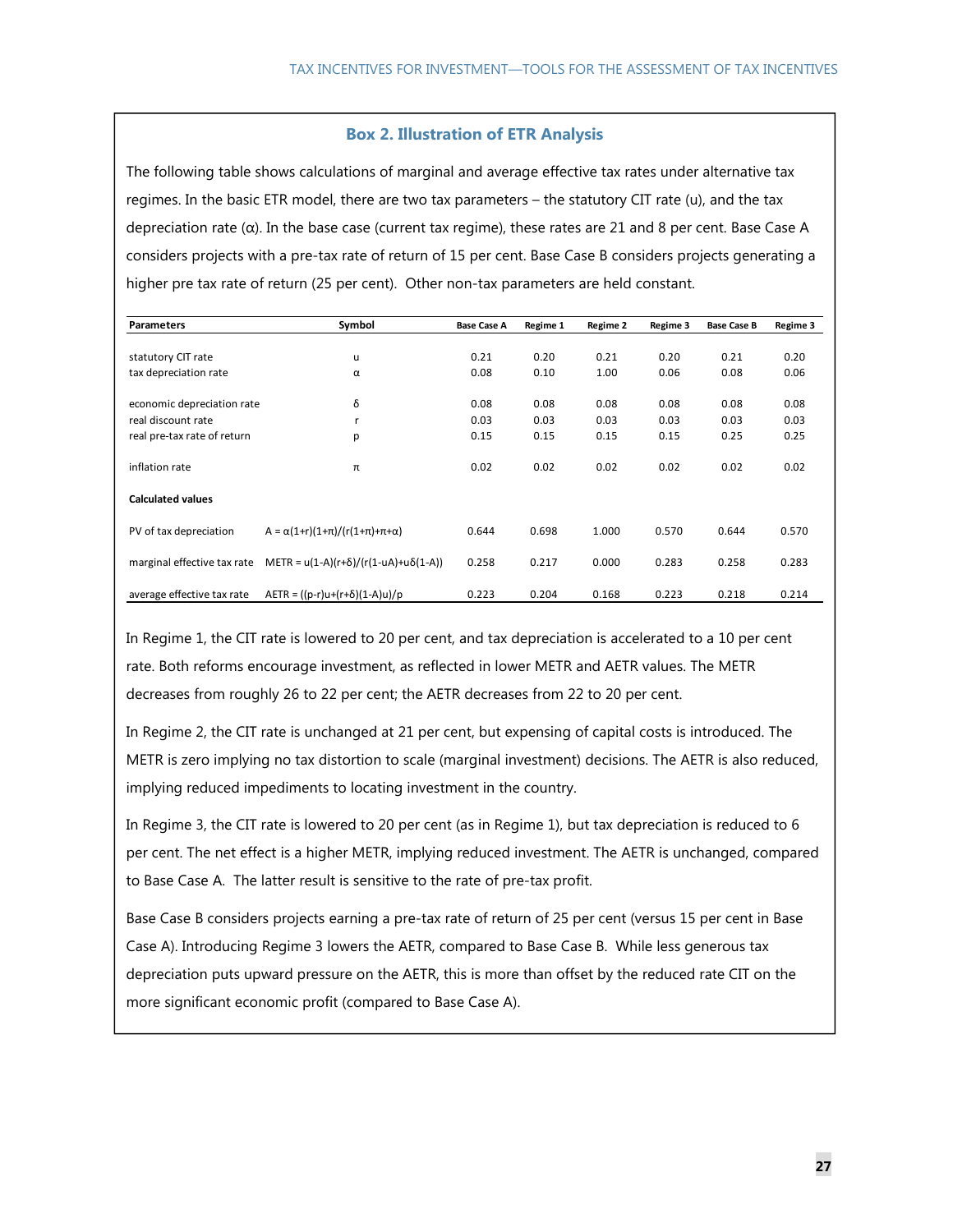# **B. Use in Policy Analysis**

ETRs are an important tool for policy analysis in many countries, including developing countries. For instance, by varying tax parameters—including tax incentives—ETRs shed light on how complex tax reforms are expected to influence investment. This includes also the variable impact of taxation on investment in different asset types or by alternative sources of finance. ETRs can be used to infer trends over time or to provide international comparisons of tax systems. ETRs are routinely used in technical assistance by the IMF and World Bank to explore the impact of policy reforms on investment incentives.

ETRs are often used as indicators of "international competitiveness" of tax systems. For example, Table 6 shows, besides statutory CIT rates, average METRs and AETRs in G20 countries in 2012, as computed by the Oxford University Centre for Business Taxation (Bilicka and Devereux, 2012).10 The average METRs and AETRs are computed as weighted averages for different types of assets and different sources of finance. In particular, the calculations assume that one quarter of investment is in the form of plant and machinery, another quarter in buildings, around 10 percent in intangible assets, and 40 percent is in inventories. Moreover, 35 percent of investment is assumed to be financed by debt, while the remainder is financed by equity. From Table 6, we observe that statutory CIT rates range from 20 percent in Russia and Saudi Arabia to almost 41 percent in Japan. The range of AETRs is similarly large, between 16.7 and 36 percent. The METRs range from −10 percent in Italy to 27 percent in Argentina and Japan.<sup>11</sup>

A recent study by Chen and Mintz (2013) computes METRs for as many as 90 countries across the globe—again as a weighted average of METRs for different sectors and sources of finance. Their calculations, shown in Figure 3, indicate large cross-country differences in tax distortions at the margin of new investment. Figure 4 shows how effective tax rates can shed light on the impact of tax incentives for investment. For 15 countries in the Asia-Pacific region, it compares the AETR in the absence of tax incentives with that under alternative incentive policies, showing that investments in high-technology sectors or in specific geographic areas result in the lowest effective tax burdens.

ETR analysis is routinely used by academics, policy think-tanks, IOs and governments (notably Ministries of Finance) to analyze the impact on investment of tax policy, including reform of tax incentive policies. A main attraction is the limited informational requirement, as the values of the parameters entering ETR formulae are determined by tax policy. In other words, the input to ETR models is found in tax laws and tax regulations. For Ministries of Finance in developing countries wishing to implement ETR models in their tool-kit, some technical assistance may be required to adapt the general ETR formulae to capture country-specific tax policies.

-

<sup>&</sup>lt;sup>10</sup> The European Commission publishes ETRs every year as part of its annual publication "Taxation Trends in the European Union".

 $11$  Several countries have changed their rates since 2012. E.g. Japan reduced its statutory rate stepwise to a current level of 33 percent.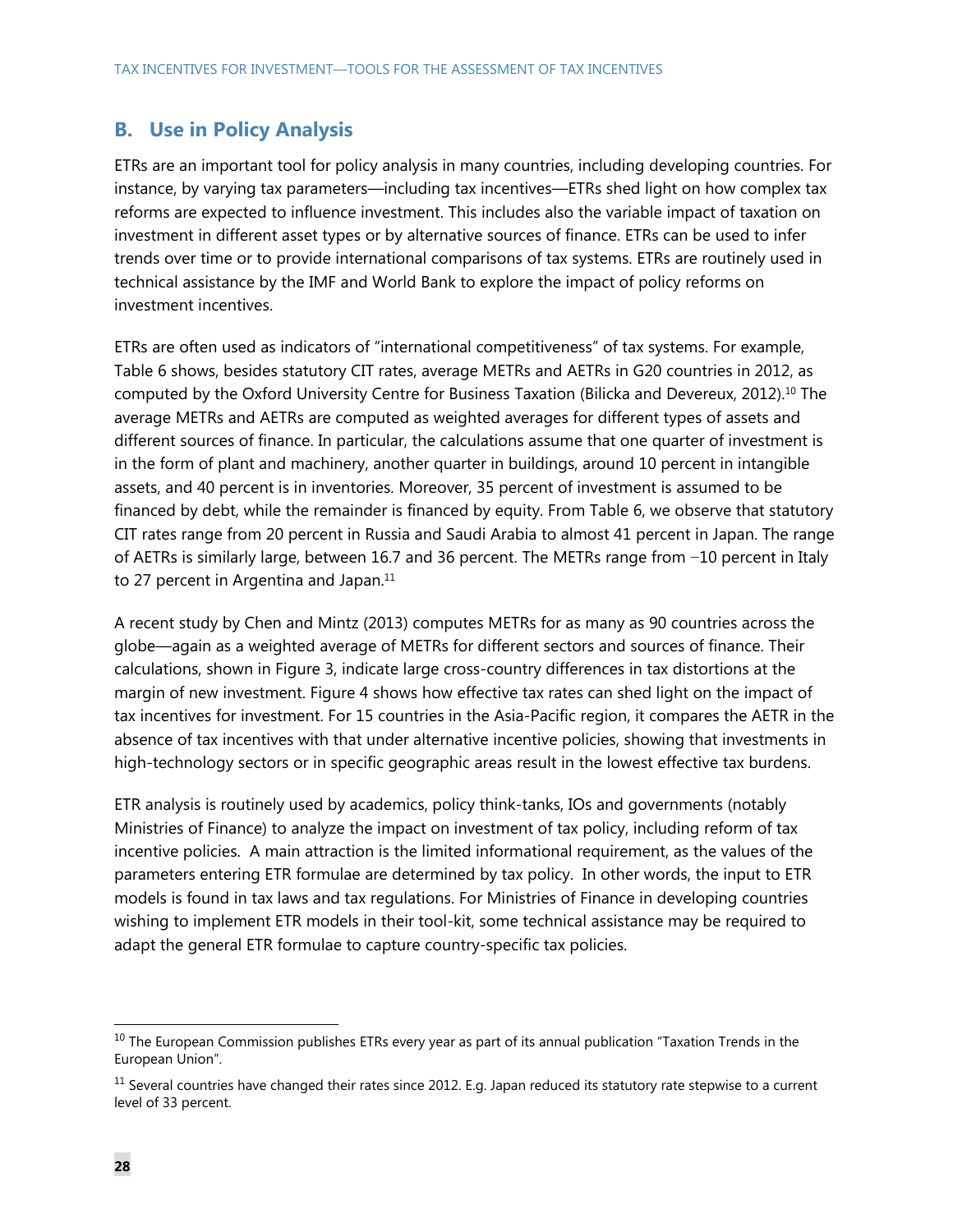|                      | <b>Statutory Rate</b> | <b>AETR</b> | <b>METR</b> |
|----------------------|-----------------------|-------------|-------------|
| Russia               | 20.0                  | 16.7        | 7.9         |
| Saudi Arabia         | 20.0                  | 18.1        | 13.4        |
| Turkey               | 20.0                  | 16.9        | 8.7         |
| South Korea          | 22.0                  | 18.0        | 7.2         |
| China                | 25.0                  | 22.4        | 16.2        |
| Indonesia            | 25.0                  | 23.0        | 18.5        |
| United Kingdom       | 26.0                  | 24.8        | 22.3        |
| Canada               | 28.0                  | 24.4        | 15.8        |
| Australia            | 30.0                  | 26.6        | 19.1        |
| Mexico               | 30.0                  | 26.1        | 17.1        |
| Italy                | 30.3                  | 23.0        | $-10.0$     |
| Germany              | 30.9                  | 27.0        | 18.2        |
| India                | 32.4                  | 28.8        | 21.1        |
| <b>Brazil</b>        | 34.0                  | 30.7        | 23.9        |
| South Africa         | 34.6                  | 29.8        | 19.3        |
| France               | 35.0                  | 29.8        | 17.9        |
| Argentina            | 35.0                  | 32.3        | 27.0        |
| <b>United States</b> | 40.5                  | 34.9        | 23.2        |
| Japan                | 40.8                  | 36.0        | 27.0        |

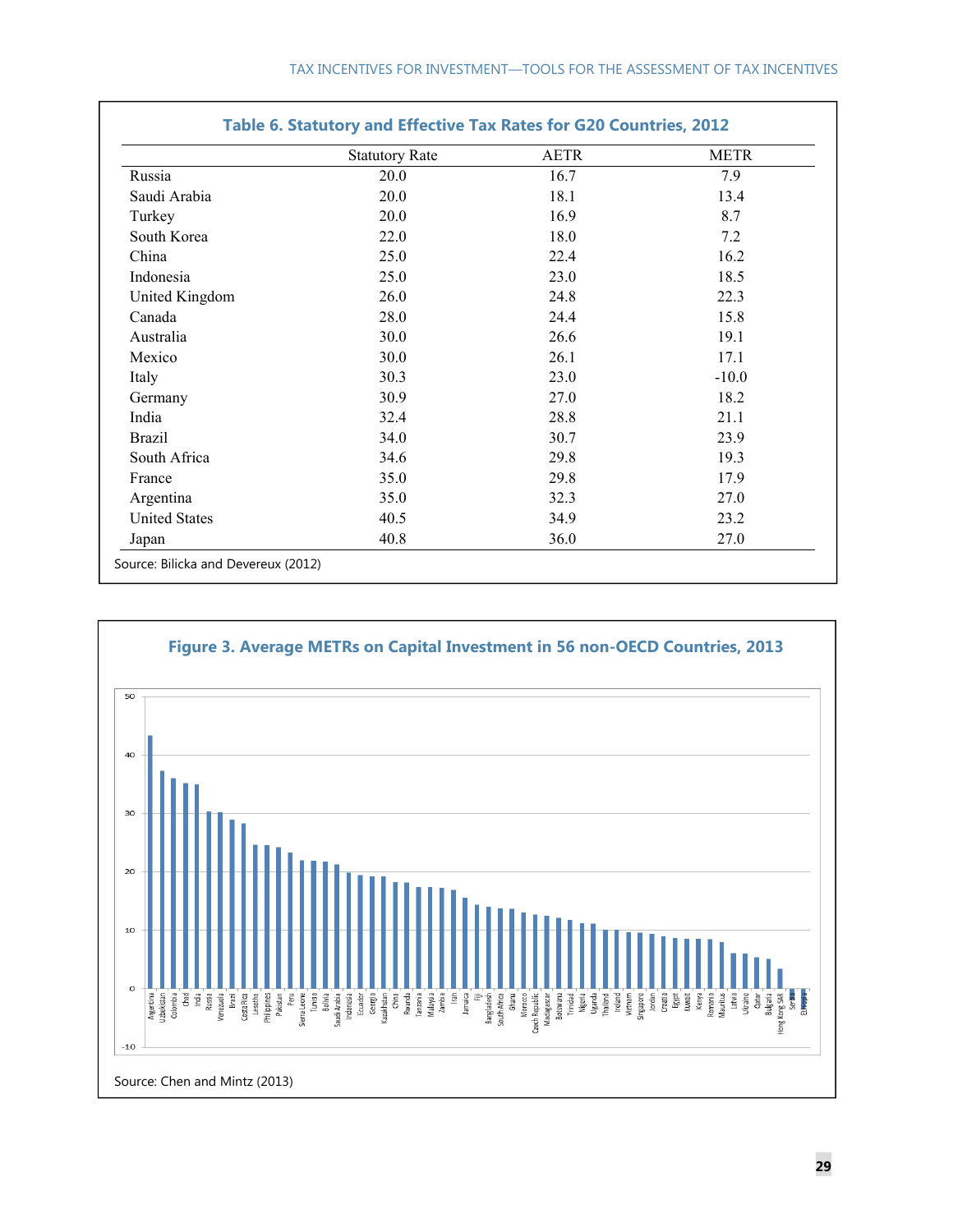

#### **C. Tax Holidays**

As Figure 4 makes clear, ETR analysis can be extended to include tax incentives, such as those discussed in the main body of the paper. To illustrate this, we extend ETR expressions above to include tax holidays for a limited duration. In that case, the NPV of the cash flow associated with the investment at  $t = 0$  is:

$$
NPV = -K + \sum_{t=1}^{H} \frac{F(K) - \delta K}{(1+r)^t} + \sum_{t=H+1}^{\infty} \frac{F(K)(1-u) - (1-uA)\delta K}{(1+r)^t}
$$
(19)

where  $H > 0$  is the length of the tax holiday period. From this, the METR and AETR can be derived along the lines above. Yet, they will now depend on  $H$ , reflecting the remaining number of holiday years:

$$
METR = \frac{ud^H(r + (1 - A)\delta)}{r + ud^H \delta(1 - A)}
$$
(20)

$$
AETR = \frac{d^H u (p + (1 - A)\delta)}{p}
$$
 (21)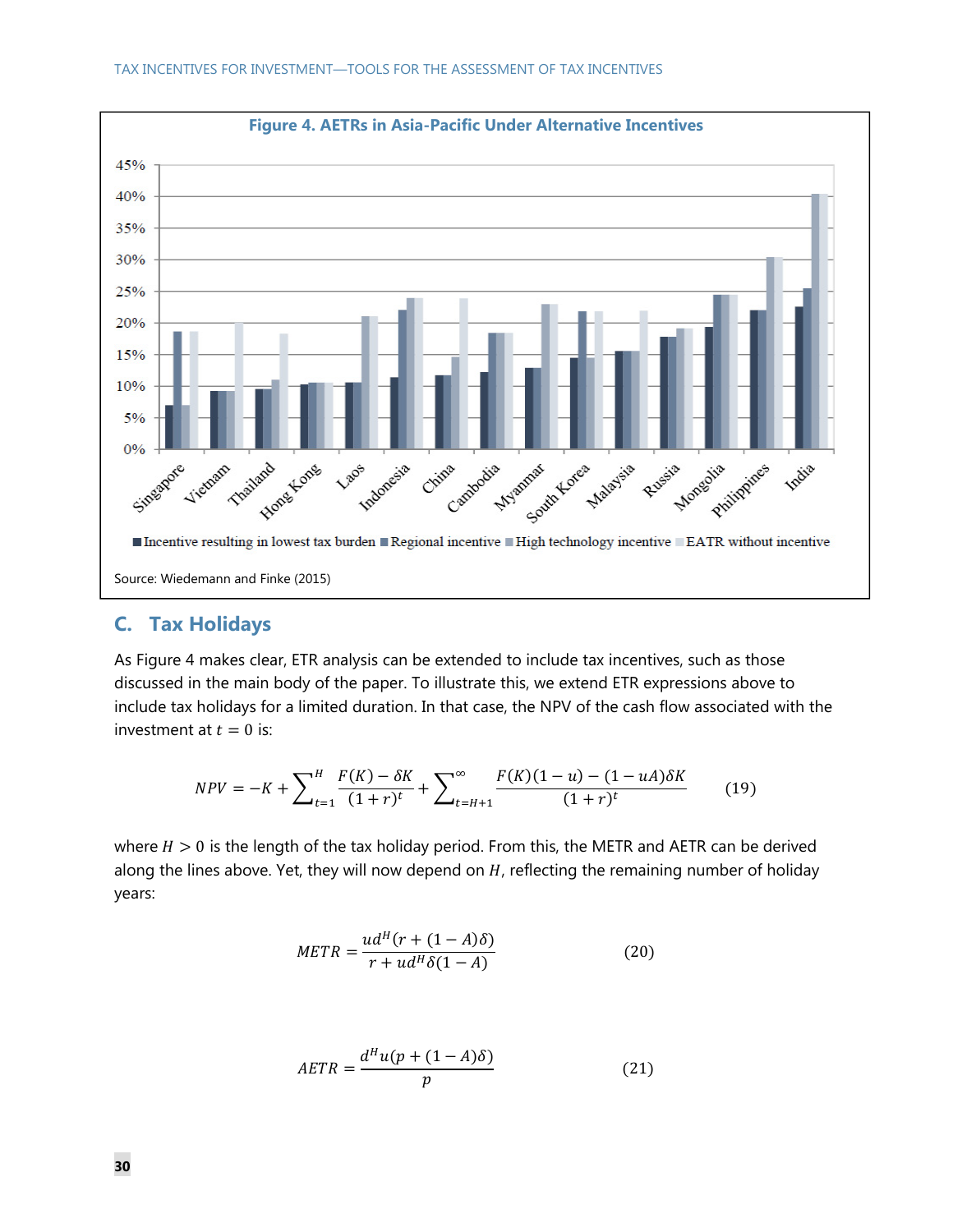where  $d^{H} = 1/(1+r)^{H}$  for H > 1. This time-variant indicator effectively determines the relevant tax rate applying to investment in each year of the holiday period. Figure 5 shows METRs and AETRs assuming a 20 year tax holiday, expressed in each of the 20 years of its remaining duration. In the first year, with 20 years of holiday remaining, the METR and AETR are small but positive, close to 5 percent, reflecting future tax on the investment returns accruing after the 20-year holiday period. Over time, the ETRs gradually increase since an increasing fraction of the future returns to the investment will become subject to tax as the remaining holiday period gets shorter. After expiry of the tax holiday, the standard ETRs apply with no incentive. In that year, the METR and AETR are 20 and 26 per cent, respectively. Interestingly, the METR and AETR exceed this level in the years just before expiry: this holds for the METR for investments after the first 14 years of the holiday and the AETR after 18 years. Hence, the tax holiday discourages the firm to invest during these years, relative to the case with the normal tax regime. The reason is that, for investments in these years just before expiration of the holiday, the firm is unable to claim depreciation allowances. This increases in the CIT burden, an effect that more than offsets the CIT exemption for profits in these years.<sup>12</sup>



-

 $12$  This finding was first reported by Mintz (1990). Klemm (2010) shows how the relative attractiveness of tax holidays, compared to investment allowances and reduced tax rates changes over time and depends on expected profitability.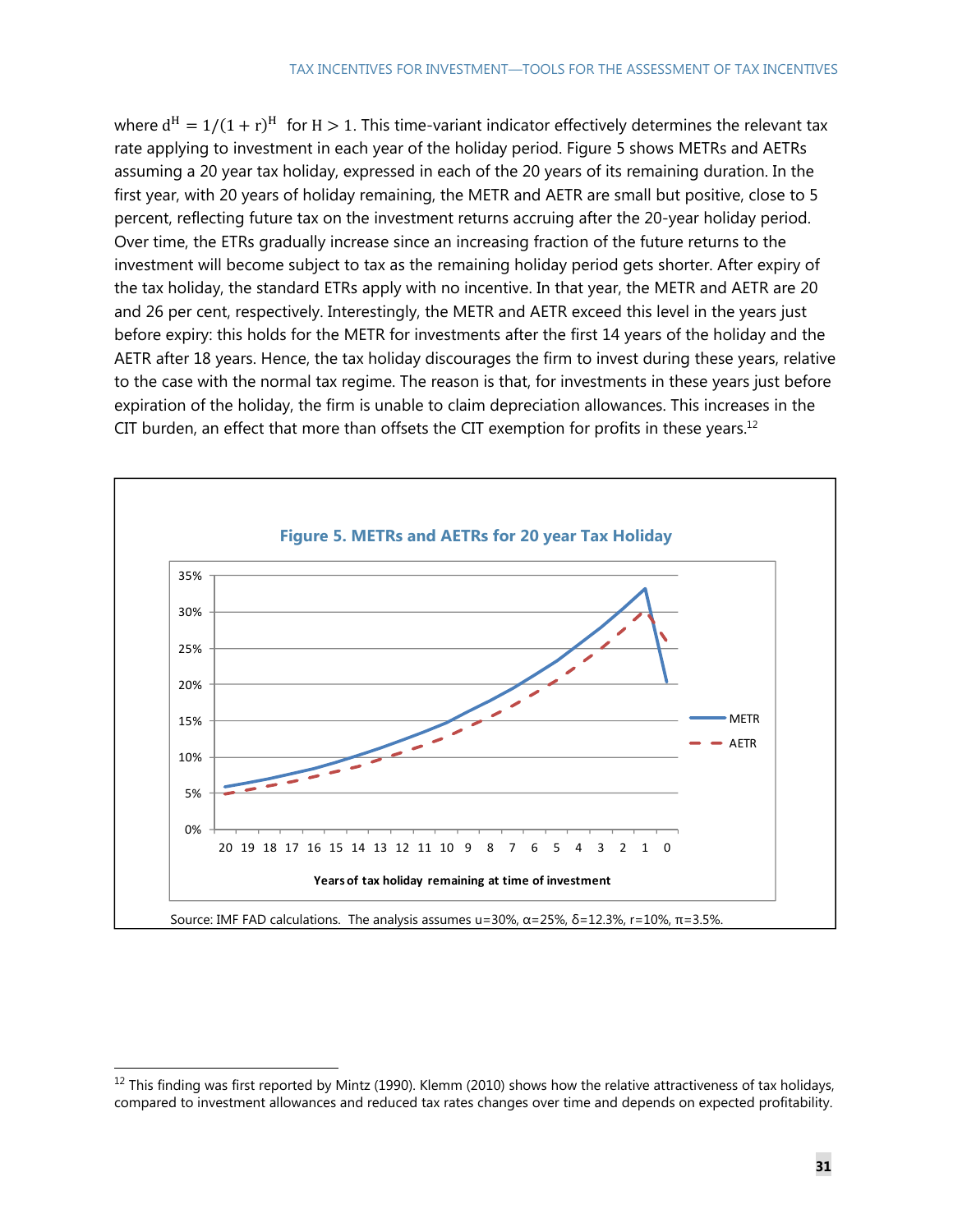# **DIAGNOSTIC ASSESSMENT OF GOVERNANCE**

This section discusses two templates that can be used to assess transparency and governance practices in relation to tax incentives in LICs.

## **A. Ten Principles to Promote Better Management and Administration**

The OECD's Task Force on Tax and Development has pressed for a more effective global transparency framework for tax incentives for investment—the purpose of which is to promote transparency in decision-making processes, increase the information available on costs and benefits, limit discretion and increase accountability. This led to the development of a set of principles to promote the management and administration of tax incentives for investment in a transparent and consistent manner (OECD, 2013).

*1. Make public a statement of all tax incentives for investment and their objectives within a governing framework.* 

Tax incentives should only be granted in accordance with a comprehensive policy, which lays down principles and policy objectives for the introduction or continuation of a tax incentive. Governments should provide a justification for tax incentives (e.g. regional/territorial development, employment creation) with the expected costs and intended benefits. This should be communicated publicly through a regularly updated statement. Such a statement provides the basis for the assessment of the performance of tax incentives, any overlap and duplication and allows for governments to be held accountable for the tax incentives they have granted.

*2. Provide tax incentives for investment through tax laws only.* 

Tax incentives for investment are currently provided through tax laws (e.g., income tax law), but in many cases are also provided by laws governing investment, Special Economic Zones, etc. and in other cases, through decrees, agreements and regulations. As a result their true extent may be hidden. All tax incentives provided, along with their eligibility criteria, should be consolidated and publicised in the main body of tax law. Bringing tax incentives into the tax laws (or mirrored in the tax laws) increases transparency and may empower the tax administration to administer them. Those tax incentives that are used should be as simple as possible to both apply for and administer.

### *3. Consolidate all tax incentives for investment under the authority of one government body, where possible.*

All tax incentives should be placed under the authority of one government body, ideally the Ministry of Finance. Currently, the granting and administration of tax incentives may be the responsibility of finance, trade, investment or other ministries, increasing the risk of corruption and rent seeking. Consolidating them under a single body increases transparency, helps to avoid unintended overlap and inconsistencies in incentive policies, limits discretionary power and enables policy makers to address problems that may arise with the governance of tax incentives. In countries where the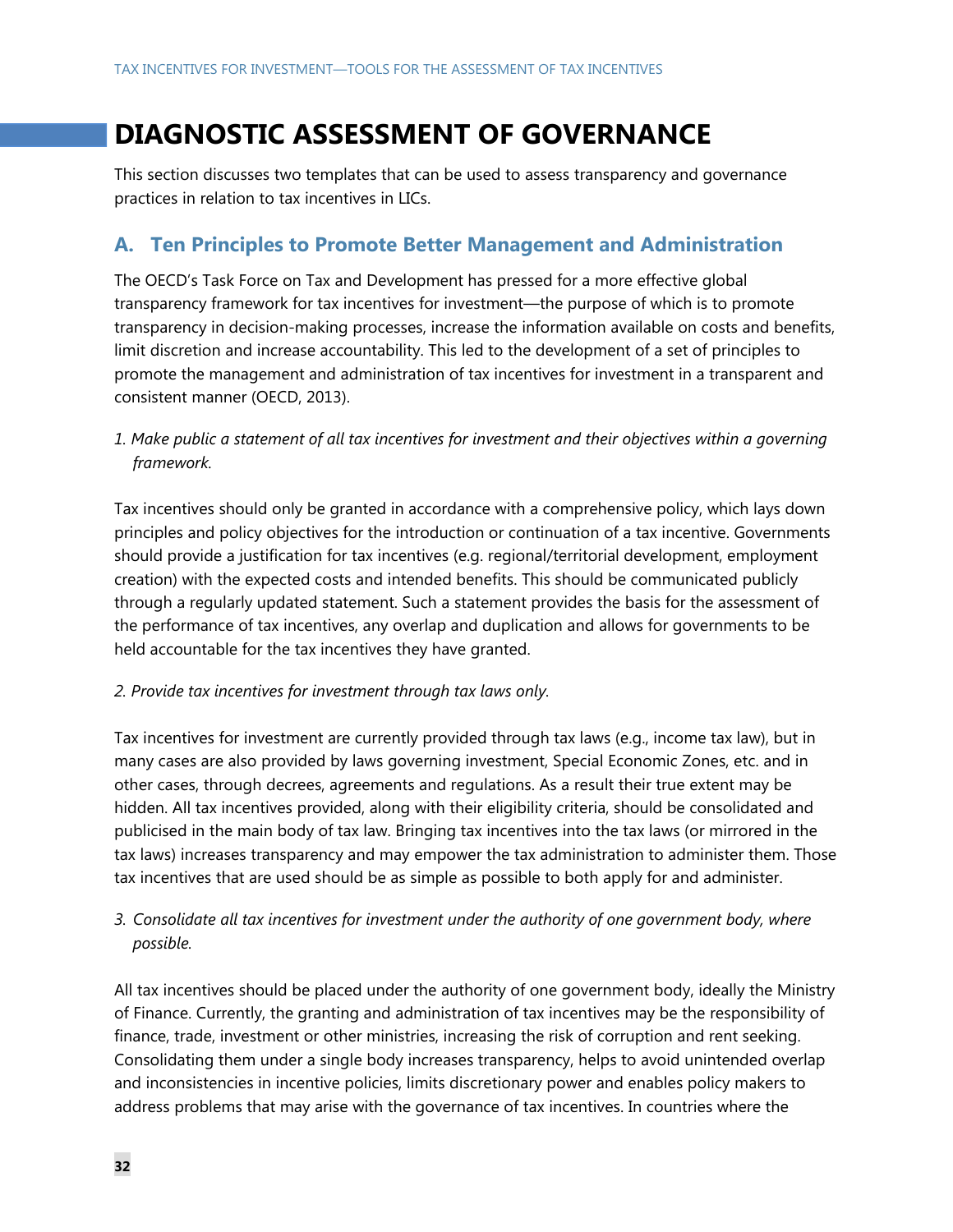granting and administration of tax incentives is decentralised and/or carried out by both the central and sub-national governments, to the extent possible, various levels of government should coordinate to maximize the efficiency and transparency of their efforts.

#### *4. Ensure tax incentives for investment are ratified through the law making body or parliament.*

Tax incentives provided through executive decrees or agreements when not scrutinized by the law making body do not provide sufficient transparency in their granting and operation. Parliamentary oversight, or its equivalent, is fundamental to transparency and accountability in the governance of tax incentives. This ensures incentives are subject to scrutiny on their intended purpose and their costs as well as benefits to the country.

#### *5. Administer tax incentives for investment in a transparent manner.*

Once provisions have been enacted in the relevant tax laws and regulations, tax incentives may be claimed by a taxpayer by meeting the necessary conditions as prescribed, without negotiating with any granting authority, except as provided for under the relevant tax laws. A minimum necessary condition to be met by taxpayers in the case of a tax incentive should be the requirement to file a tax return in the case of VAT and Income Tax, and in the case of other taxes a statement detailing the duty or other exemptions availed in the prescribed period. In addition to enhancing transparency, such taxpayer information contributes to data for determining the efficiency and equity of tax incentives. Tax authorities should also periodically carry out audits of cases where tax incentives have been claimed to ensure that they are not misused.

### *6. Calculate the amount of revenue forgone attributable to tax incentives for investment and publicly release a statement of tax expenditures.*

The amount of revenue loss attributable to tax incentives should be reported regularly, ideally as part of an annual Tax Expenditures Report (covering all main tax incentives). While cash expenditure budgets are usually scrutinised on a yearly basis, the revenue cost of tax incentives is hidden when estimates of revenues forgone are not calculated and reported. Embedding estimates of revenues forgone by tax incentives in the yearly budget process provides policy makers with the required inputs on a timely basis to inform policy decisions. It also supports medium term fiscal planning as what seems like a small amount of foregone revenue in good fiscal times may become quite high during periods of fiscal strain. The calculation of revenue forgone should recognise that the benefits of some investments, mineral extraction, for example, may take many years to realise so losses should be assessed over the life of the business concerned.

### *7. Carry out periodic review of the continuance of existing tax incentives by assessing the extent to which they meet the stated objectives.*

Once granted tax incentives usually remain in laws unless revoked or introduced with a 'sunset clause'. Hence there is a need to assess performance on a regular basis. Performance reviews may be conducted once every few years and would include the costs as well as the benefits of the tax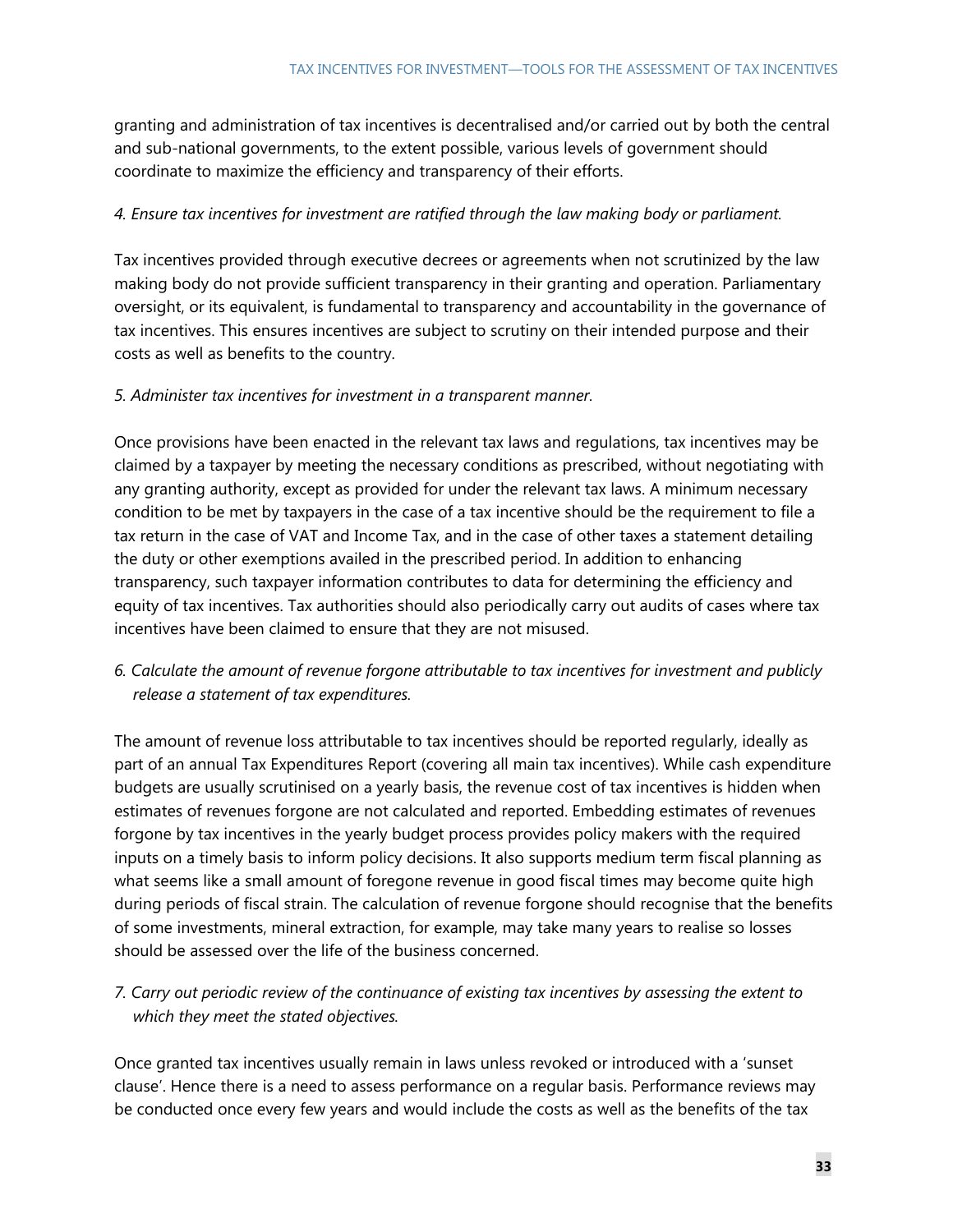#### TAX INCENTIVES FOR INVESTMENT—TOOLS FOR THE ASSESSMENT OF TAX INCENTIVES

incentive and if it has met its intended goals. The results of such periodic reviews would inform decision-making around the continuation or removal of individual tax incentives. The review criteria and results should be reported publicly. To the extent possible, behavioural responses, both good (e.g., additional incremental investment) and bad (e.g., aggressive tax planning) should be tracked and communicated.

*8. Highlight the largest beneficiaries of tax incentives for investment by specific tax provision in a regular statement of tax expenditures, where possible.* 

It may be possible that a few investors, or sectors, benefit from most tax expenditures. The tax expenditure statement should have sufficient detail to enable policy makers to identify which sectors benefit from specific tax provisions and, where this is compatible with the requirement of laws and regulations governing taxpayer confidentiality, authorities may wish to consider detailing the major beneficiaries and the amount by which they benefit from tax incentives. Making such information public can enhance the legitimacy of governments and their revenue authorities in the eyes of citizens which in turn can enhance compliance more broadly.

*9. Collect data systematically to underpin the statement of tax expenditures for investment and to monitor the overall effects and effectiveness of individual tax incentives.* 

Analysis of tax incentives is data intensive – required for public statements, budgeting, periodic reviews, tracking of behavioural responses by business, etc. There is a need for the periodic collection of taxpayer data and on-going analysis of these data by revenue authorities. This may require introducing mechanisms to do so in some countries.

#### *10. Enhance regional cooperation to avoid harmful tax competition.*

In many cases tax incentives are provided in response to what neighbouring countries and competitors are offering or perceived to be offering. Hence the issue of tax incentives cannot be tackled in isolation. Governments can work together on a regional basis to increase cooperation in the area of tax to avoid a race to the bottom when they provide competing tax incentives. Efforts to enhance regional cooperation should also cover the use of non-tax instruments e.g., cash subsidies and loan guarantees, which also provide incentives for investment.

## **B. Benchmarking Investment Incentives**

The World Bank Group has developed a template to assess tax incentives for investment in countries around the world, in four dimensions: i) the rule of law; ii) transparency; iii) efficient administration; iv) incentive reviews. This subsection discusses the most recent version of the template, which is dynamic in the sense that it is continuously being updated on-line.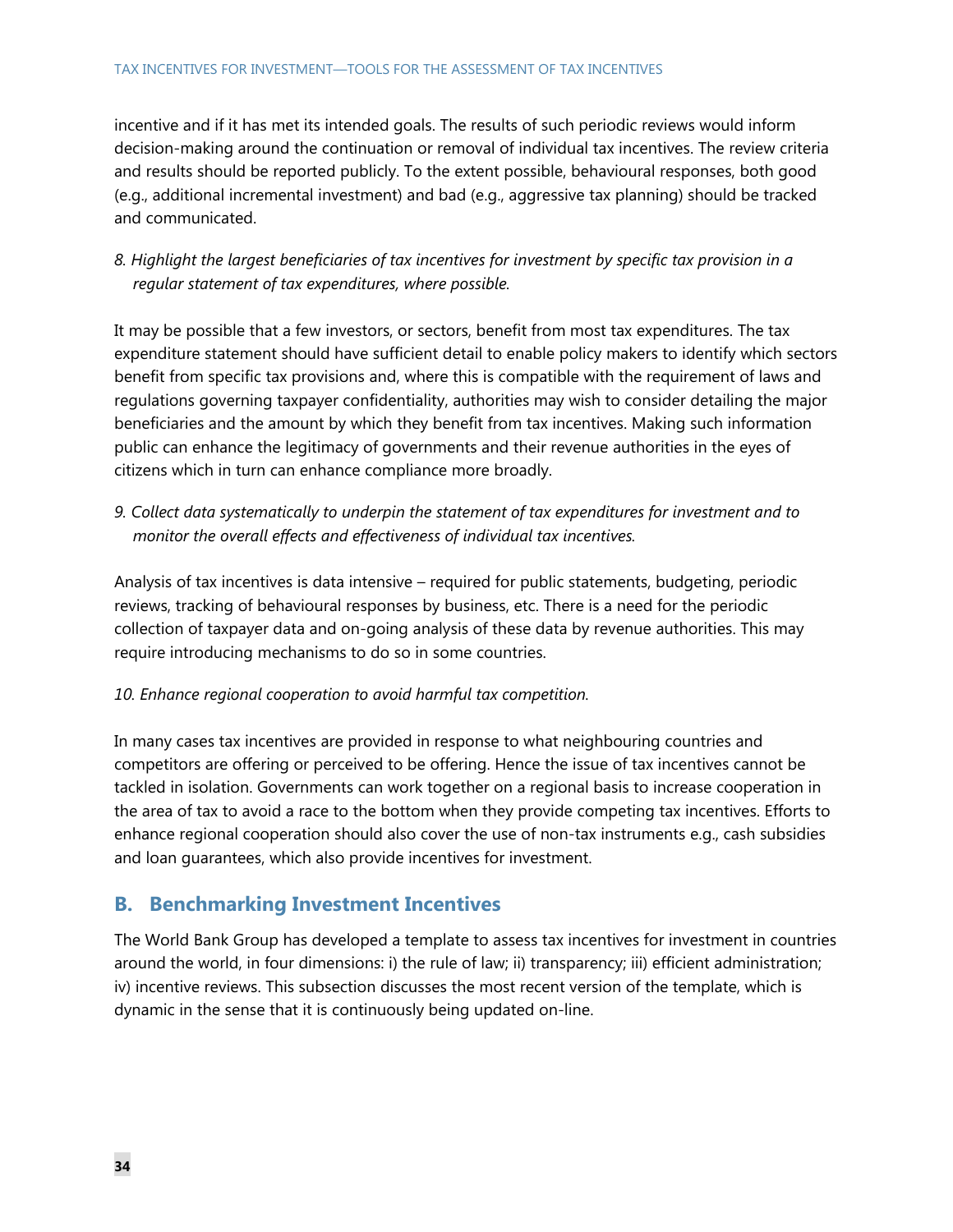#### **Rule of law**

The issues here are that i) fiscal incentives should be provided through tax laws only; and ii) ratification of fiscal incentives policies should be through a law-making body / parliament.

|    | Questions                               | <b>Score and Methodology</b>                         | <b>Data Source</b>     |
|----|-----------------------------------------|------------------------------------------------------|------------------------|
|    | Are all available tax incentives given  | 1. The score will be defined based on the existent   | Survey of a few public |
|    | out through tax laws only, which        | legal framework underlying granting of fiscal        | sector representatives |
|    | consolidate and publicize in their main | incentives (including customs duties exemptions).    | in charge of tax       |
|    | body the list of incentives offered     |                                                      | investment incentives  |
|    | together with eligibility criteria?     | The best score: all tax incentives are provided in   | (specifically, Revenue |
| 1. | Is there a legal basis for granting     | the Tax and/or Customs Code (Tax and Customs         | and Customs            |
|    | fiscal incentives?                      | Codes are under a single authority - Ministry of     | Authorities) and local |
| 2. | Are tax incentives provided through     | Finance) and nowhere else.                           | law firms              |
|    | individual MoUs?                        |                                                      | complemented by        |
| 3. | Are tax incentives provided based on    | The worst score: all tax incentives are provided ad  | desk research to       |
|    | decisions of an investment board or     | hoc, based on decisions of certain individuals.      | cross-check and verify |
|    | another intra-ministerial body?         |                                                      | information.           |
| 4. | Are tax incentives provided or          | 2. The questionnaire is divided into three sections, |                        |
|    | mirrored in the Tax Code/Customs        | which determine a score range, where a country       | Desk research: Review  |
|    | Code and nowhere else?                  | would fall depending on three scenarios:             | of national legal      |
| 5. | Were all tax/customs                    | - Fiscal incentives are provided in tax and/or       | instruments that have  |
|    | laws/bylaws/statutes/agreements/de      | customs laws only - highest score range;             | been mentioned in      |
|    | crees providing or mirroring fiscal     | - Fiscal incentives are provided in non-tax/non-     | the survey.            |
|    | incentives scrutinized by a law-        | customs laws - middle score range;                   |                        |
|    | making body, such as parliament?        | - There is no legal basis for granting fiscal        |                        |
| 6. | Are tax incentives provided in a        | incentives - lowest score range.                     |                        |
|    | single non-tax                          |                                                      |                        |
|    | law/bylaw/statute/agreement/decree      | Further, negative answers to questions in each of    |                        |
|    | without mirroring in tax/customs        | the sections add to higher score within the pre-     |                        |
|    | laws?                                   | determined range.                                    |                        |
| 7. | Were all non-tax                        |                                                      |                        |
|    | laws/bylaws/statutes/agreements/de      | 3. The score will be adjusted based on the share of  |                        |
|    | crees providing tax incentives          | fiscal incentives granted through: (i) tax/customs   |                        |
|    | scrutinized by a law-making body,       | laws; (ii) non-tax/non-customs laws; (iii) without   |                        |
|    | such as parliament?                     | legal basis. Intuitively, the more fiscal incentives |                        |
|    |                                         | are granted without legal basis, the lower the       |                        |
|    |                                         | score.                                               |                        |

#### **Transparency**

Issues here include the public availability of laws and regulations related to investment incentives, publication of a list of incentives, public statement of principles and policy objectives underpinning incentives regime and disclosure of the largest beneficiaries of investment incentives.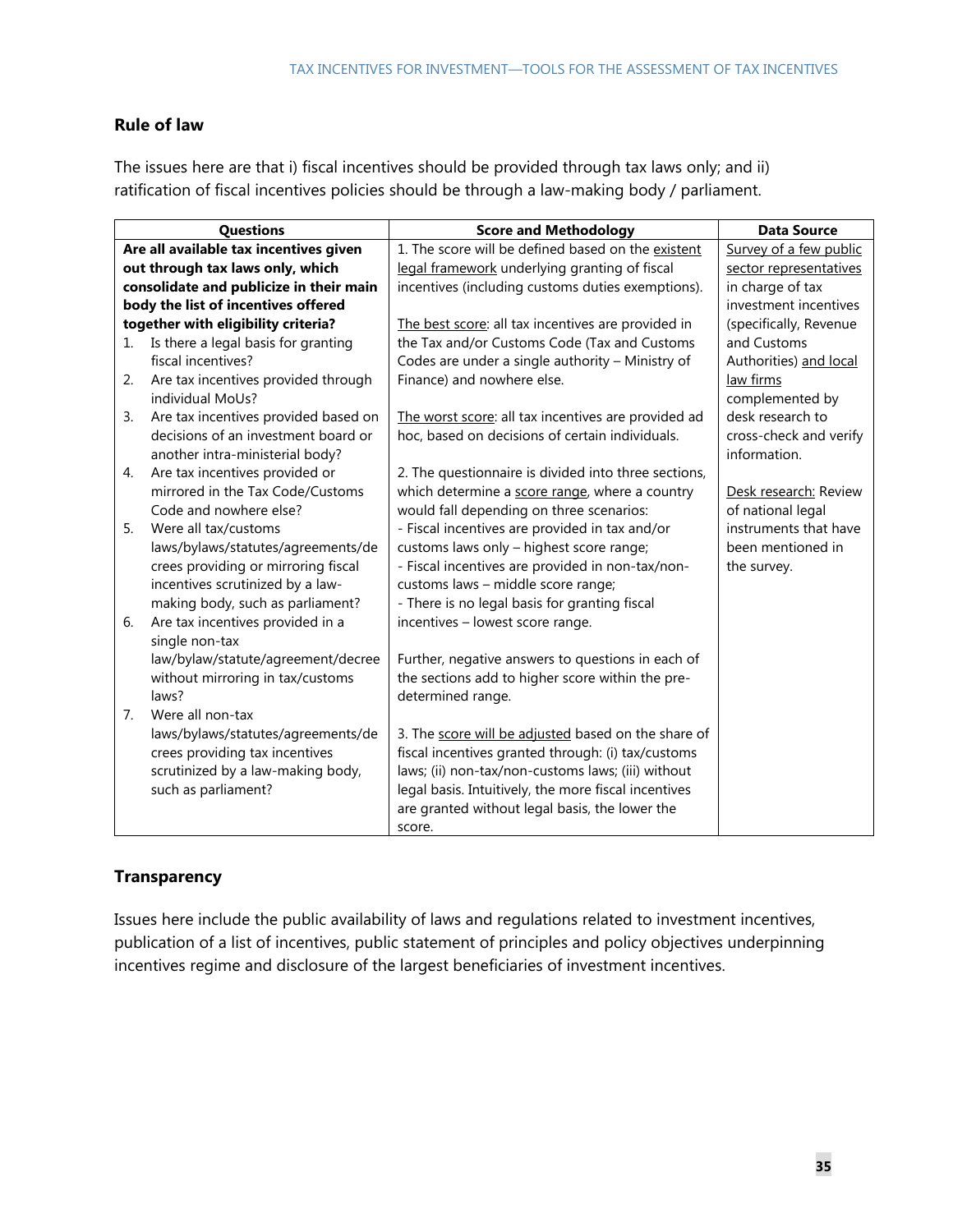|    | Questions                                                                       | <b>Score and Methodology</b>                                          | <b>Data Source</b>                                |
|----|---------------------------------------------------------------------------------|-----------------------------------------------------------------------|---------------------------------------------------|
|    | Are the laws and regulations pertaining                                         | 1. The score will be defined based on the                             | Survey of a few public                            |
|    | to investment incentives published in a                                         | quantity of negative answers to the                                   | sector representatives in                         |
|    | source that is available to all?                                                | questionnaire                                                         | charge of investment                              |
| 1. | Are legal instruments available online?                                         |                                                                       | incentives                                        |
| 2. | Are legal instruments available in                                              | 2. Each question will be answered for two                             | complemented by desk                              |
|    | publicly available published sources,                                           | categories of legal instruments:                                      | research to cross-check                           |
|    | such as an official gazette?                                                    | Laws, legislative bills;<br>$\overline{\phantom{a}}$                  | and verify information.                           |
| 3. | Are legal instruments available in hard                                         | Regulations, decrees, bylaws,<br>$\blacksquare$                       |                                                   |
|    | copy upon request through a                                                     | administrative instructions, decisions, and                           | Desk research: Review of                          |
|    | Government agency?                                                              | other measures of general application.                                | public legal databases                            |
| 4. | Are legal instruments available at no                                           |                                                                       | and publications to                               |
|    | cost?                                                                           | 3. Within each category, a partial credit will be                     | perform a factual check                           |
| 5. | Are legal instruments available in                                              | assigned, depending on the degree of                                  | of sources that have                              |
|    | English, if this is not the native                                              | compliance with the principle. For example, if                        | been mentioned in the                             |
|    | language?                                                                       | only a certain portion of legal instruments is                        | survey.                                           |
|    |                                                                                 | publicly available, a partial score                                   |                                                   |
|    |                                                                                 | proportionate to the share of available                               |                                                   |
|    |                                                                                 | instruments will be given.                                            |                                                   |
|    | Are all available investment incentives<br>published in an accessible, publicly | 1. The score will be defined based on the                             | Survey of a few public                            |
|    | available format?                                                               | quantity of negative answers to the                                   | sector representatives in<br>charge of investment |
| 1. | Does the Law mandate that the                                                   | questionnaire (each negative answer adds a<br>segment to the circle). | incentives                                        |
|    | Government maintains and publishes                                              |                                                                       | complemented by desk                              |
|    | an inventory of investment incentives                                           | 2. Within each category, a partial credit will be                     | research to cross-check                           |
|    | that lists the types of incentives that                                         | assigned, depending on the degree of                                  | and verify information.                           |
|    | are available to investors?                                                     | compliance with the principle. For example, if                        |                                                   |
| 2. | Is the list of incentives available in                                          | only a certain portion of incentives is publicly                      | Desk research: Review of                          |
|    | published sources available to all (e.g.                                        | available, a partial score proportionate to the                       | national legal                                    |
|    | official gazette)?                                                              | share of listed incentives will be given.                             | instruments and factual                           |
| 3. | Is the list of incentives published                                             |                                                                       | check of publications                             |
|    | online?                                                                         |                                                                       | that have been                                    |
| 4. | Does the list include eligibility criteria?                                     |                                                                       | mentioned in the                                  |
| 5. | Does the list include documentation                                             |                                                                       | survey.                                           |
|    | and procedures required to claim                                                |                                                                       |                                                   |
|    | incentives?                                                                     |                                                                       |                                                   |
| 6. | Does the list include value of the                                              |                                                                       |                                                   |
|    | incentives?                                                                     |                                                                       |                                                   |
| 7. | Does the list include awarding body or                                          |                                                                       |                                                   |
|    | agency?                                                                         |                                                                       |                                                   |
| 8. | Does the list include contact                                                   |                                                                       |                                                   |
|    | information for any questions or                                                |                                                                       |                                                   |
|    | follow-up relating to the application                                           |                                                                       |                                                   |
|    | and awarding process?<br>Are principles and policy objectives for               | 1. The score will be defined based on the                             | Survey of a few public                            |
|    | changes in the incentives regime                                                | quantity of negative answers to the                                   | sector representatives in                         |
|    | publicly stated and subject to public                                           | questionnaire (each negative answer adds a                            | charge of investment                              |
|    | consultations?                                                                  | segment to the circle).                                               | incentives                                        |
| 1. | Is there an investment attraction                                               |                                                                       | complemented by desk                              |
|    | strategy or another document, which                                             | 2. Within each category, a partial credit will be                     | research to cross-check                           |
|    | outlines policy objectives and strategy                                         | assigned, depending on the regularity of                              | and verify information.                           |
|    | behind incentives in place?                                                     | implementation of best practices (if                                  |                                                   |
|    |                                                                                 | applicable). For example, if the changes in                           |                                                   |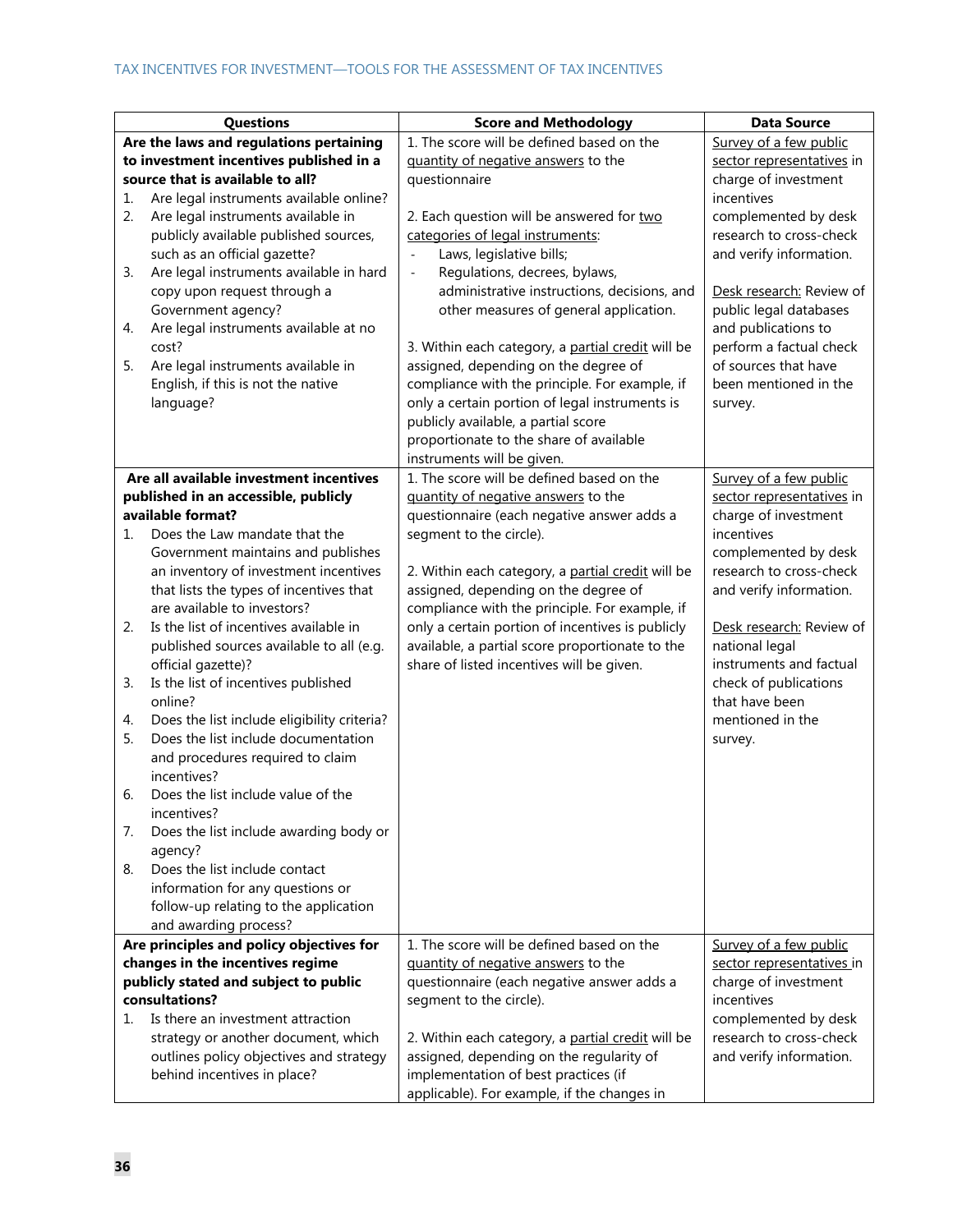| 2. | Is the process for reform/change of      | incentives regime are communicated to the                                    | Desk research: Review of  |
|----|------------------------------------------|------------------------------------------------------------------------------|---------------------------|
|    | the incentives regime outlined in the    | public only sometimes, and not all the times,                                | national legal            |
|    | Law?                                     | the score will be adjusted downwards.                                        | instruments and factual   |
| 3. | When changes to the incentives           |                                                                              | check of media            |
|    | regime are introduced, are the           |                                                                              | publications that have    |
|    | proposed changes formally                |                                                                              | been mentioned in the     |
|    | communicated to the public before        |                                                                              | survey.                   |
|    | such changes are adopted?                |                                                                              |                           |
| 4. | Are these changes communicated to        |                                                                              |                           |
|    | the public through media channels        |                                                                              |                           |
|    | that are available to all (e.g. online,  |                                                                              |                           |
|    | local broadcasting station, official     |                                                                              |                           |
|    | gazette)?                                |                                                                              |                           |
| 5. | Are there opportunities for interested   |                                                                              |                           |
|    | parties to voice their concerns or offer |                                                                              |                           |
|    | comments on the proposed changes         |                                                                              |                           |
|    | before they are formally adopted?        |                                                                              |                           |
|    | Are largest beneficiaries of incentives  | 1. The score will be defined based on the                                    | Survey of a few public    |
|    | publicly reported?                       | quantity of negative answers to the                                          | sector representatives in |
| 1. | Is the information on the companies -    | questionnaire (each negative answer adds a                                   | charge of investment      |
|    | largest beneficiaries of incentives      | segment to the circle).                                                      | incentives                |
|    | reported?                                |                                                                              | complemented by desk      |
| 2. | Is the information on the sums of        |                                                                              | research to cross-check   |
|    | received incentives by each beneficiary  | 2. Within each category, a partial credit will be<br>assigned, depending on: | and verify information.   |
|    |                                          |                                                                              |                           |
| 3. | reported?<br>Is the reported information |                                                                              | Desk research: Factual    |
|    |                                          | - Regularity of the implementation of best                                   | check of media            |
|    | disaggregated by individual sector?      | practices (if applicable). For example, if the                               | publications that have    |
| 4. | Is the reported information              | information is reported less often than                                      | been mentioned in the     |
|    | disaggregated by specific incentive?     | annually, the score will be adjusted                                         |                           |
| 5. | Is the information communicated          | downwards.                                                                   | survey.                   |
|    | publicly through available to all        | - Share of incentives covered by the reported                                |                           |
|    | channels, such as online, local          | information. For example, if the information                                 |                           |
|    | broadcasting station, official gazette?  | on largest beneficiaries is reported with                                    |                           |
| 6. | Is the information reported regularly?   | respect to only a certain portion of available                               |                           |
|    | Does the Government possess              | incentives, the score will be adjusted                                       |                           |
|    | information on concessions granted       | downwards proportionate to the share of                                      |                           |
|    | outside of the general incentive         | incentives covered.                                                          |                           |
|    | regime?                                  |                                                                              |                           |
| 7. | Is information on concessions granted    |                                                                              |                           |
|    | outside of the general incentive         |                                                                              |                           |
|    | regime available to the general public?  |                                                                              |                           |

### **Efficient administration**

Issues under this heading include the transparent and non-discretionary administration of investment incentives, consolidation of all tax incentives under a single government authority, coordination mechanisms among authorities responsible for investment incentives, and risk-based audits of incentives beneficiaries.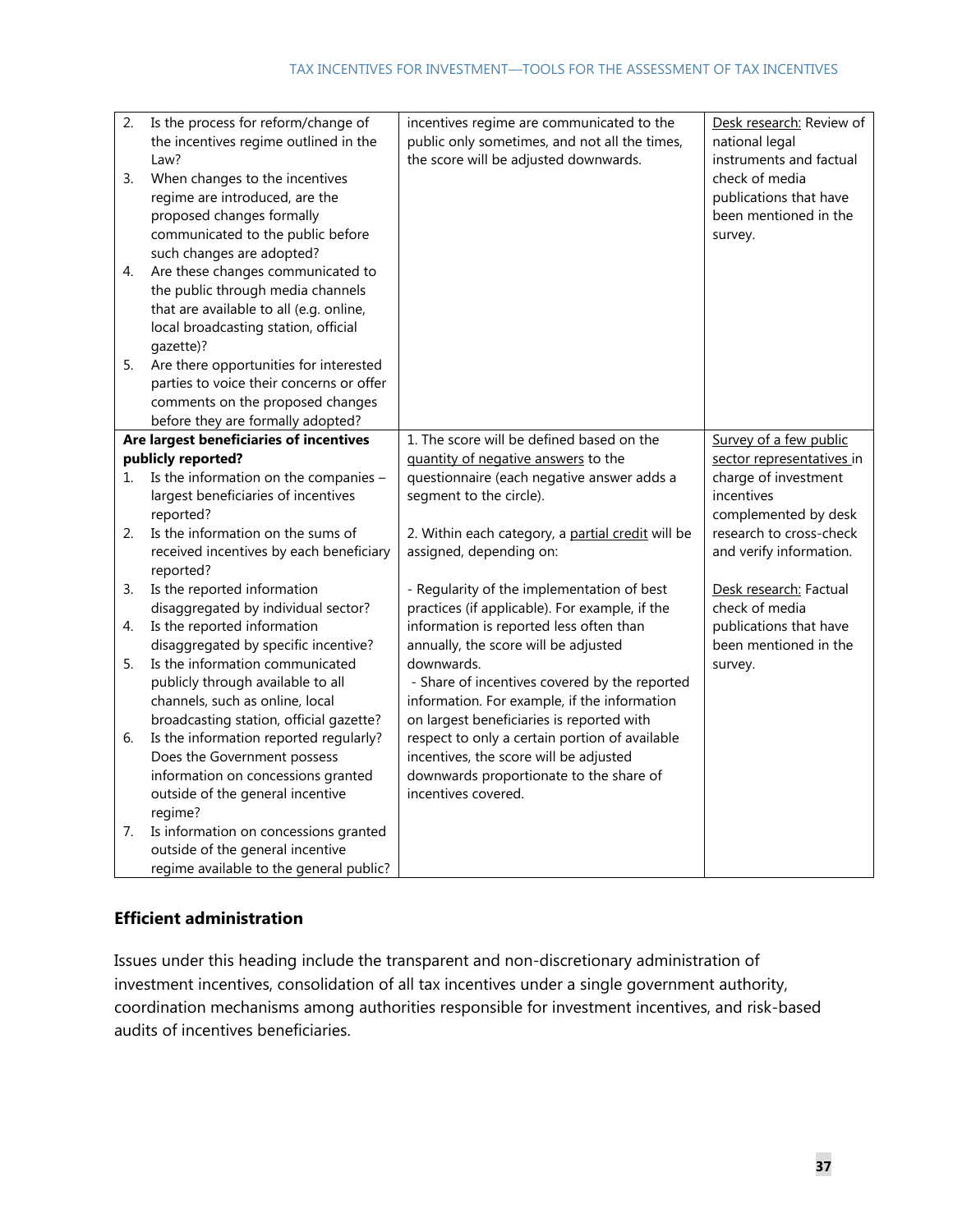|                                          | Questions                                                                       | <b>Score and Methodology</b>            | <b>Data Source</b>           |
|------------------------------------------|---------------------------------------------------------------------------------|-----------------------------------------|------------------------------|
| Are revenue authorities (tax and customs |                                                                                 | 1. The score will be defined based on   | Survey of a few public       |
|                                          | authorities) the main Government agencies                                       | the quantity of negative answers to     | sector representatives in    |
|                                          | in charge of all tax incentives?                                                | the questionnaire (each negative        | charge of tax investment     |
| 1.                                       | Are revenue agencies (tax and customs                                           | answer adds a segment to the circle).   | incentives and local law     |
|                                          | authorities), which are both under the                                          |                                         | firms complemented by        |
|                                          | Ministry of Finance, the only administrators                                    | 2. Within each category, a partial      | desk research to cross-      |
|                                          | of tax incentives?                                                              | credit will be assigned, depending on   | check and verify             |
| 2.                                       | Are tax incentives administered by a single                                     | the share of incentives administered    | information.                 |
|                                          | non-revenue authority (such as an IPA or a                                      | by revenue agencies (tax and customs    |                              |
|                                          | line ministry)?                                                                 | authorities). For example, if only a    | Desk research: Review of     |
| 3.                                       | If tax incentives are administered through                                      | certain portion of fiscal incentives is | national legal instruments   |
|                                          | non-revenue authorities, do revenue                                             | administered by revenue authorities,    | that have been mentioned     |
|                                          | authorities have control and overview over                                      | a partial score proportionate to the    | in the survey.               |
|                                          | the fiscal incentives given out?                                                | share of the incentives under revenue   |                              |
| 4.                                       | If tax incentives are administered through                                      | authorities will be given.              |                              |
|                                          | non-revenue authorities, is there some                                          |                                         |                              |
|                                          | coordination/information exchange with                                          |                                         |                              |
|                                          | the revenue authority in place?                                                 |                                         |                              |
|                                          | Is there a coordination mechanism for                                           | 1. The score will be defined based on   | Survey of a few public       |
|                                          | authorities to avoid unintended overlap and                                     | the quantity of negative answers to     | sector representatives in    |
|                                          | inconsistencies in the incentives regulations                                   | the questionnaire (each negative        | charge of non-tax            |
|                                          | and to address problems associated with the                                     | answer adds a segment to the circle).   | incentives and local law     |
|                                          | governance of incentives?                                                       |                                         | firms complemented by        |
| 1.                                       | Is there an inter-agency coordination                                           | 2. Within each category, a partial      | desk research to cross-      |
|                                          | mechanism among the authorities in                                              | credit will be assigned, depending on   | check and verify             |
|                                          | charge of investment incentives?                                                | the regularity of implementation of     | information.                 |
| 2.                                       | Is there a formal inter-agency coordination                                     | best practices (if applicable). For     |                              |
|                                          | mechanism among the authorities in                                              | example, if the authorities in charge   | Desk research: Review of     |
|                                          | charge of investment incentives?                                                | of investment incentives meet less      | national legal instruments,  |
| 3.                                       | Do authorities in charge of investment                                          | often than once a year under the        | internal guidelines of the   |
|                                          | incentives exchange information on the                                          | coordination mechanism, the score       | agencies involved in the     |
|                                          | type, amount, and beneficiaries of                                              | will be adjusted downwards.             | administration of non-fiscal |
|                                          | incentives granted?                                                             |                                         | incentives that have been    |
| 4.                                       | Are there standard reporting requirements                                       |                                         | mentioned in the survey.     |
|                                          | established on the type, amount, and                                            |                                         |                              |
| 5.                                       | beneficiaries of incentives granted?<br>Are authorities in charge of investment |                                         |                              |
|                                          | incentives on sub-national and central                                          |                                         |                              |
|                                          | levels well-coordinated? [If applicable]                                        |                                         |                              |
|                                          | Are incentives granted automatically based                                      | 1. The score will be defined based on   | Survey of a few public       |
|                                          | on clearly articulated eligibility criteria                                     | the quantity of negative answers to     | sector representatives in    |
|                                          | prescribed in a law without individual                                          | the questionnaire (each negative        | charge of tax incentives and |
|                                          | negotiations with authorities?                                                  | answer adds a segment to the circle).   | local law firms              |
| 1.                                       | Are all tax incentives granted automatically                                    |                                         | complemented by desk         |
|                                          | through self-declaration by the taxpayer                                        | 2. A partial credit will be assigned to | research to cross-check and  |
|                                          | without the need for a signature, decision,                                     | question 1 proportionally to the share  | verify information.          |
|                                          | certificate from any government officials?                                      | of tax incentives granted               |                              |
|                                          | Are applications for incentives reviewed                                        | automatically.                          | Desk research: Review of     |
|                                          | based on clear pre-defined published                                            |                                         | national legal instruments,  |
|                                          | criteria?                                                                       |                                         | internal guidelines of the   |
|                                          |                                                                                 |                                         | agencies involved in the     |
|                                          |                                                                                 |                                         | administration of fiscal     |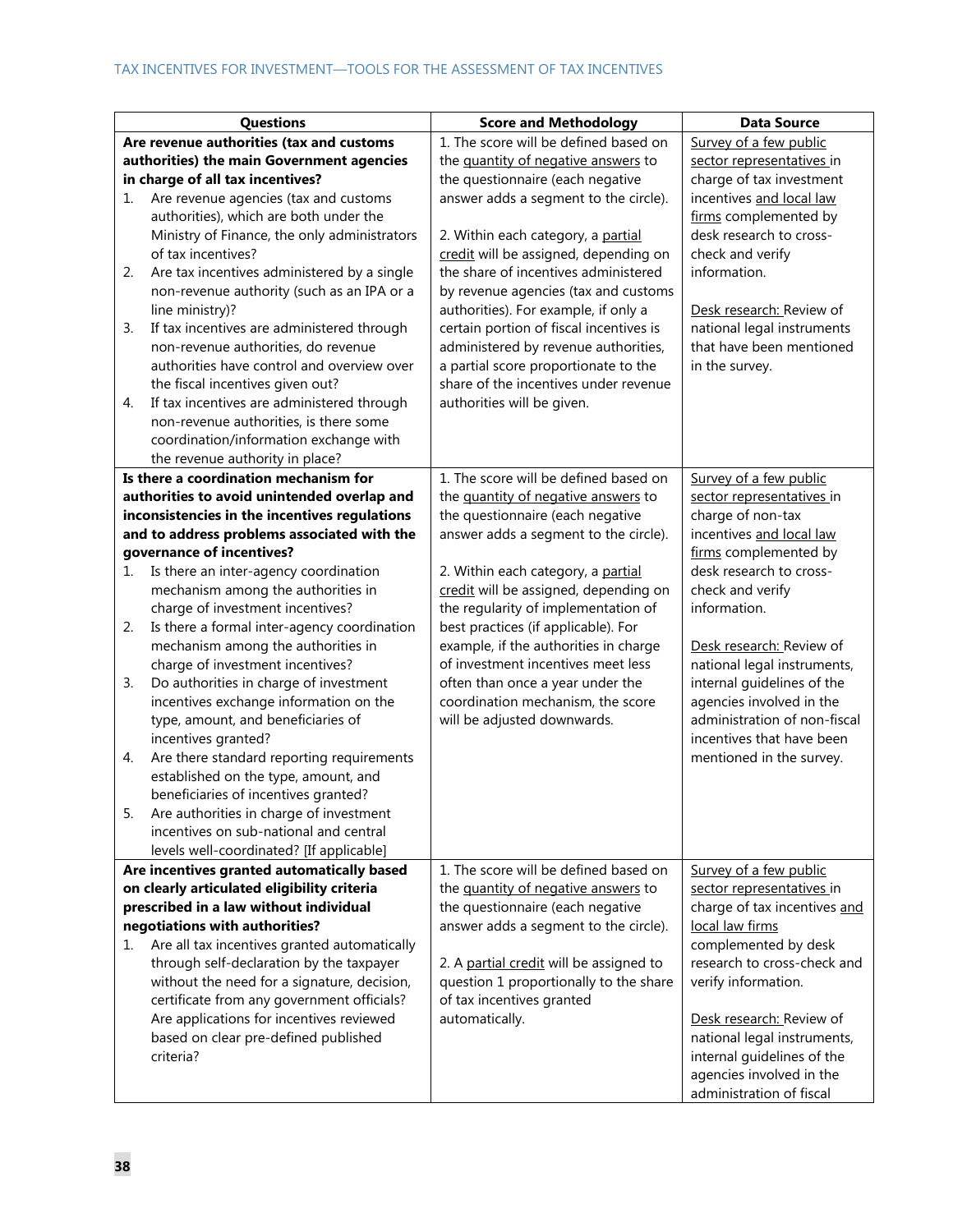| 2.                                             | Are there timelines for each step of the    |                                       | incentives that have been    |
|------------------------------------------------|---------------------------------------------|---------------------------------------|------------------------------|
|                                                | approval identified and service standards   |                                       | mentioned in the survey.     |
|                                                | published?                                  |                                       |                              |
| 3.                                             | Is it required that a negative decision     |                                       |                              |
|                                                | communicated in writing to the investor?    |                                       |                              |
| 4.                                             | Is it required that a negative decision     |                                       |                              |
|                                                | motivated (meaning that the implementing    |                                       |                              |
|                                                | body has to provide justification for the   |                                       |                              |
|                                                | negative decision)?                         |                                       |                              |
| 5.                                             | Is a negative decision subject to appeal    |                                       |                              |
|                                                | before a higher administrative authority or |                                       |                              |
|                                                | the courts of the country?                  |                                       |                              |
| 6.                                             | Is the fact of granting of an incentive     |                                       |                              |
|                                                | published and made available to the         |                                       |                              |
|                                                | general public?                             |                                       |                              |
| Are investors receiving an incentive required  |                                             | 1. The score will be defined based on | Survey of a few public       |
| to file a tax return (in case of VAT or income |                                             | the quantity of negative answers to   | sector representatives in    |
| tax exemptions), or a statement detailing a    |                                             | the questionnaire (each negative      | charge of tax incentives and |
| duty or other exemptions availed in the        |                                             | answer adds a segment to the circle). | a few private sector         |
|                                                | prescribed period (in case of other         |                                       | representatives              |
|                                                | exemptions)?                                | 2. The score will be adjusted based   | complemented by desk         |
| 1.                                             | Are investors receiving a tax incentive     | on the share of incentives            | research to cross-check and  |
|                                                | required to file a tax return/statement?    | beneficiaries that file a tax         | verify information.          |
| 2.                                             | Is the information submitted sufficient for | return/statement in practice [if such |                              |
|                                                | the revenue administration to carry out a   | information is available].            | Desk research: Review of     |
|                                                | cost-benefit analysis?                      |                                       | databases/reports that have  |
|                                                |                                             |                                       | been mentioned in the        |
|                                                |                                             |                                       | survey.                      |

#### **Incentives reviews**

Issues include statements and publication of costs of tax expenditures, reviews of continuance of existing investment incentives based on cost-benefit analysis and systematic collection of data to underpin effectiveness assessment.

| <b>Questions</b>                                    | <b>Score and Methodology</b>          | Data Source                |
|-----------------------------------------------------|---------------------------------------|----------------------------|
| Is the amount of revenue loss attributable to       | 1. The score will be defined based    | Survey of a few public     |
| tax incentives regularly calculated and             | on the quantity of negative answers   | sector representatives in  |
| publicly reported?                                  | to the questionnaire (each negative   | charge of investment       |
| Has there been an exhaustive calculation of<br>1    | answer adds a segment to the          | incentives complemented    |
| tax expenditures associated with tax                | circle).                              | by desk research to cross- |
| incentives (including customs exemptions)?          |                                       | check and verify           |
| Are calculations carried out regularly?<br>2.       | 2. The score will be adjusted based   | information.               |
| Are the results of calculations made publicly<br>3. | on the regularity of tax expenditure  |                            |
| available?                                          | calculations. If the calculations are | Desk research: Review of   |
| Is there a legal requirement that tax<br>4.         | carried out less often than annually, | internal guidelines and    |
| expenditures are calculated and published           | the score will be adjusted            | other sources that have    |
| regularly?                                          | downwards.                            | been mentioned in the      |
|                                                     |                                       | survey.                    |
| Is the performance of each type of incentives       | The score will be defined based on    | Survey of a few public     |
| assessed on a regular basis, including the          | the quantity of negative answers to   | sector representatives in  |
| costs, benefits, and the effectiveness of           | the questionnaire (each negative      | charge of investment       |
| attaining the intended policy objectives?           |                                       | incentives complemented    |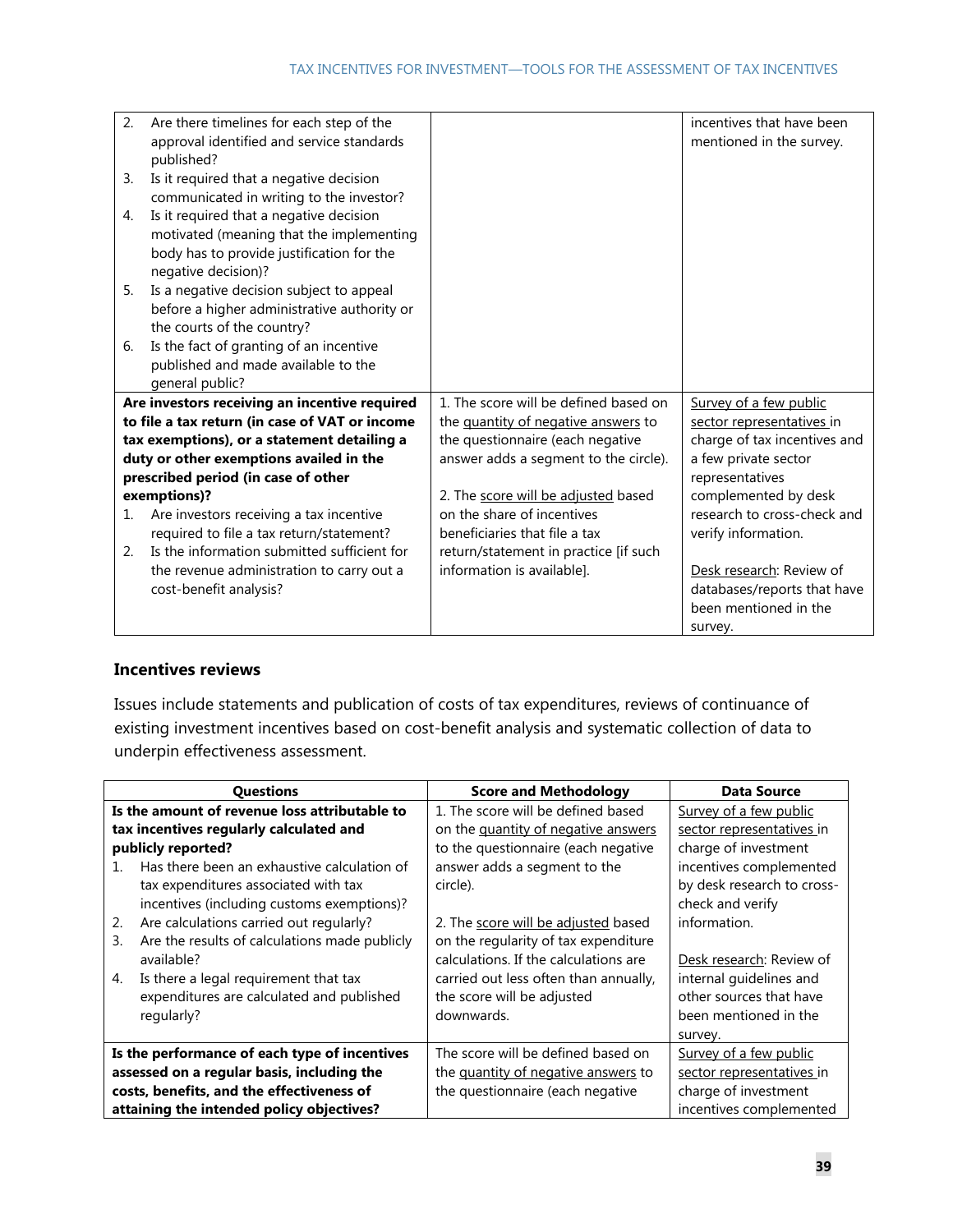| 1. | Is cost-benefit analysis performed for each   | answer adds a segment to the | by desk research to cross- |
|----|-----------------------------------------------|------------------------------|----------------------------|
|    | type of investment incentives ex post by      | circle).                     | check and verify           |
|    | analyzing a sample of beneficiaries (after an |                              | information.               |
|    | incentive has been granted automatically)?    |                              |                            |
| 2. | Are behavioral responses to incentives by     |                              | Desk research: Review of   |
|    | investors taken into consideration (e.g.      |                              | national legal             |
|    | through motivation surveys)?                  |                              | instruments, internal      |
| 3. | Are the reviews carried out regularly (at the |                              | quidelines, and other      |
|    | same frequency)?                              |                              | sources that have been     |
| 4. | Are criteria and results of the reviews made  |                              | mentioned in the survey.   |
|    | publicly available?                           |                              |                            |
| 5. | Are sunset clauses introduced in laws         |                              |                            |
|    | granting investment incentives?               |                              |                            |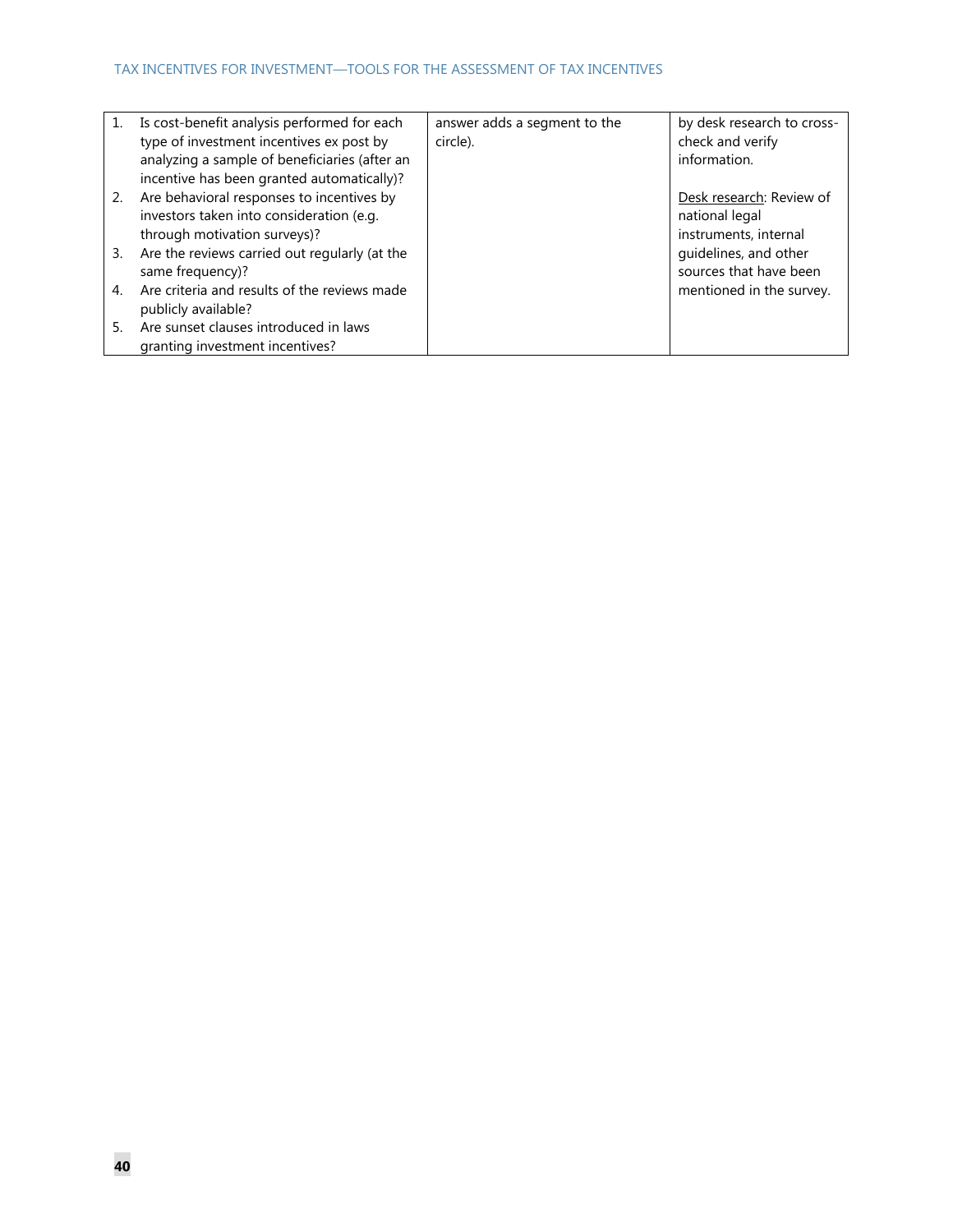# **References**

- Abramovsky, Laura, Alexander Klemm, and David Philipps, 2014, "Corporate Tax in Developing Countries: Current Trends and Design Issues," *Fiscal Studies*, Vol. 35.
- Bilicka, Katarzyna and Michael Devereux, 2012, "CBT Corporate Tax Ranking 2012," Oxford University Centre for Business Taxation.
- Boadway, Robin and Neil Bruce, 1984, "A General Proposition on the Design of Neutral Business Tax", *Journal of Public Economics*, Vol. 24(2), pp. 231-239..
- CIAT, 2011, "*Handbook of Best Practices on Tax Expenditure Measurements: An Iberoamerican experience",* Panama: Inter-American Center of Tax Administrations.
- Chen, Duanjie and Jack Mintz, 2013, "2013 Annual Global Tax Competitiveness Ranking: Corporate Tax Policy at a Crossroads," *SPP Research Papers*, Vol. 6, The School of Public Policy, University of Calgary.
- Chennells, Lucy and Rachel Griffith, 1997, "Taxing Profits in a Changing World," London: Institute for Fiscal Studies.
- Clark, W. Steven, 2010, "Assessing the Foreign Direct Investment Response to Tax Reform and Tax Planning," in Arthur J. Cockfield (ed.), *Globalization and its Tax Discontents—Tax Policy and International Investments*, University of Toronto Press, pp. 84-114.
- Clark, W. Steven and A. Klemm, 2015, "Effective Tax Rates and Multinationals: The Role of Tax Incentives and Tax Planning", *Canadian Tax Journal* 63(1), pp. 133-148.
- Department of Finance Philippines, 2014, "Tax Expenditure Account for the Philippines, Fiscal Year 2011," Manila: Department of Finance Philippines.
- Devereux, Michael P. and Rachel Griffith, 2003, "Evaluating Tax Policy Decisions for Location Decisions," *International Tax and Public Finance*, Vol. 10, pp. 107–26.
- \_\_\_\_\_, \_\_\_\_\_, and Alexander Klemm, 2002, "Corporate Income Tax Reforms and International Tax Competition", *Economic Policy,* Vol. 17, pp. 451-495.
- Eurostat, 2014, "Taxation Trends in the European Union", Luxembourg: Publications Office of the European Union.
- Jorgenson, Dale, 1963, "Capital Theory and Investment Behavior," *American Economic Review, Proc*., 53, pp.247-259.